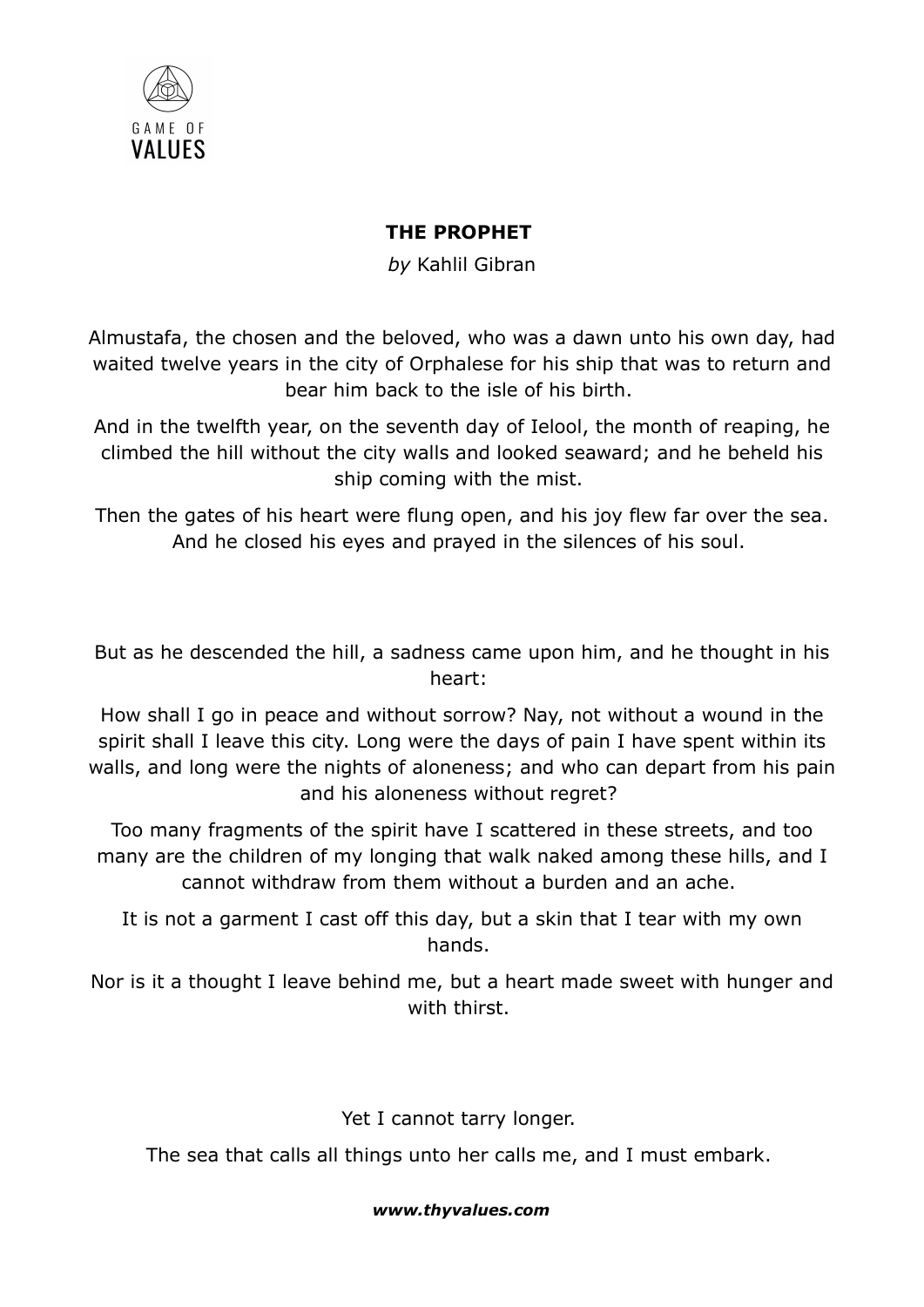

For to stay, though the hours burn in the night, is to freeze and crystallize and be bound in a mould.

Fain would I take with me all that is here. But how shall I?

A voice cannot carry the tongue and the lips that gave it wings. Alone must it seek the ether.

And alone and without his nest shall the eagle fly across the sun.

Now when he reached the foot of the hill, he turned again towards the sea, and he saw his ship approaching the harbour, and upon her prow the mariners, the men of his own land.

And his soul cried out to them, and he said:

Sons of my ancient mother, you riders of the tides,

How often have you sailed in my dreams. And now you come in my awakening, which is my deeper dream.

Ready am I to go, and my eagerness with sails full set awaits the wind.

Only another breath will I breathe in this still air, only another loving look cast backward,

And then I shall stand among you, a seafarer among seafarers. And you, vast sea, sleepless mother,

Who alone are peace and freedom to the river and the stream,

Only another winding will this stream make, only another murmur in this glade,

And then shall I come to you, a boundless drop to a boundless ocean.

And as he walked he saw from afar men and women leaving their fields and their vineyards and hastening towards the city gates.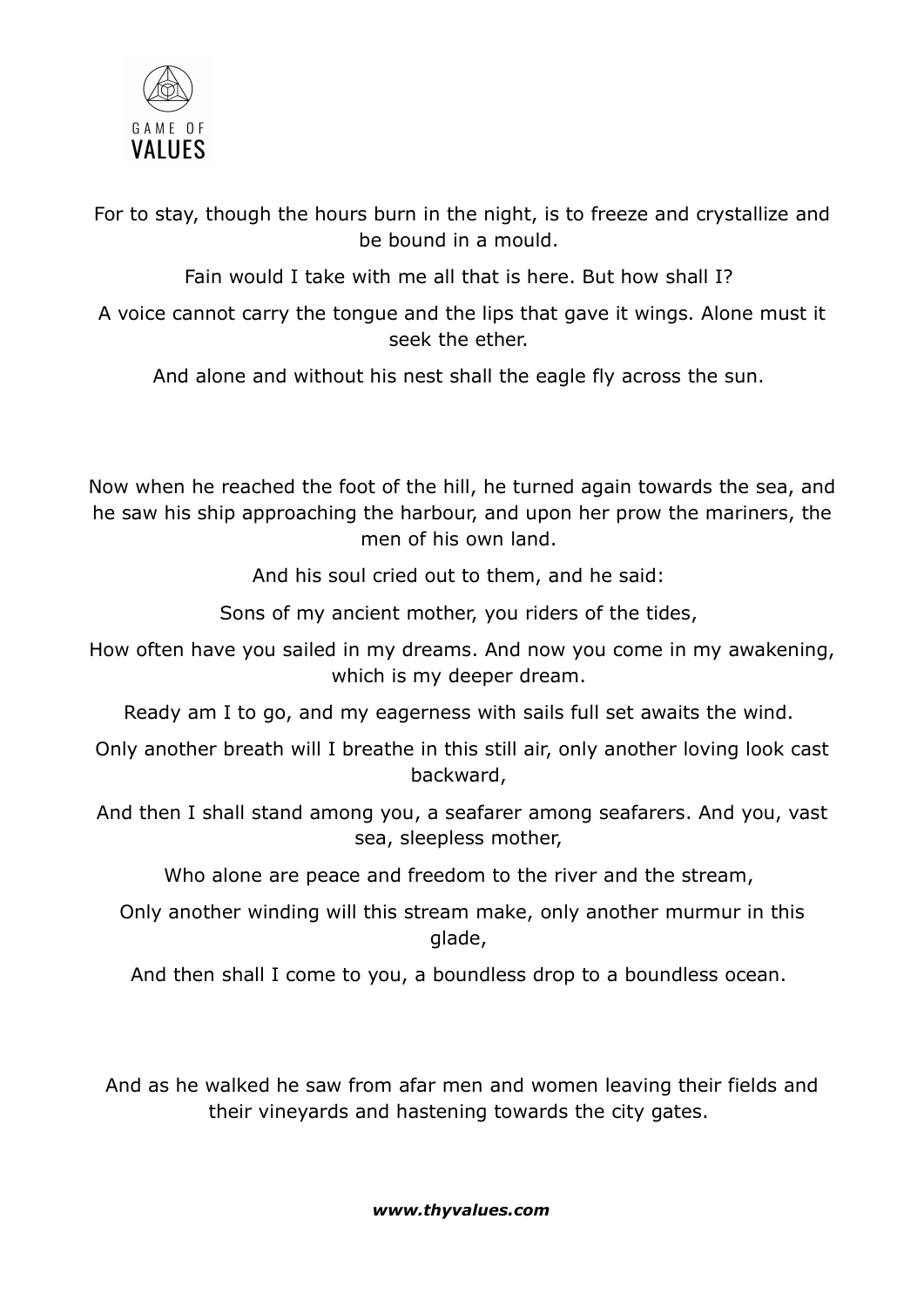

And he heard their voices calling his name, and shouting from field to field telling one another of the coming of his ship.

And he said to himself:

Shall the day of parting be the day of gathering?

And shall it be said that my eve was in truth my dawn?

And what shall I give unto him who has left his plough in midfurrow, or to him who has stopped the wheel of his winepress? Shall my heart become a tree heavy-laden with fruit that I may gather and give unto them?

And shall my desires flow like a fountain that I may fill their cups?

Am I a harp that the hand of the mighty may touch me, or a flute that his breath may pass through me?

A seeker of silences am I, and what treasure have I found in silences that I may dispense with confidence?

If this is my day of harvest, in what fields have I sowed the seed, and in what unremembered seasons?

If this indeed be the hour in which I lift up my lantern, it is not my flame that shall burn therein.

Empty and dark shall I raise my lantern,

And the guardian of the night shall fill it with oil and he shall light it also.

These things he said in words. But much in his heart remained unsaid. For he himself could not speak his deeper secret.

And when he entered into the city all the people came to meet him, and they were crying out to him as with one voice.

And the elders of the city stood forth and said:

Go not yet away from us.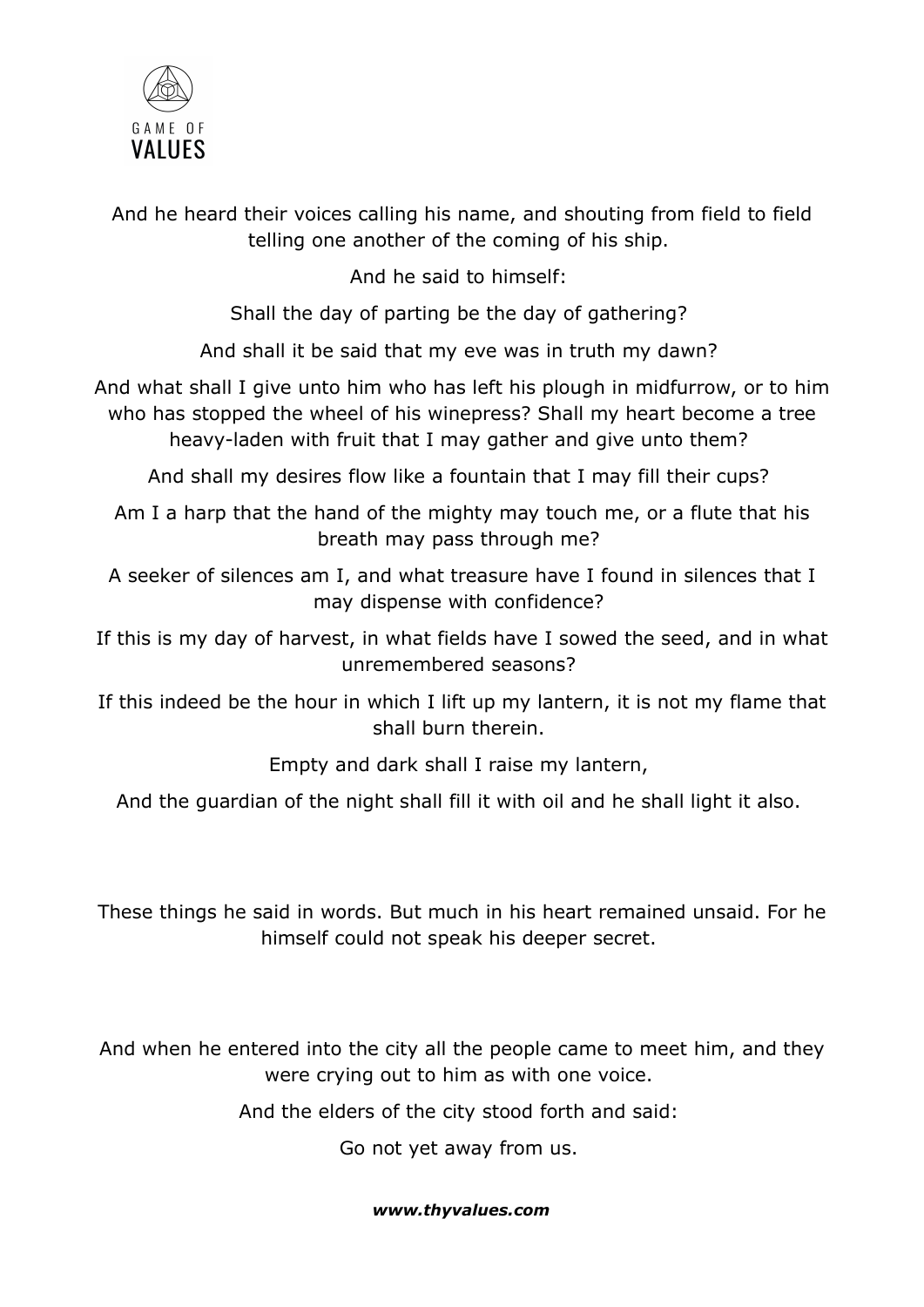

A noontide have you been in our twilight, and your youth has given us dreams to dream.

No stranger are you among us, nor a guest, but our son and our dearly beloved.

Suffer not yet our eyes to hunger for your face.

And the priests and the priestesses said unto him:

Let not the waves of the sea separate us now, and the years you have spent in our midst become a memory.

You have walked among us a spirit, and your shadow has been a light upon our faces.

Much have we loved you. But speechless was our love, and with veils has it been veiled.

Yet now it cries aloud unto you, and would stand revealed before you.

And ever has it been that love knows not its own depth until the hour of separation.

And others came also and entreated him. But he answered them not. He only bent his head; and those who stood near saw his tears falling upon his breast.

And he and the people proceeded towards the great square before the temple.

And there came out of the sanctuary a woman whose name was Almitra. And she was a seeress.

And he looked upon her with exceeding tenderness, for it was she who had first sought and believed in him when he had been but a day in their city. And she hailed him, saying:

Prophet of God, in quest of the uttermost, long have you searched the distances for your ship.

And now your ship has come, and you must needs go.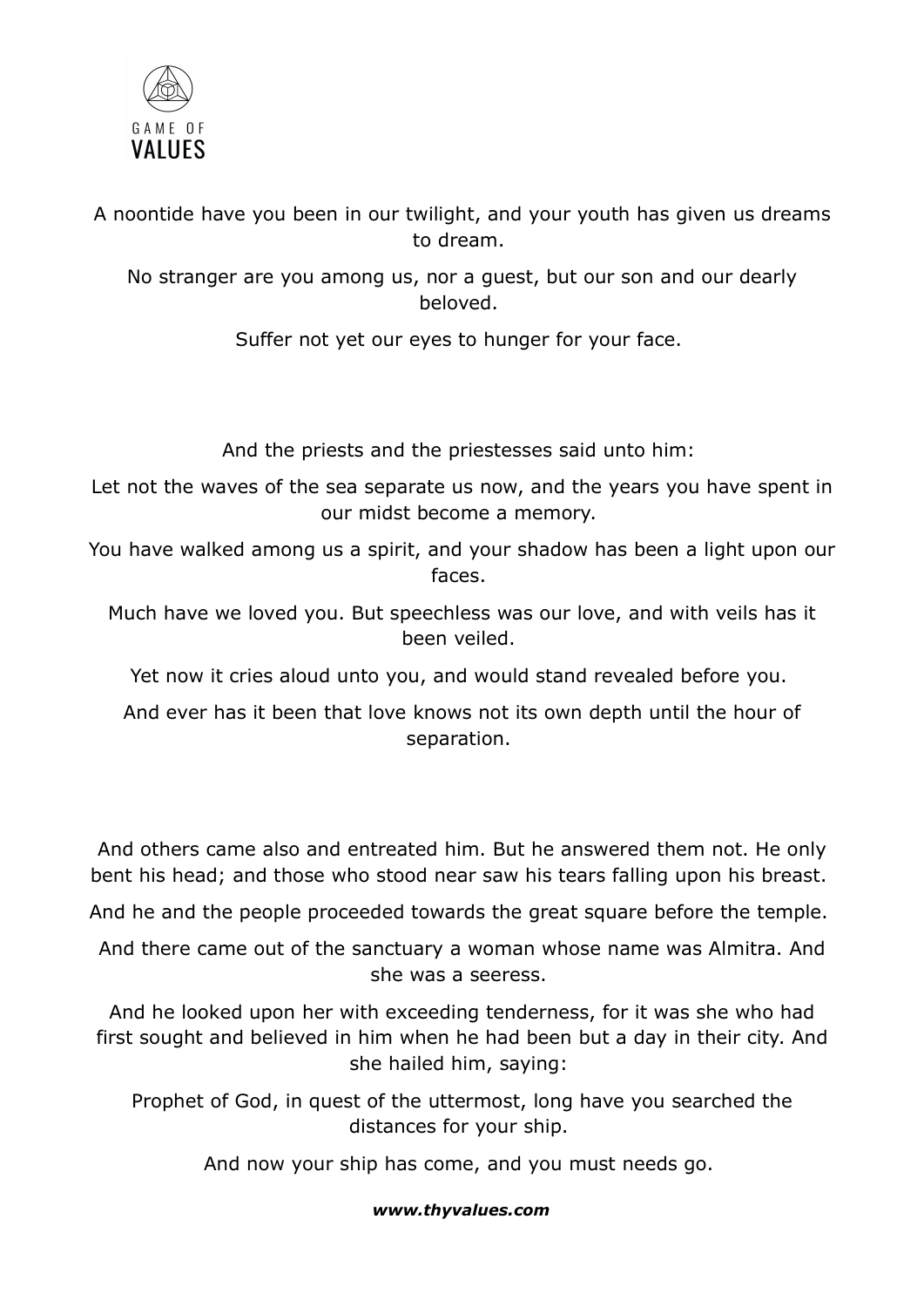

Deep is your longing for the land of your memories and the dwelling place of your greater desires; and our love would not bind you nor our needs hold you.

Yet this we ask ere you leave us, that you speak to us and give us of your truth.

And we will give it unto our children, and they unto their children, and it shall not perish.

In your aloneness you have watched with our days, and in your wakefulness you have listened to the weeping and the laughter of our sleep.

Now therefore disclose us to ourselves, and tell us all that has been shown you of that which is between birth and death.

And he answered,

People of Orphalese, of what can I speak save of that which is even now moving within your souls?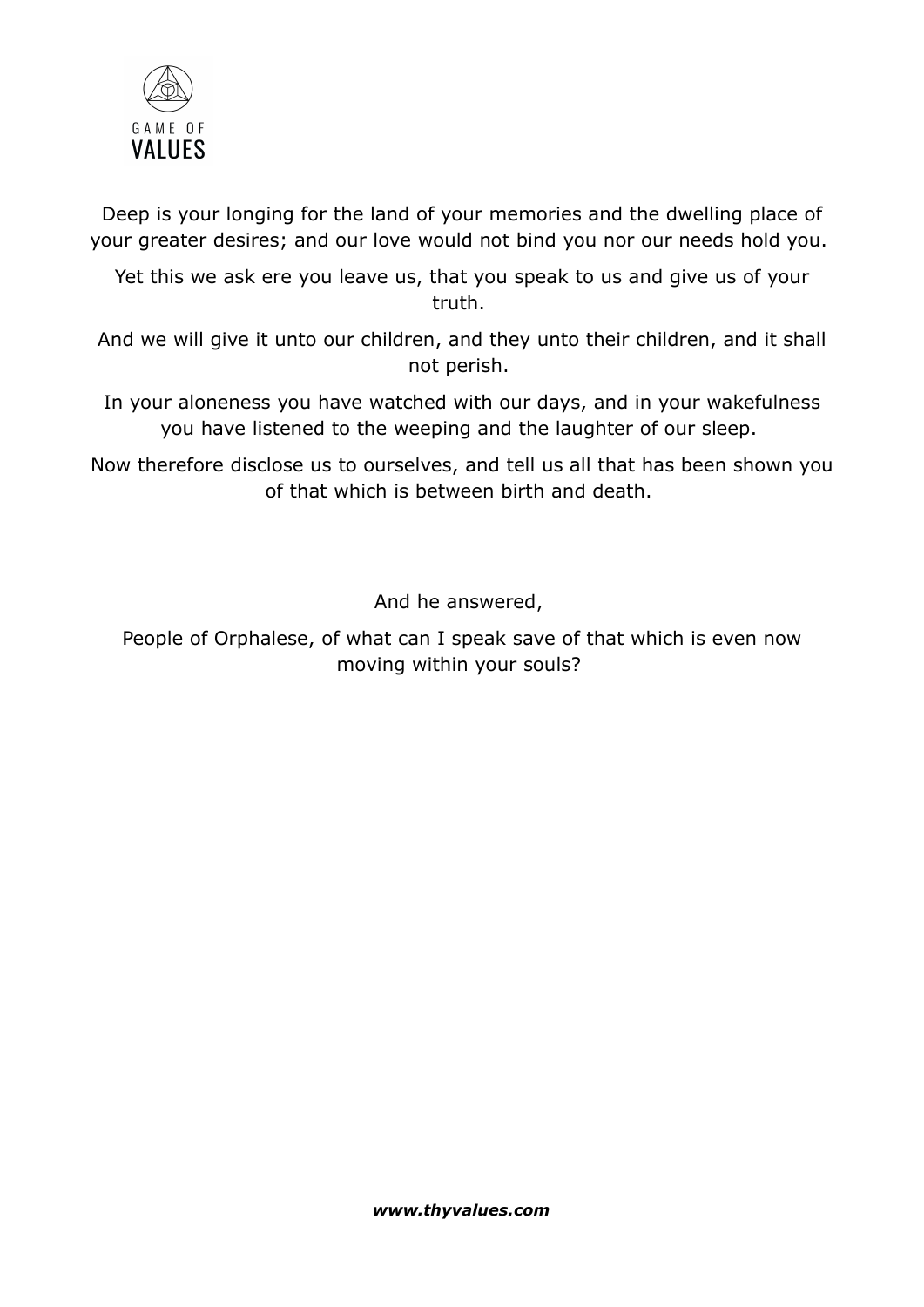

## Then said Almitra, Speak to us of Love.

And he raised his head and looked upon the people, and there fell a stillness upon them. And with a great voice he said:

When love beckons to you, follow him,

Though his ways are hard and steep.

And when his wings enfold you yield to him,

Though the sword hidden among his pinions may wound you.

And when he speaks to you believe in him,

Though his voice may shatter your dreams as the north wind lays waste the garden.

For even as love crowns you so shall he crucify you. Even as he is for your growth so is he for your pruning.

Even as he ascends to your height and caresses your tenderest branches that quiver in the sun,

So shall he descend to your roots and shake them in their clinging to the earth.

Like sheaves of corn he gathers you unto himself.

He threshes you to make you naked.

He sifts you to free you from your husks.

He grinds you to whiteness.

He kneads you until you are pliant;

And then he assigns you to his sacred fire, that you may become sacred bread for God's sacred feast.

All these things shall love do unto you that you may know the secrets of your heart, and in that knowledge become a fragment of Life's heart.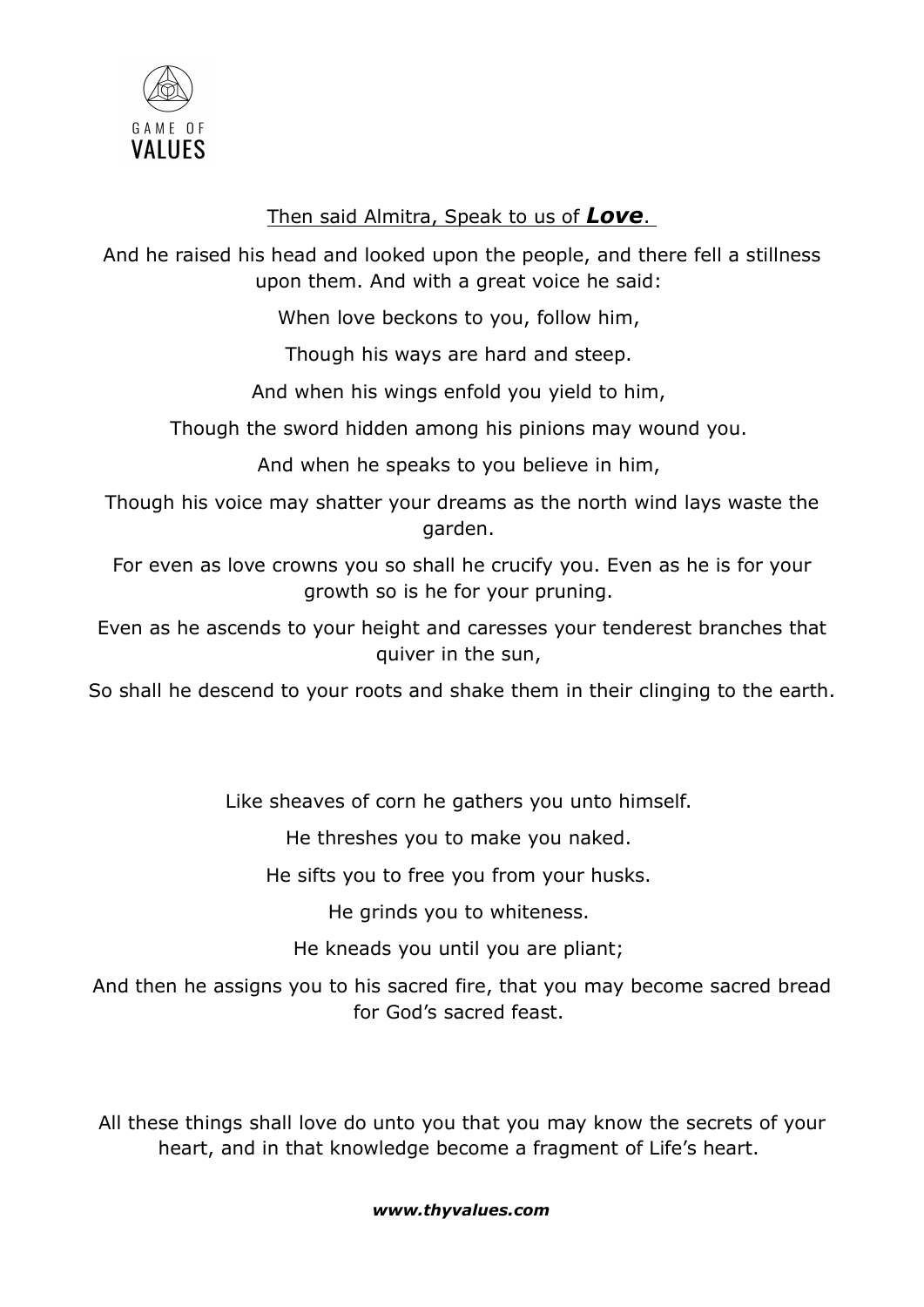

But if in your fear you would seek only love's peace and love's pleasure,

Then it is better for you that you cover your nakedness and pass out of love's threshing-floor,

Into the seasonless world where you shall laugh, but not all of your laughter, and weep, but not all of your tears.

Love gives naught but itself and takes naught but from itself.

Love possesses not nor would it be possessed;

For love is sufficient unto love.

When you love you should not say, "God is in my heart," but rather, "I am in the heart of God."

And think not you can direct the course of love, for love, if it finds you worthy, directs your course.

Love has no other desire but to fulfil itself.

But if you love and must needs have desires, let these be your desires:

To melt and be like a running brook that sings its melody to the night. To know the pain of too much tenderness.

To be wounded by your own understanding of love;

And to bleed willingly and joyfully.

To wake at dawn with a winged heart and give thanks for another day of loving;

To rest at the noon hour and meditate love's ecstacy;

To return home at eventide with gratitude;

And then to sleep with a prayer for the beloved in your heart and a song of praise upon your lips.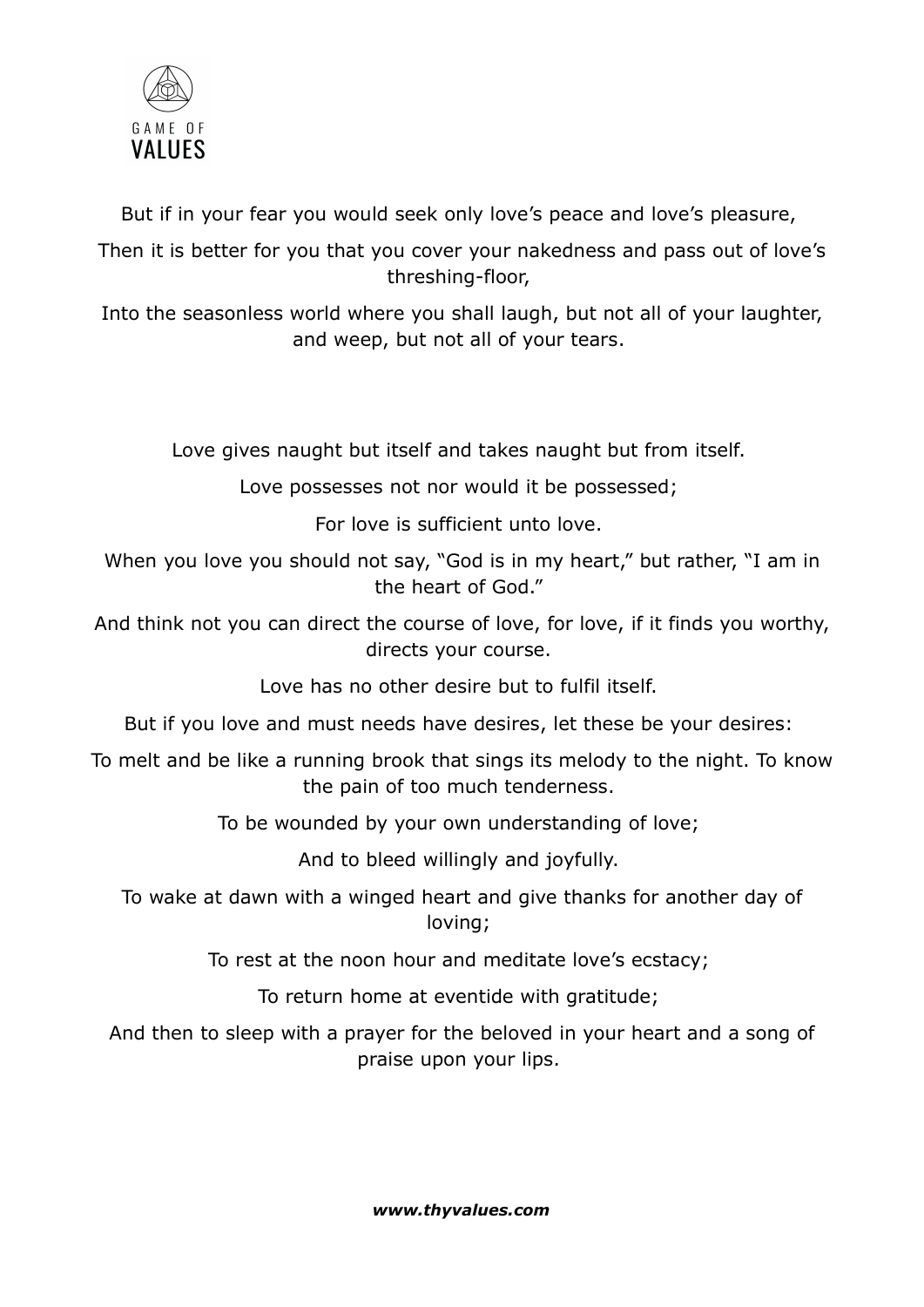

### Then Almitra spoke again and said, And what of **Marriage** master?

And he answered saying:

You were born together, and together you shall be forevermore.

You shall be together when the white wings of death scatter your days.

Aye, you shall be together even in the silent memory of God.

But let there be spaces in your togetherness,

And let the winds of the heavens dance between you.

Love one another, but make not a bond of love:

Let it rather be a moving sea between the shores of your souls.

Fill each other's cup but drink not from one cup.

Give one another of your bread but eat not from the same loaf. Sing and dance together and be joyous, but let each one of you be alone,

Even as the strings of a lute are alone though they quiver with the same music.

Give your hearts, but not into each other's keeping.

For only the hand of Life can contain your hearts.

And stand together yet not too near together:

For the pillars of the temple stand apart,

And the oak tree and the cypress grow not in each other's shadow.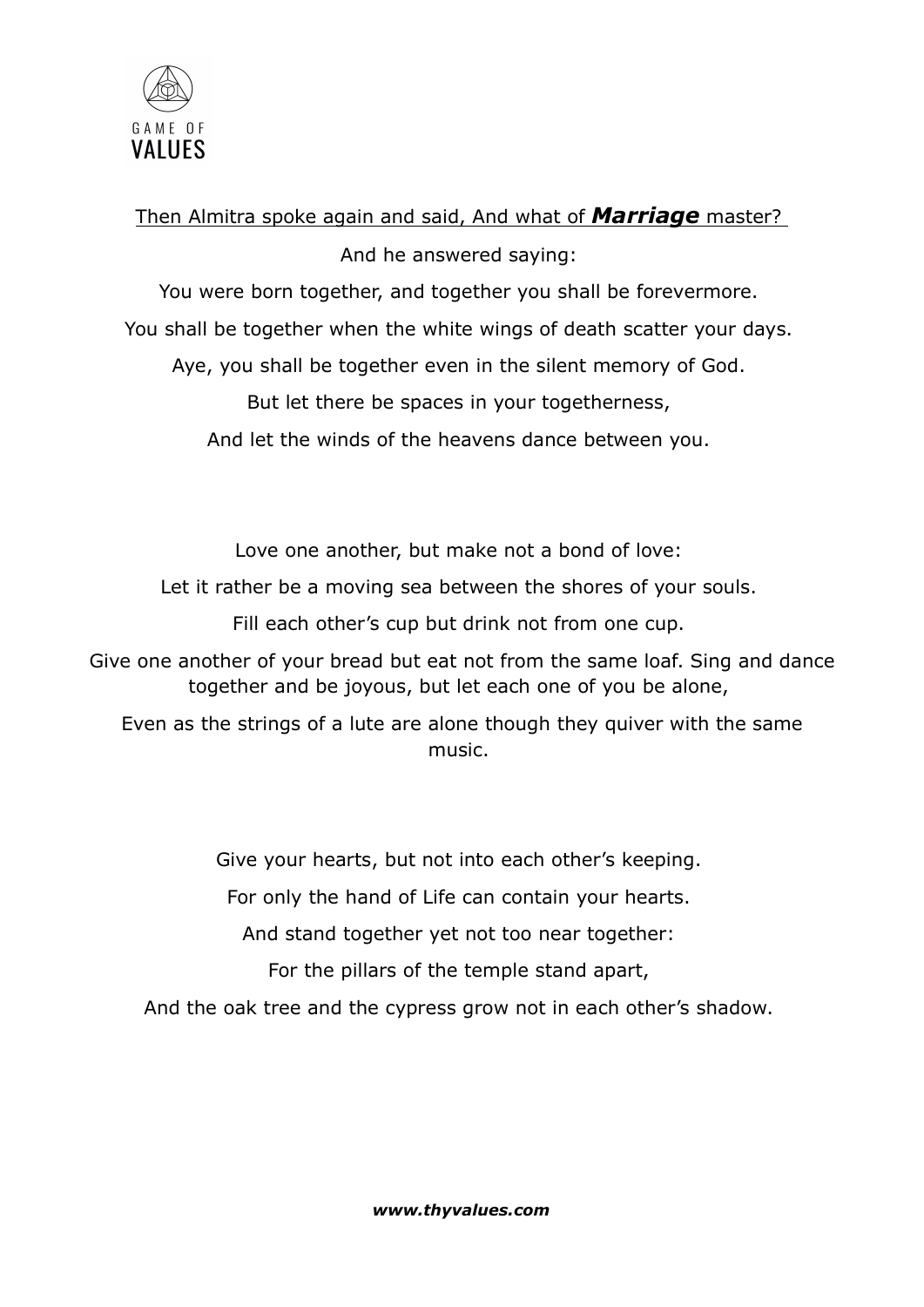

# And a woman who held a babe against her bosom said, Speak to us of Children.

And he said:

Your children are not your children.

They are the sons and daughters of Life's longing for itself.

They come through you but not from you,

And though they are with you yet they belong not to you.

You may give them your love but not your thoughts,

For they have their own thoughts.

You may house their bodies but not their souls,

For their souls dwell in the house of tomorrow, which you cannot visit, not even in your dreams.

You may strive to be like them, but seek not to make them like you. For life goes not backward nor tarries with yesterday.

You are the bows from which your children as living arrows are sent forth.

The archer sees the mark upon the path of the infinite, and He bends you with His might that His arrows may go swift and far.

Let your bending in the Archer's hand be for gladness;

For even as he loves the arrow that flies, so He loves also the bow that is stable.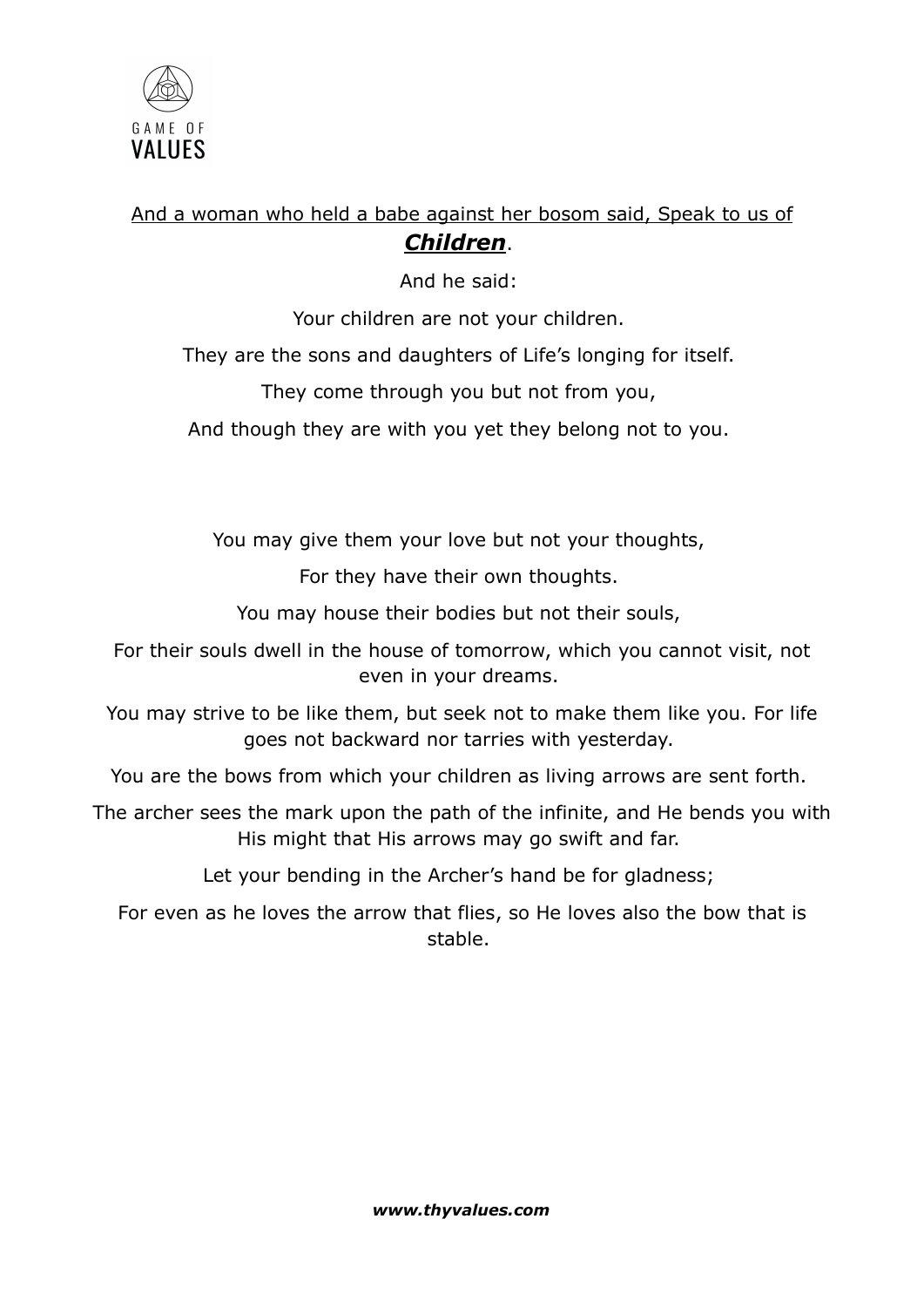

## Then said a rich man, Speak to us of *Giving.*

And he answered:

You give but little when you give of your possessions.

It is when you give of yourself that you truly give.

For what are your possessions but things you keep and guard for fear you may need them tomorrow?

And tomorrow, what shall tomorrow bring to the overprudent dog burying bones in the trackless sand as he follows the pilgrims to the holy city?

And what is fear of need but need itself?

Is not dread of thirst when your well is full, the thirst that is unquenchable?

There are those who give little of the much which they have—and they give it for recognition and their hidden desire makes their gifts unwholesome.

And there are those who have little and give it all.

These are the believers in life and the bounty of life, and their coffer is never empty.

There are those who give with joy, and that joy is their reward.

And there are those who give with pain, and that pain is their baptism.

And there are those who give and know not pain in giving, nor do they seek joy, nor give with mindfulness of virtue;

They give as in yonder valley the myrtle breathes its fragrance into space.

Through the hands of such as these God speaks, and from behind their eyes He smiles upon the earth.

It is well to give when asked, but it is better to give unasked, through understanding;

And to the open-handed the search for one who shall receive is joy greater than giving.

And is there aught you would withhold?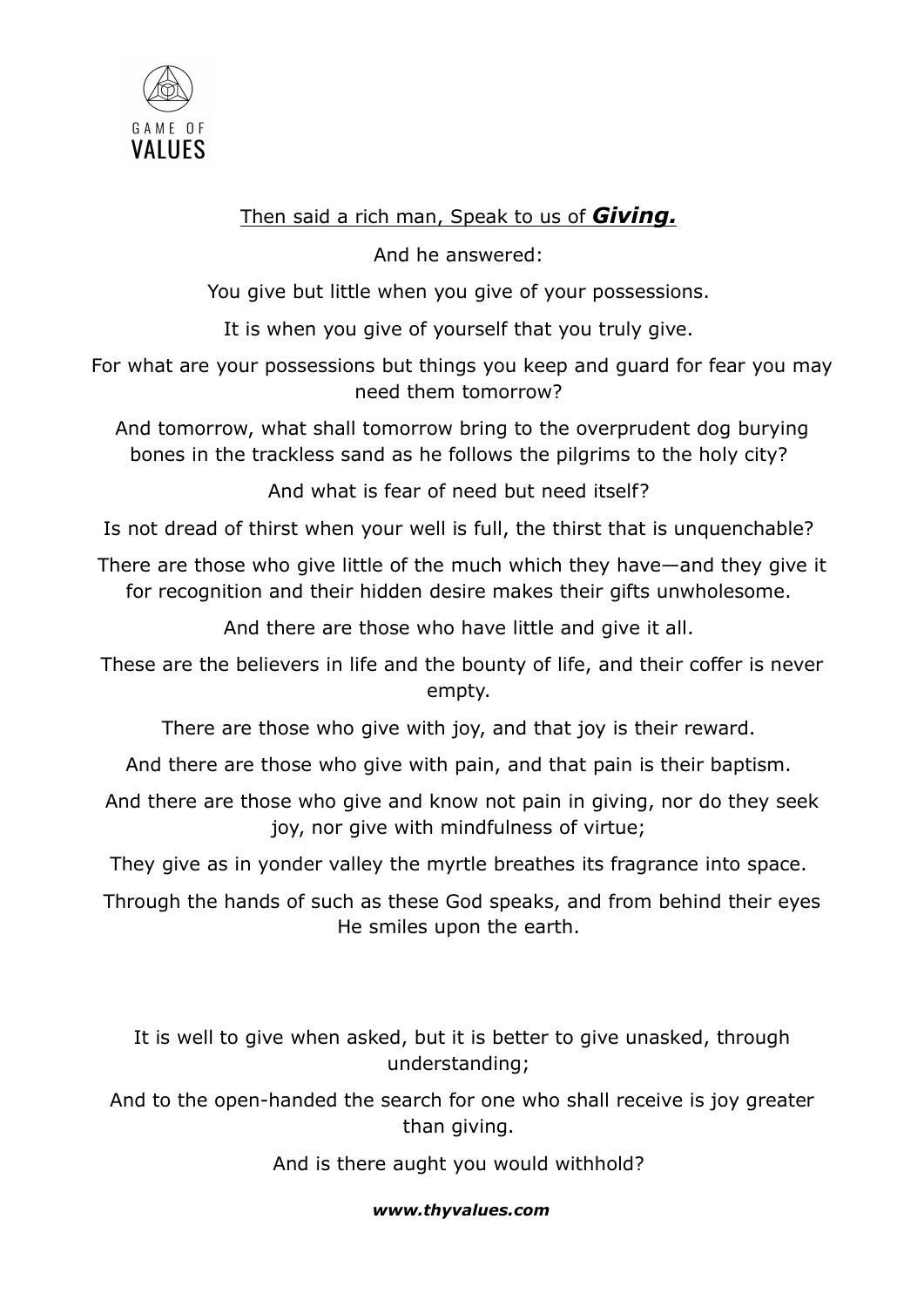

All you have shall some day be given;

Therefore give now, that the season of giving may be yours and not your inheritors'.

You often say, "I would give, but only to the deserving."

The trees in your orchard say not so, nor the flocks in your pasture.

They give that they may live, for to withhold is to perish.

Surely he who is worthy to receive his days and his nights, is worthy of all else from you.

And he who has deserved to drink from the ocean of life deserves to fill his cup from your little stream.

And what desert greater shall there be, than that which lies in the courage and the confidence, nay the charity, of receiving?

And who are you that men should rend their bosom and unveil their pride, that you may see their worth naked and their pride unabashed?

See first that you yourself deserve to be a giver, and an instrument of giving.

For in truth it is life that gives unto life—while you, who deem yourself a giver, are but a witness.

And you receivers—and you are all receivers—assume no weight of gratitude, lest you lay a yoke upon yourself and upon him who gives.

Rather rise together with the giver on his gifts as on wings;

For to be overmindful of your debt, is ito doubt his generosity who has the freehearted earth for mother, and God for father.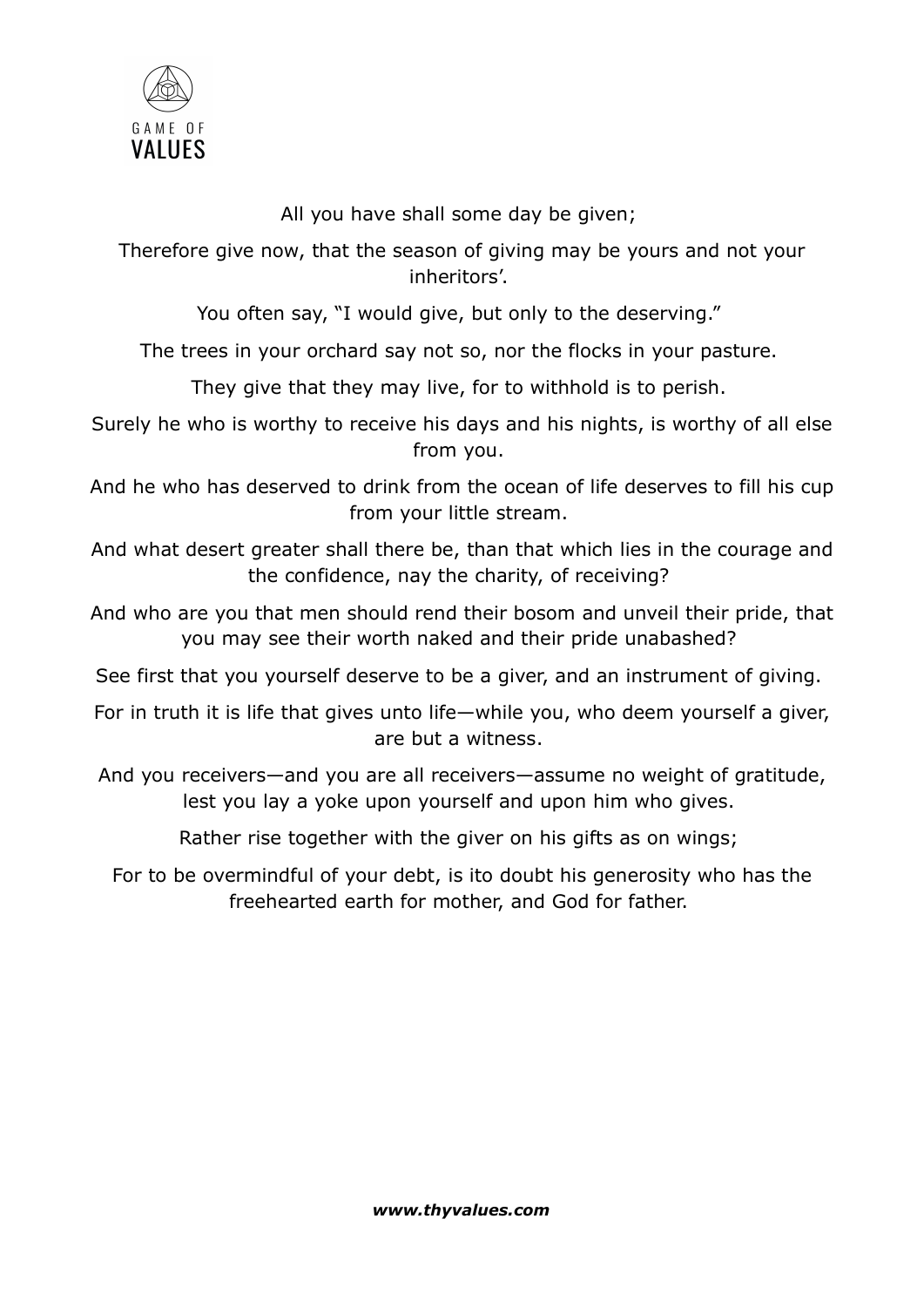

# Then an old man, a keeper of an inn, said, Speak to us of **Eating and** Drinkina.

And he said:

Would that you could live on the fragrance of the earth, and like an air plant be sustained by the light.

But since you must kill to eat, and rob the newly born of its mother's milk to quench your thirst, let it then be an act of worship,

And let your board stand an altar on which the pure and the innocent of forest and plain are sacrificed for that which is purer and still more innocent in man.

When you kill a beast say to him in your heart,

"By the same power that slays you, I too am slain; and I too shall be consumed. For the law that delivered you into my hand shall deliver me into a mightier hand.

Your blood and my blood is naught but the sap that feeds the tree of heaven."

And when you crush an apple with your teeth, say to it in your heart,

"Your seeds shall live in my body,

And the buds of your tomorrow shall blossom in my heart,

And your fragrance shall be my breath, And together we shall rejoice through all the seasons."

And in the autumn, when you gather the grapes of your vineyards for the winepress, say in your heart,

"I too am a vineyard, and my fruit shall be gathered for the winepress,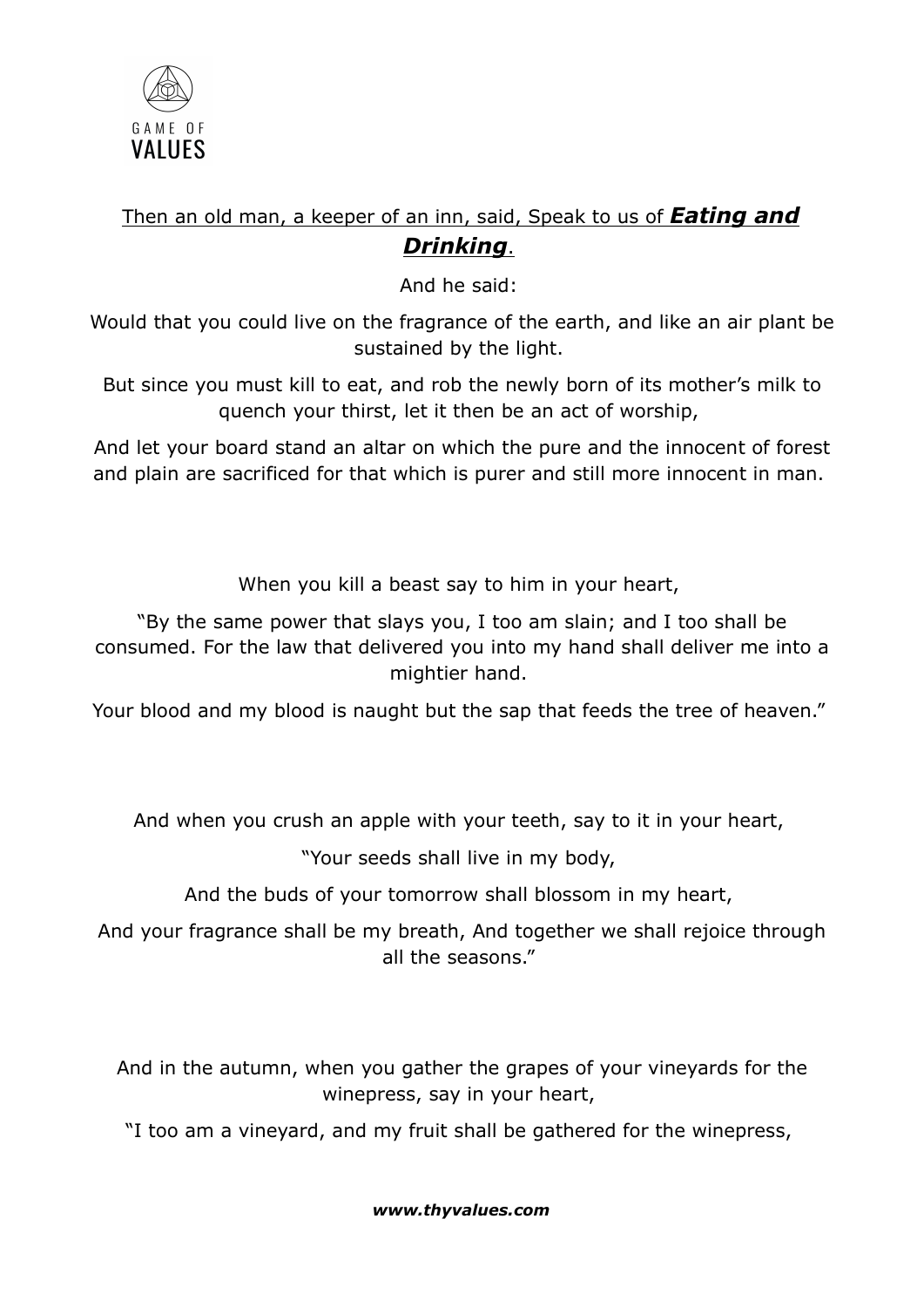

### And like new wine I shall be kept in eternal vessels."

And in winter, when you draw the wine, let there be in your heart a song for each cup;

And let there be in the song a remembrance for the autumn days, and for the vineyard, and for the winepress.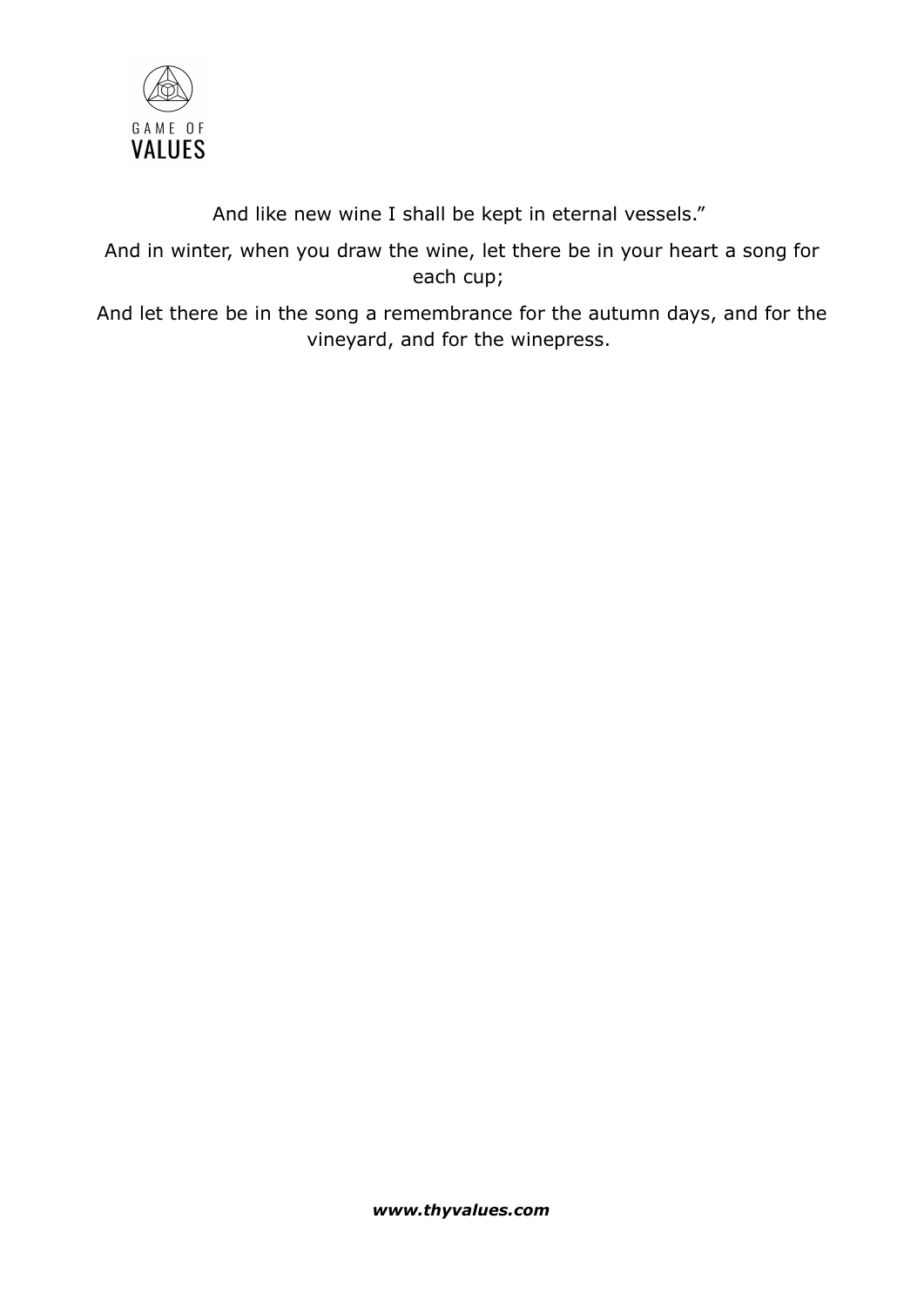

## Then a ploughman said, Speak to us of **Work**.

And he answered, saying:

You work that you may keep pace with the earth and the soul of the earth.

For to be idle is to become a stranger unto the seasons, and to step out of life's procession, that marches in majesty and proud submission towards the infinite.

When you work you are a flute through whose heart the whispering of the hours turns to music.

Which of you would be a reed, dumb and silent, when all else sings together in unison?

Always you have been told that work is a curse and labour a misfortune.

But I say to you that when you work you fulfil a part of earth's furthest dream, assigned to you when that dream was born,

And in keeping yourself with labour you are in truth loving life,

And to love life through labour is to be intimate with life's inmost secret.

But if you in your pain call birth an affliction and the support of the flesh a curse written upon your brow, then I answer that naught but the sweat of your brow shall wash away that which is written.

You have been told also that life is darkness, and in your weariness you echo what was said by the weary.

And I say that life is indeed darkness 'save when there is urge,

And all urge is blind save when there is knowledge,

And all knowledge is vain save when there is work,

And all work is empty save when there is love;

And when you work with love you bind yourself to yourself, and to one another, and to God.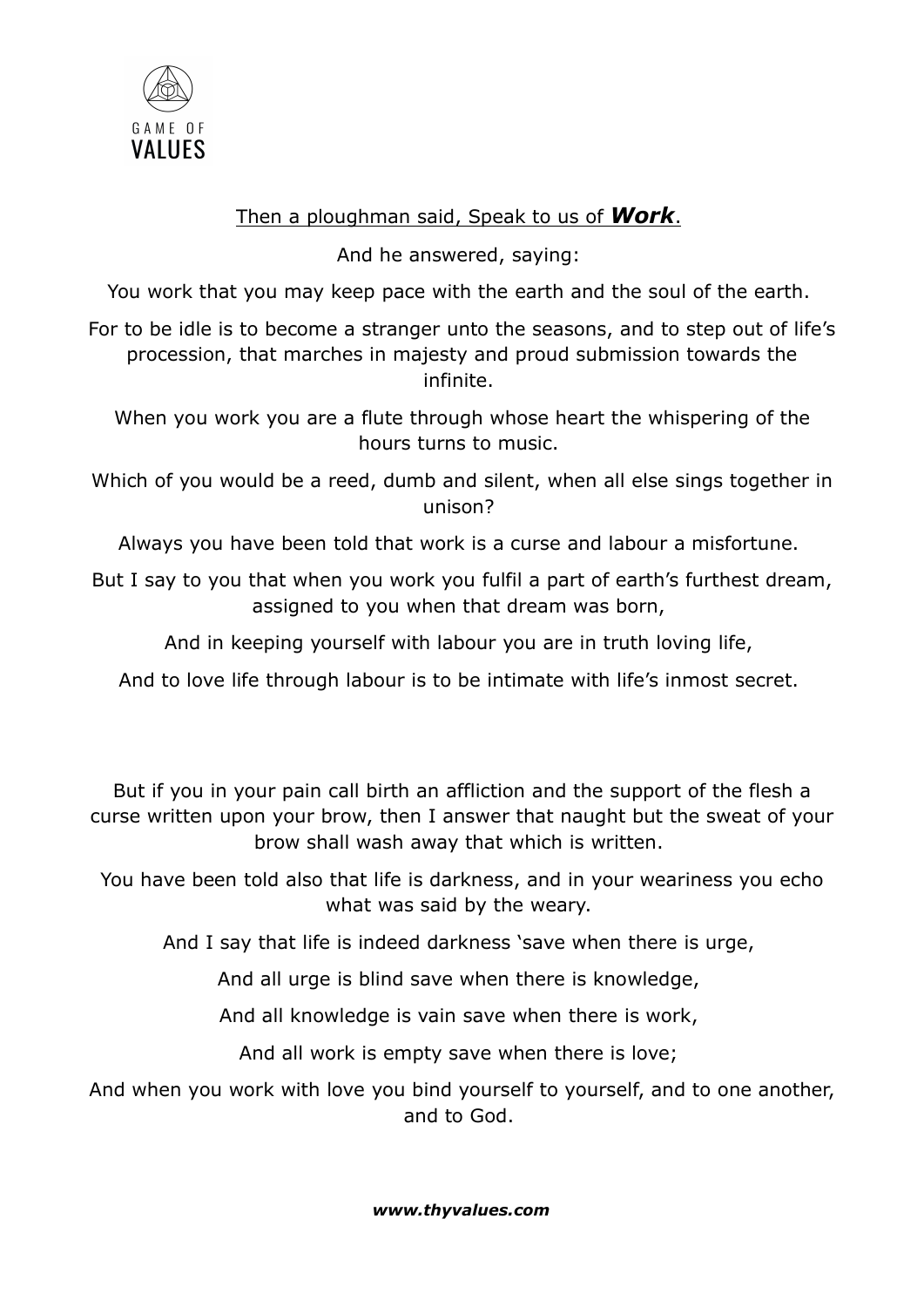

And what is it to work with love?

It is to weave the cloth with threads drawn from your heart, even as if your beloved were to wear that cloth.

It is to build a house with affection, even as if your beloved were to dwell in that house.

It is to sow seeds with tenderness and reap the harvest with joy, even as if your beloved were to eat the fruit.

It is to charge all things you fashion with a breath of your own spirit,

And to know that all the blessed dead are standing about you and watching.

Often have I heard you say, as if speaking in sleep, "He who works in marble, and finds the shape of his own soul in the stone, is nobler than he who ploughs the soil. And he who seizes the rainbow to lay it on a cloth in the likeness of man, is more than he who makes the sandals for our feet."

But I say, not in sleep but in the overwakefulness of noontide, that the wind speaks not more sweetly to the giant oaks than to the least of all the blades of grass;

And he alone is great who turns the voice of the wind into a song made sweeter by his own loving.

Work is love made visible.

And if you cannot work with love but only with distaste, it is better that you should leave your work and sit at the gate of the temple and take alms of those who work with joy.

For if you bake bread with indifference, you bake a bitter bread that feeds but half man's hunger.

And if you grudge the crushing of the grapes, your grudge distils a poison in the wine. And if you sing though as angels, and love not the singing, you muffle man's ears to the voices of the day and the voices of the night.

Then a woman said, Speak to us of Joy and Sorrow.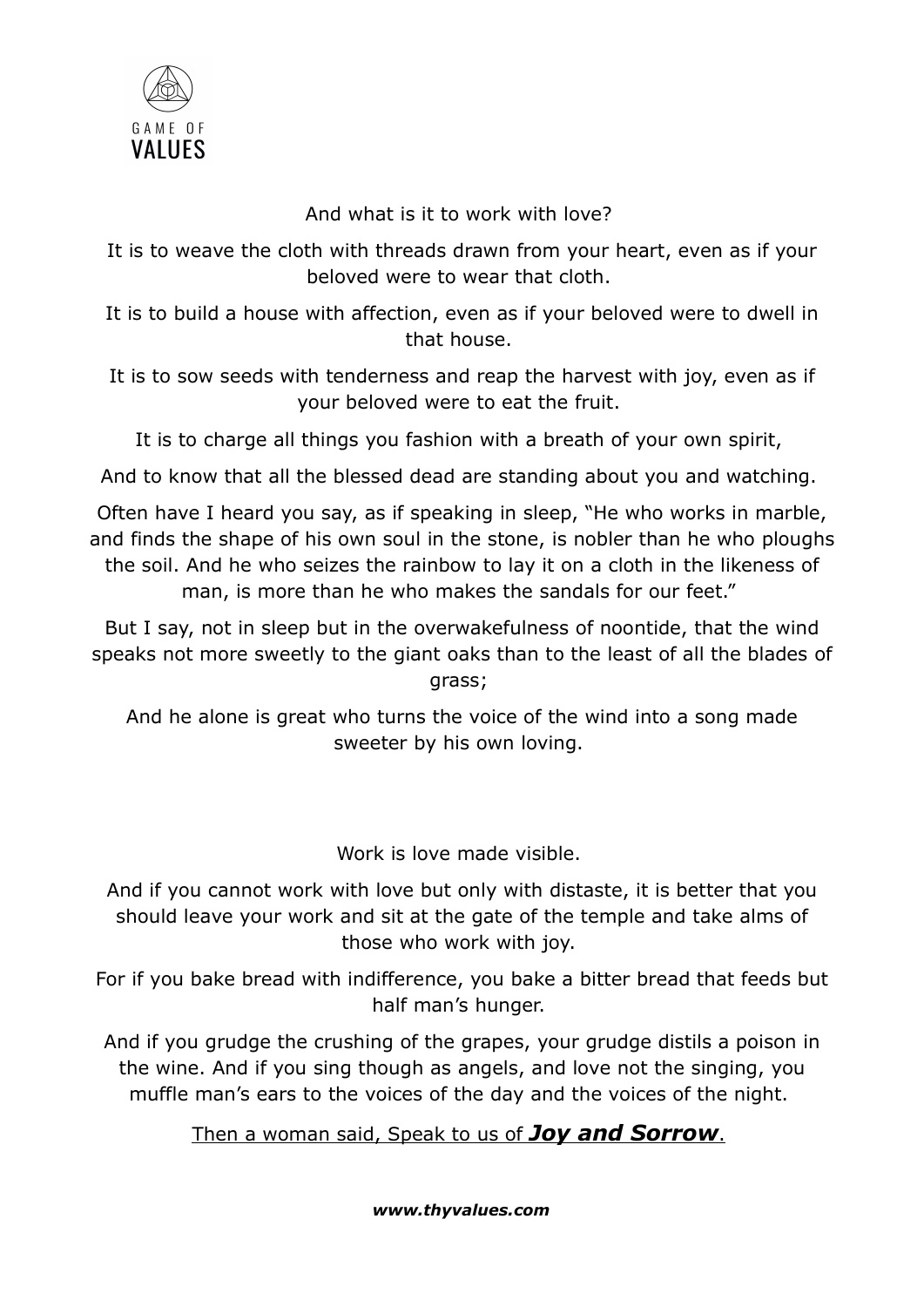

### And he answered:

### Your joy is your sorrow unmasked.

And the selfsame well from which your laughter rises was oftentimes filled with your tears.

And how else can it be?

The deeper that sorrow carves into your being, the more joy you can contain.

Is not the cup that holds your wine the very cup that was burned in the potter's oven?

And is not the lute that soothes your spirit, the very wood that was hollowed with knives?

When you are joyous, look deep into your heart and you shall find it is only that which has given you sorrow that is giving you joy.

When you are sorrowful look again in your heart, and you shall see that in truth you are weeping for that which has been your delight.

Some of you say, "Joy is greater than sorrow," and others say, "Nay, sorrow is the greater."

But I say unto you, they are inseparable.

Together they come, and when one sits alone with you at your board, remember that the other is asleep upon your bed.

Verily you are suspended like scales between your sorrow and your joy.

Only when you are empty are you at standstill and balanced.

When the treasure-keeper lifts you to weigh his gold and his silver, needs must your joy or your sorrow rise or fall.

## Then a mason came forth and said, Speak to us of **Houses**.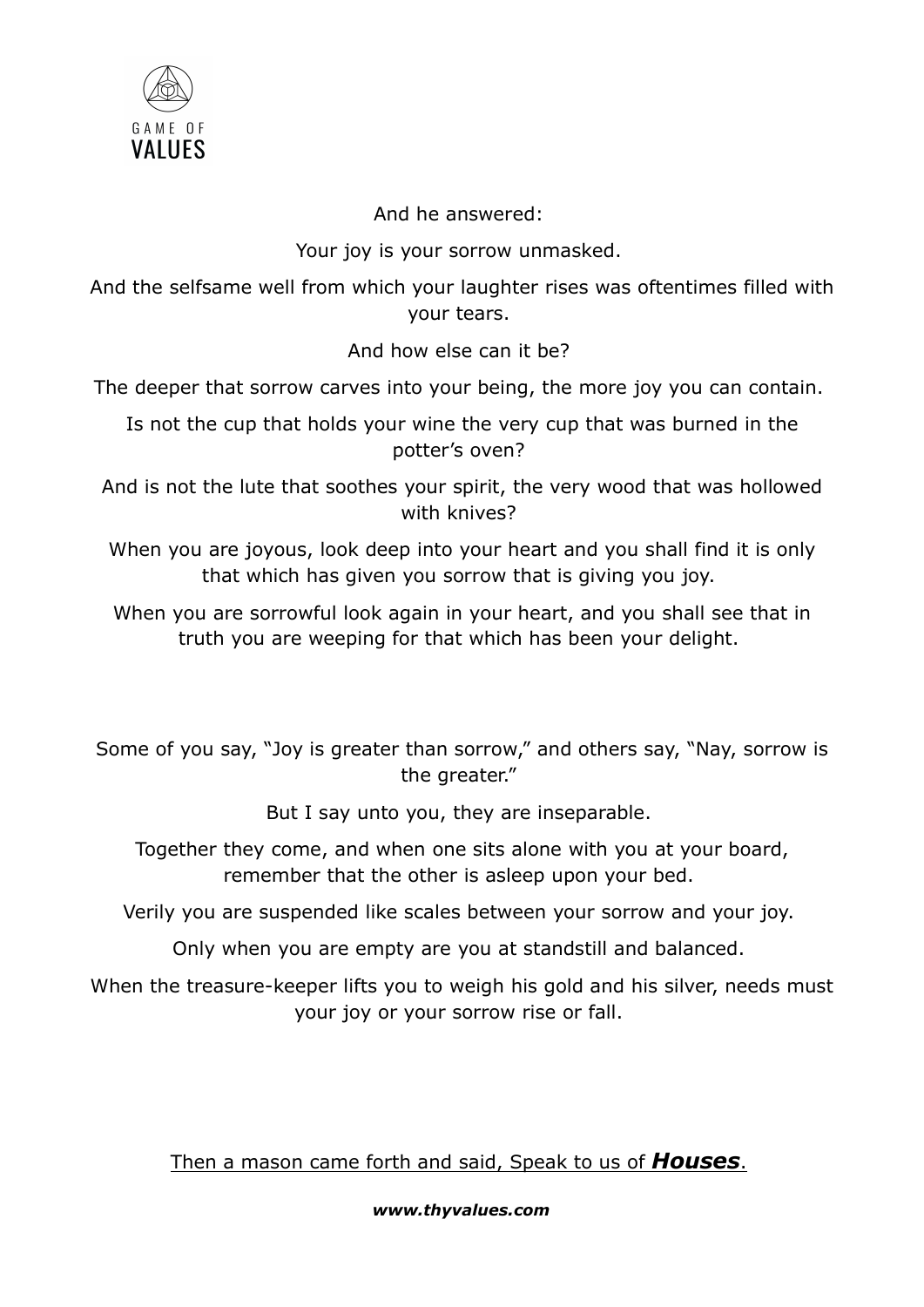

And he answered and said:

Build of your imaginings a bower in the wilderness ere you build a house within the city walls.

For even as you have home-comings in your twilight, so has the wanderer in you, the ever distant and alone.

Your house is your larger body.

It grows in the sun and sleeps in the stillness of the night; and it is not dreamless. Does not your house dream? and dreaming, leave the city for grove or hilltop?

Would that I could gather your houses into my hand, and like a sower scatter them in forest and meadow.

Would the valleys were your streets, and the green paths your alleys, that you 38might seek one another through vineyards, and come with the fragrance of the earth in your garments.

But these things are not yet to be.

In their fear your forefathers gathered you too near together. And that fear shall endure a little longer. A little longer shall your city walls separate your hearths from your fields.

And tell me, people of Orphalese, what have you in these houses? And what is it you guard with fastened doors?

Have you peace, the quiet urge that reveals your power?

Have you remembrances, the glimmering arches that span the summits of the mind?

Have you beauty, that leads the heart from things fashioned of wood and stone to the holy mountain?

Tell me, have you these in your houses?

Or have you only comfort, and the lust for comfort, that stealthy thing that enters the house a guest, and then becomes a host, and then a master?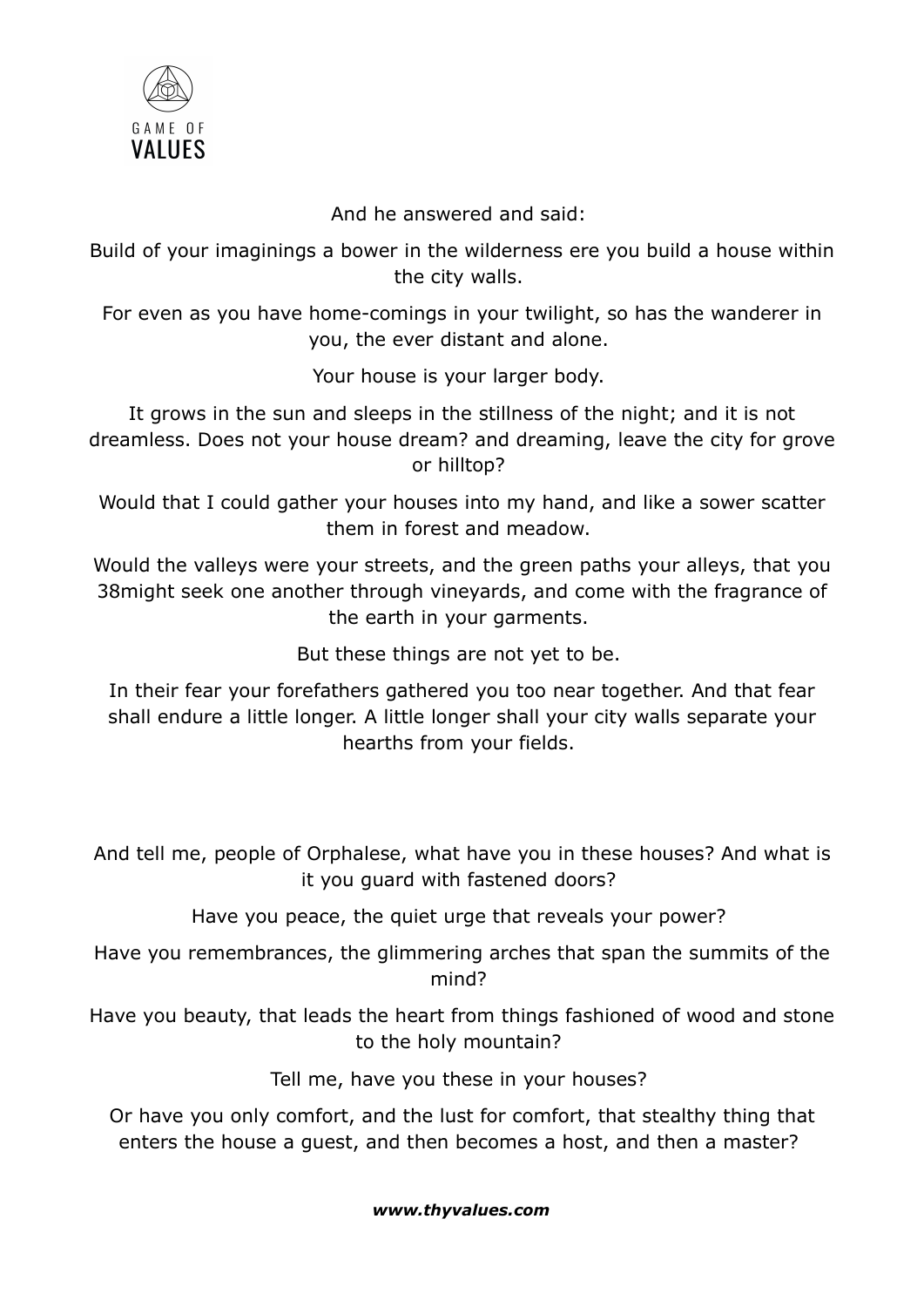

Ay, and it becomes a tamer, and with hook and scourge makes puppets of your larger desires.

Though its hands are silken, its heart is of iron.

It lulls you to sleep only to stand by your bed and jeer at the dignity of the flesh.

It makes mock of your sound senses, and lays them in thistledown like fragile vessels.

Verily the lust for comfort murders the passion of the soul, and then walks grinning in the funeral.

But you, children of space, you restless in rest, you shall not be trapped nor tamed.

Your house shall be not an anchor but a mast.

It shall not be a glistening film that covers a wound, but an eyelid that guards the eye.

You shall not fold your wings that you may pass through doors, nor bend your heads that they strike not against a ceiling, nor fear to breathe lest walls should crack and fall down.

You shall not dwell in tombs made by the dead for the living.

And though of magnificence and splendour, your house shall not hold your secret nor shelter your longing.

For that which is boundless in you abides in the mansion of the sky, whose door is the morning mist, and whose windows are the songs and the silences of night.

And the weaver said, Speak to us of **Clothes**.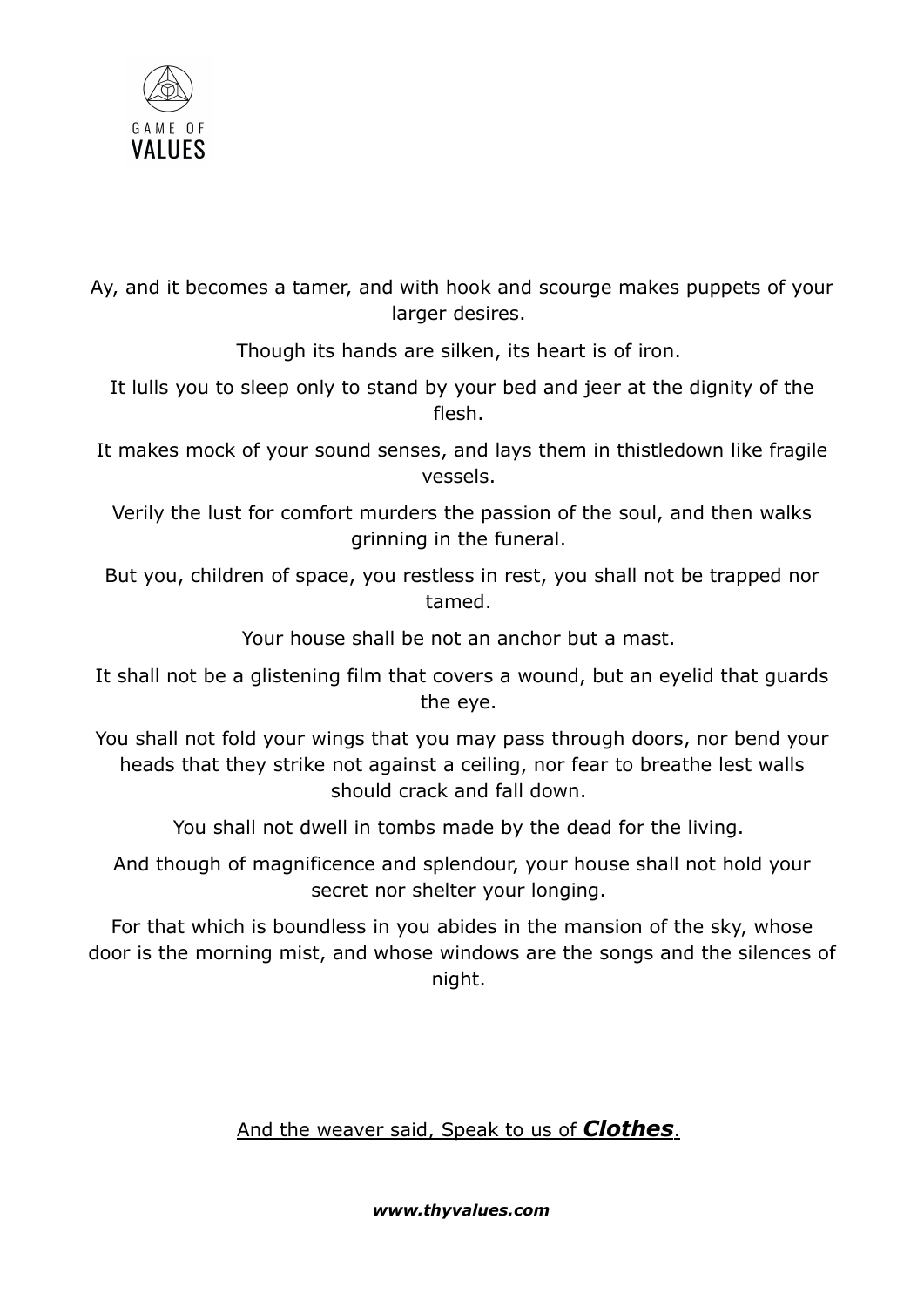

And he answered:

Your clothes conceal much of your beauty, yet they hide not the unbeautiful.

And though you seek in garments the freedom of privacy you may find in them a harness and a chain.

Would that you could meet the sun and the wind with more of your skin and less of your raiment,

For the breath of life is in the sunlight and the hand of life is in the wind.

Some of you say, "It is the north wind who has woven the clothes we wear."

And I say, Ay, it was the north wind,

But shame was his loom, and the softening of the sinews was his thread.

And when his work was done he laughed in the forest. Forget not that modesty is for a shield against the eye of the unclean.

And when the unclean shall be no more, what were modesty but a fetter and a fouling of the mind?

And forget not that the earth delights to feel your bare feet and the winds long to play with your hair.

And a merchant said, Speak to us of **Buying and Selling**.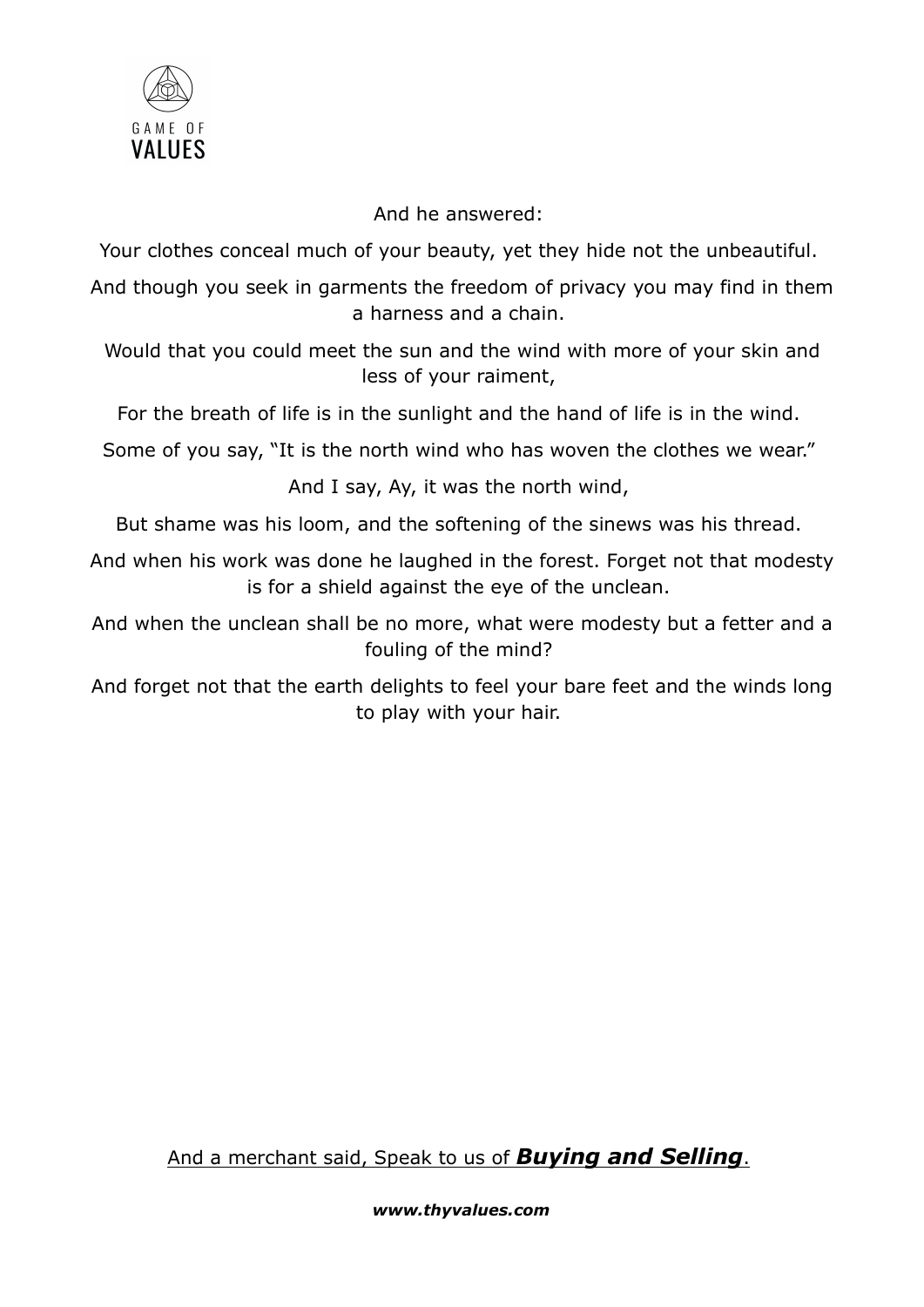

And he answered and said:

To you the earth yields her fruit, and you shall not want if you but know how to fill your hands.

It is in exchanging the gifts of the earth that you shall find abundance and be satisfied.

Yet unless the exchange be in love and kindly justice, it will but lead some to greed and others to hunger.

When in the market place you toilers of the sea and fields and vineyards meet the weavers and the potters and the gatherers of spices,—

Invoke then the master spirit of the earth, to come into your midst and sanctify the scales and the reckoning that weighs value against value. And suffer not the barren-handed to take part in your transactions, who would sell their words for your labour.

To such men you should say,

"Come with us to the field, or go with our brothers to the sea and cast your net;

For the land and the sea shall be bountiful to you even as to us."

And if there come the singers and the dancers and the flute players,—buy of their gifts also.

For they too are gatherers of fruit and frankincense, and that which they bring, though fashioned of dreams, is raiment and food for your soul.

And before you leave the market place, see that no one has gone his way with empty hands.

For the master spirit of the earth shall not sleep peacefully upon the wind till the needs of the least of you are satisfied.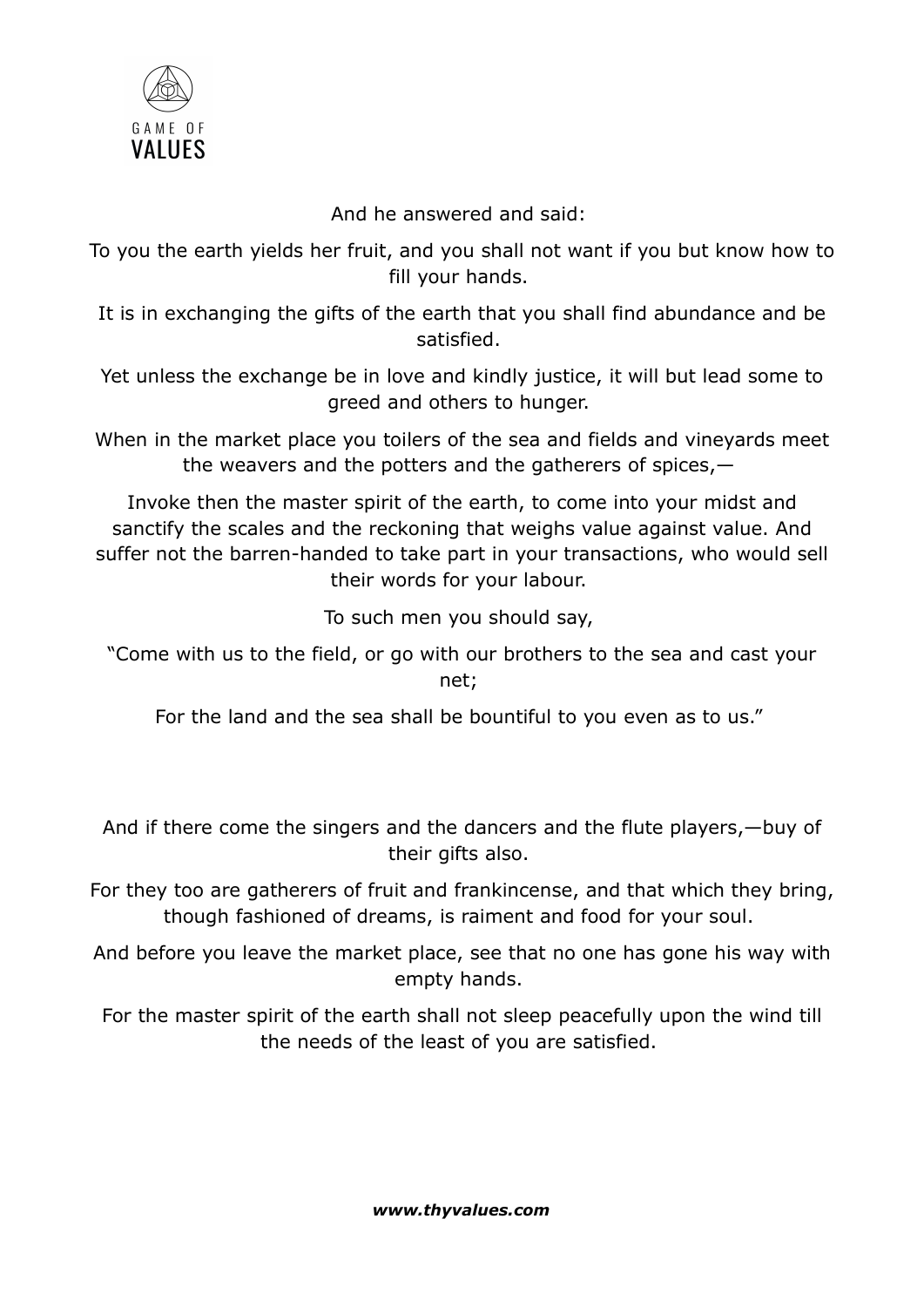

Then one of the judges of the city stood forth and said, Speak to us of Crime and Punishment.

And he answered, saying:

It is when your spirit goes wandering upon the wind,

That you, alone and unguarded, commit a wrong unto others and therefore unto yourself.

And for that wrong committed must you knock and wait a while unheeded at the gate of the blessed.

Like the ocean is your god-self;

It remains for ever undefiled.

And like the ether it lifts but the winged.

Even like the sun is your god-self;

It knows not the ways of the mole nor seeks it the holes of the serpent. But your god-self dwells not alone in your being.

Much in you is still man, and much in you is not yet man,

But a shapeless pigmy that walks asleep in the mist searching for its own awakening.

And of the man in you would I now speak.

For it is he and not your god-self nor the pigmy in the mist, that knows crime and the punishment of crime.

Oftentimes have I heard you speak of one who commits a wrong as though he were not one of you, but a stranger unto you and an intruder upon your world.

But I say that even as the holy and the righteous cannot rise beyond the highest which is in each one of you,

So the wicked and the weak cannot fall lower than the lowest which is in you also.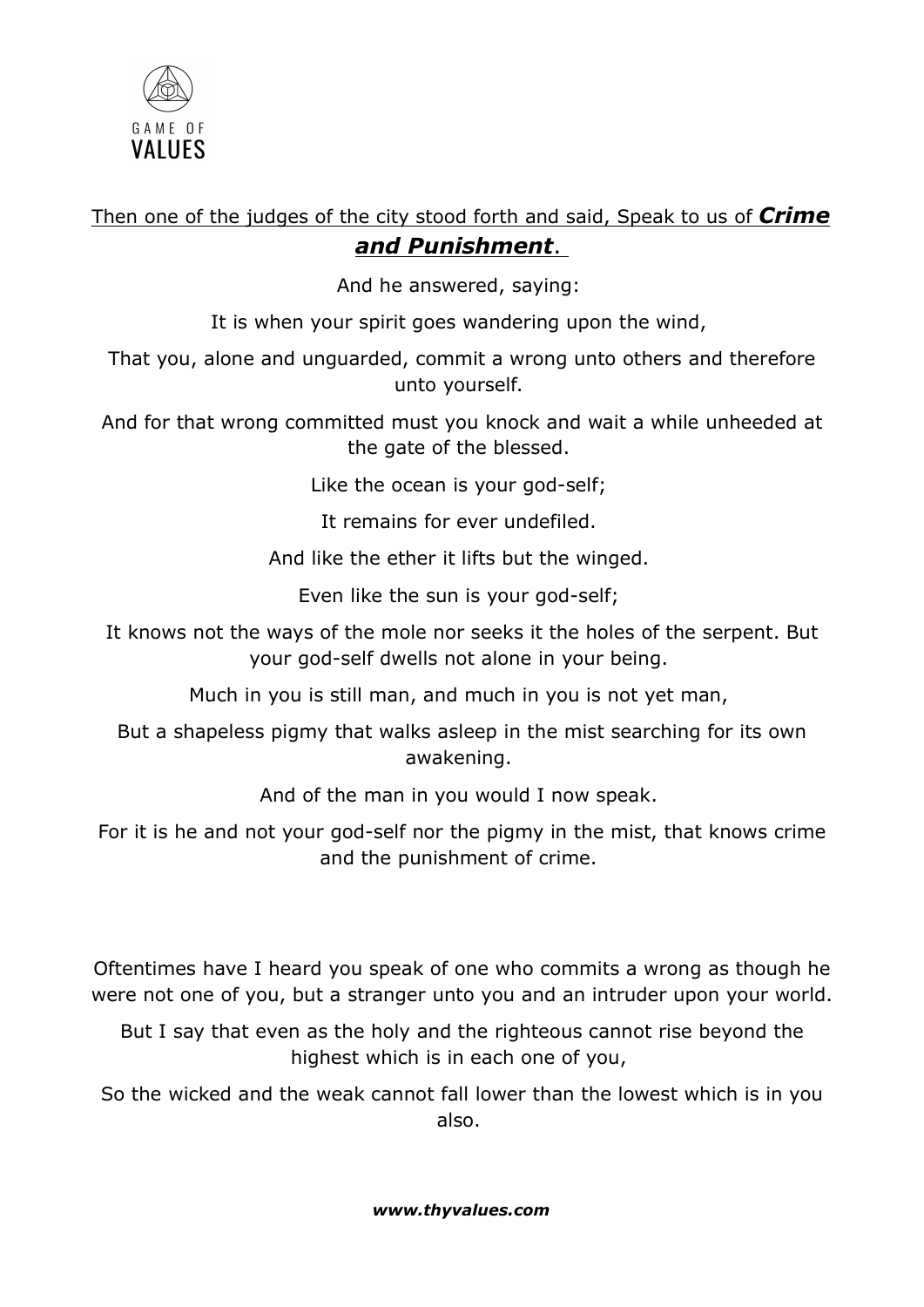

And as a single leaf turns not yellow but with the silent knowledge of the whole tree, So the wrong-doer cannot do wrong without the hidden will of you all.

Like a procession you walk together towards your god-self.

You are the way and the wayfarers.

And when one of you falls down he falls for those behind him, a caution against the stumbling stone.

Ay, and he falls for those ahead of him, who though faster and surer of foot, yet removed not the stumbling stone.

And this also, though the word lie heavy upon your hearts:

The murdered is not unaccountable for his own murder,

And the robbed is not blameless in being robbed.

The righteous is not innocent of the deeds of the wicked,

And the white-handed is not clean in the doings of the felon.

Yea, the guilty is oftentimes the victim of the injured,

And still more often the condemned is the burden bearer for the guiltless and unblamed.

You cannot separate the just from the unjust and the good from the wicked;

For they stand together before the face of the sun even as the black thread and the white are woven together.

And when the black thread breaks, the weaver shall look into the whole cloth, and he shall examine the loom also.

If any of you would bring to judgment the unfaithful wife,

Let him also weigh the heart of her husband in scales, and measure his soul with measurements.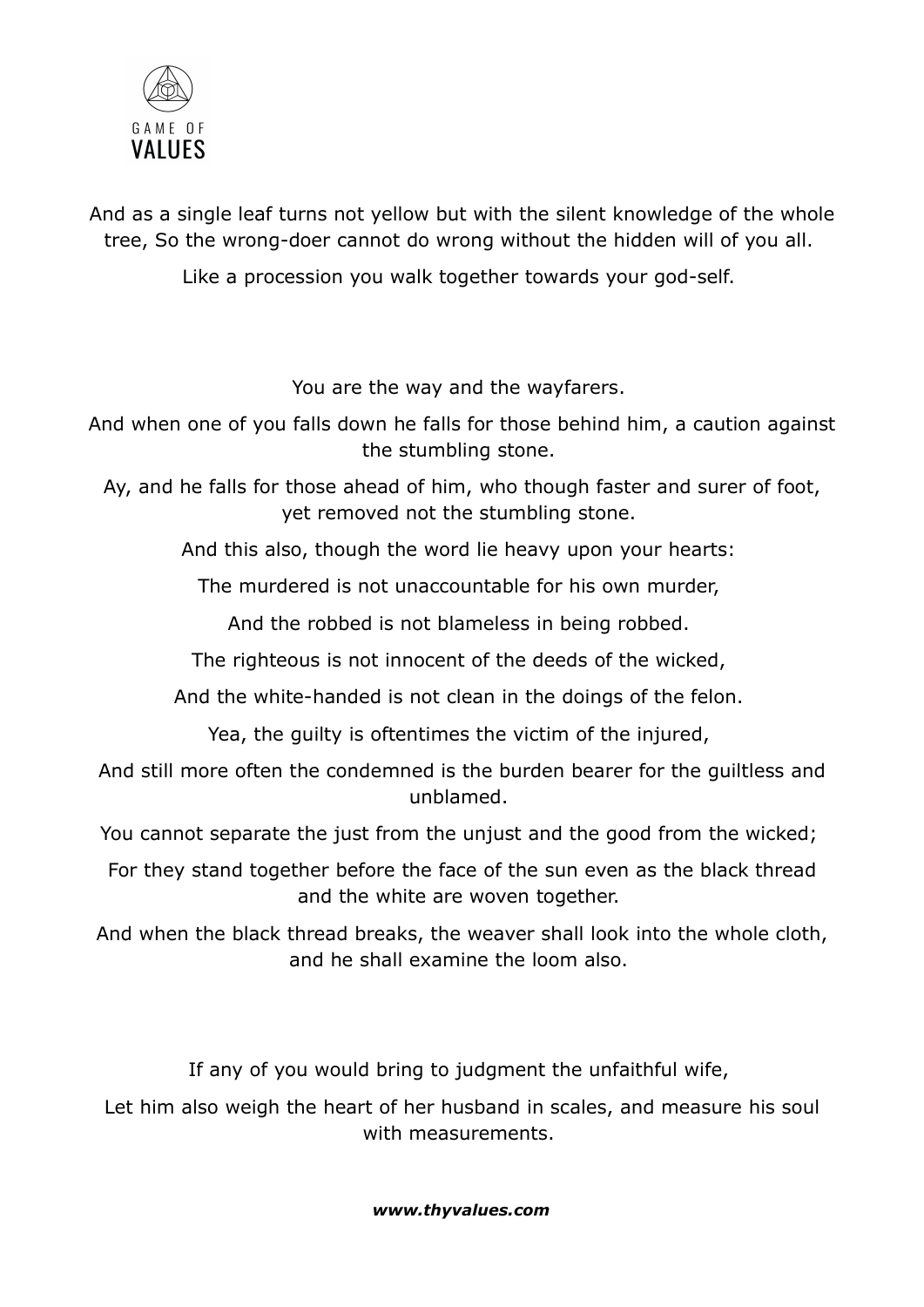

And let him who would lash the offender look unto the spirit of the offended.

And if any of you would punish in the name of righteousness and lay the ax unto the evil tree, let him see to its roots;

And verily he will find the roots of the good and the bad, the fruitful and the fruitless, all entwined together in the silent heart of the earth.

And you judges who would be just,

What judgment pronounce you upon him who though honest in the flesh yet is a thief in spirit?

What penalty lay you upon him who slays in the flesh yet is himself slain in the spirit?

And how prosecute you him who in action is a deceiver and an oppressor,

Yet who also is aggrieved and outraged?

And how shall you punish those whose remorse is already greater than their misdeeds?

Is not remorse the justice which is administered by that very law which you would fain serve?

Yet you cannot lay remorse upon the innocent nor lift it from the heart of the guilty.

Unbidden shall it call in the night, that men may wake and gaze upon themselves. And you who would understand justice, how shall you unless you look upon all deeds in the fullness of light?

Only then shall you know that the erect and the fallen are but one man standing in twilight between the night of his pigmy-self and the day of his godself, And that the corner-stone of the temple is not higher than the lowest stone in its foundation.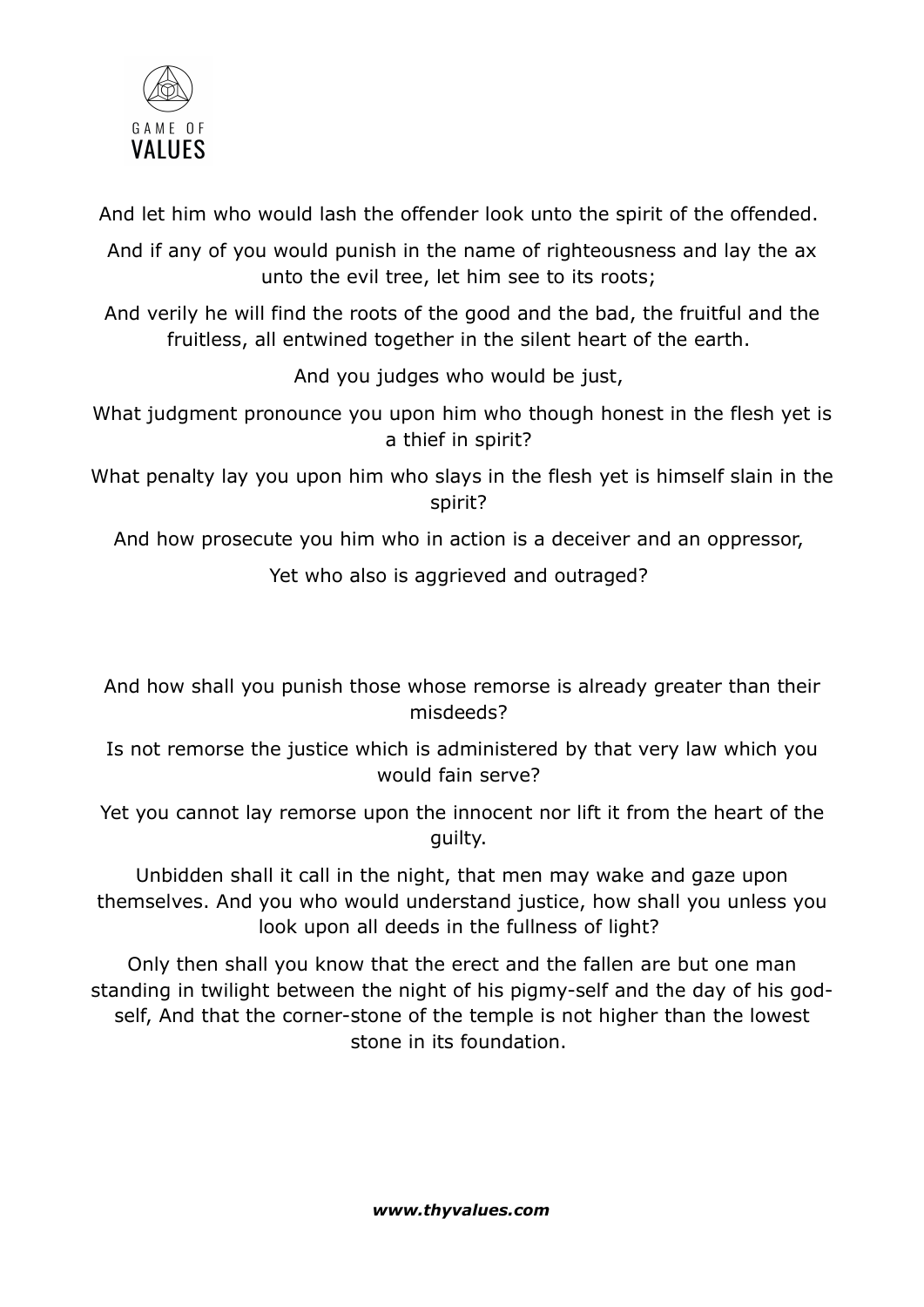

## Then a lawyer said, But what of our  $Laws$ , master?

And he answered:

You delight in laying down laws,

Yet you delight more in breaking them.

Like children playing by the ocean who build sand-towers with constancy and then destroy them with laughter.

But while you build your sand-towers the ocean brings more sand to the shore,

And when you destroy them the ocean laughs with you.

Verily the ocean laughs always with the innocent.

But what of those to whom life is not an ocean, and man-made laws are not sand-towers,

But to whom life is a rock, and the law a chisel with which they would carve it in their own likeness? What of the cripple who hates dancers?

What of the ox who loves his yoke and deems the elk and deer of the forest stray and vagrant things?

What of the old serpent who cannot shed his skin, and calls all others naked and shameless?

And of him who comes early to the wedding-feast, and when over-fed and tired goes his way saying that all feasts are violation and all feasters lawbreakers?

What shall I say of these save that they too stand in the sunlight, but with their backs to the sun?

They see only their shadows, and their shadows are their laws.

And what is the sun to them but a caster of shadows?

And what is it to acknowledge the laws but to stoop down and trace their shadows upon the earth?

But you who walk facing the sun, what images drawn on the earth can hold you?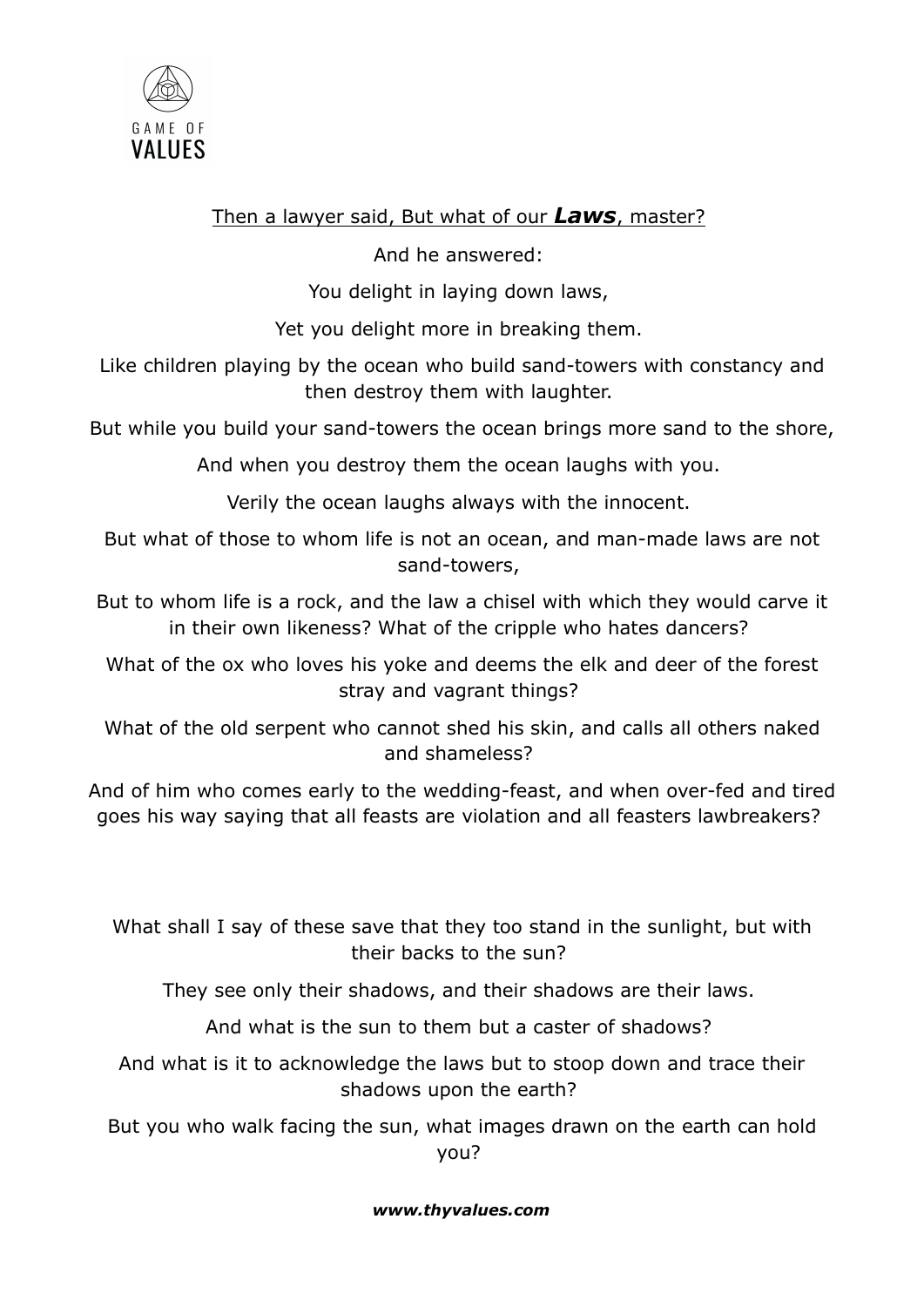

You who travel with the wind, what weather-vane shall direct your course?

What man's law shall bind you if you break your yoke but upon no man's prison door?

What laws shall you fear if you dance but stumble against no man's iron chains?

And who is he that shall bring you to judgment if you tear off your garment yet leave it in no man's path?

People of Orphalese, you can muffle the drum, and you can loosen the strings of the lyre, but who shall command the skylark not to sing?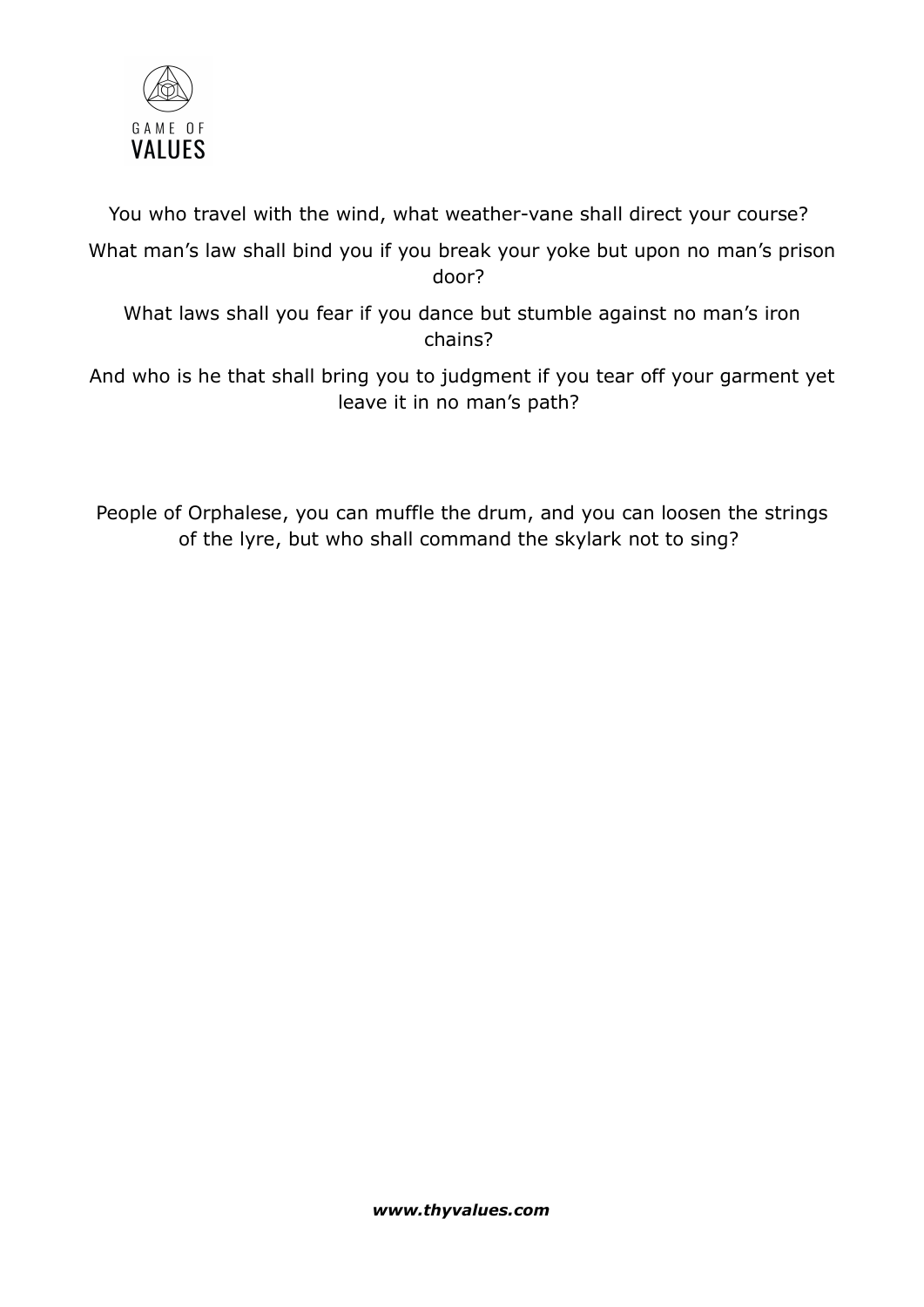

# And an orator said, Speak to us of Freedom.

And he answered:

At the city gate and by your fireside I have seen you prostrate yourself and worship your own freedom,

Even as slaves humble themselves before a tyrant and praise him though he slays them.

Ay, in the grove of the temple and in the shadow of the citadel I have seen the freest among you wear their freedom as a yoke and a handcuff.

And my heart bled within me; for you can only be free when even the desire of seeking freedom becomes a harness to you, and when you cease to speak of freedom as a goal and a fulfilment.

You shall be free indeed when your days are not without a care nor your nights without a want and a grief,

But rather when these things girdle your life and yet you rise above them naked and unbound.

And how shall you rise beyond your days and nights unless you break the chains which you at the dawn of your understanding have fastened around your noon hour?

In truth that which you call freedom is the strongest of these chains, though its links glitter in the sun and dazzle your eyes.

And what is it but fragments of your own self you would discard that you may become free?

If it is an unjust law you would abolish, that law was written with your own hand upon your own forehead.

You cannot erase it by burning your law books nor by washing the foreheads of your judges, though you pour the sea upon them.

And if it is a despot you would 56dethrone, see first that his throne erected within you is destroyed.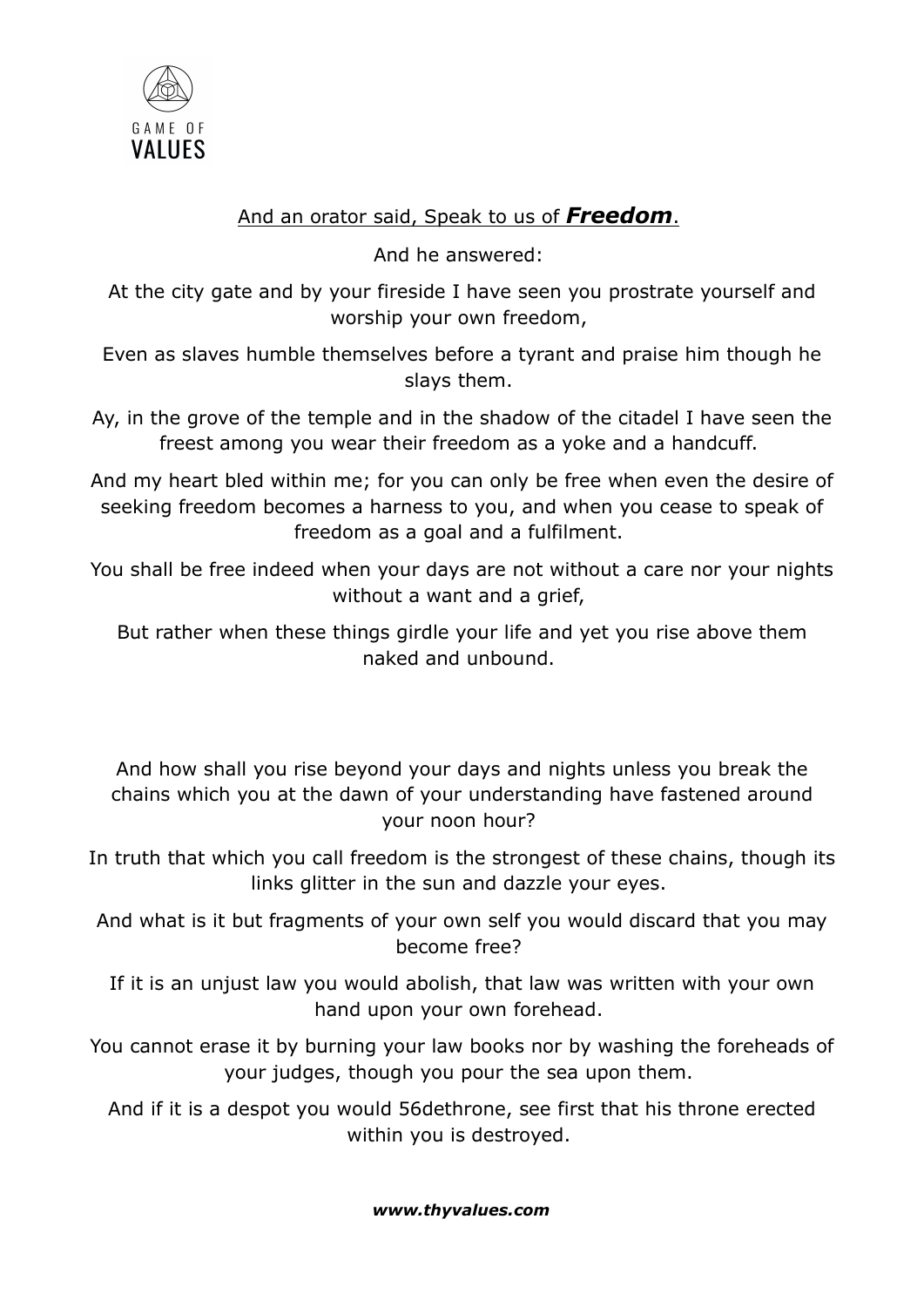

For how can a tyrant rule the free and the proud, but for a tyranny in their own freedom and a shame in their own pride?

And if it is a care you would cast off, that cart has been chosen by you rather than imposed upon you.

And if it is a fear you would dispel, the seat of that fear is in your heart and not in the hand of the feared.

Verily all things move within your being in constant half embrace, the desired and the dreaded, the repugnant and the cherished, the pursued and that which you would escape.

These things move within you as lights and shadows in pairs that cling.

And when the shadow fades and is no more, the light that lingers becomes a shadow to another light.

And thus your freedom when it loses its fetters becomes itself the fetter of a greater freedom.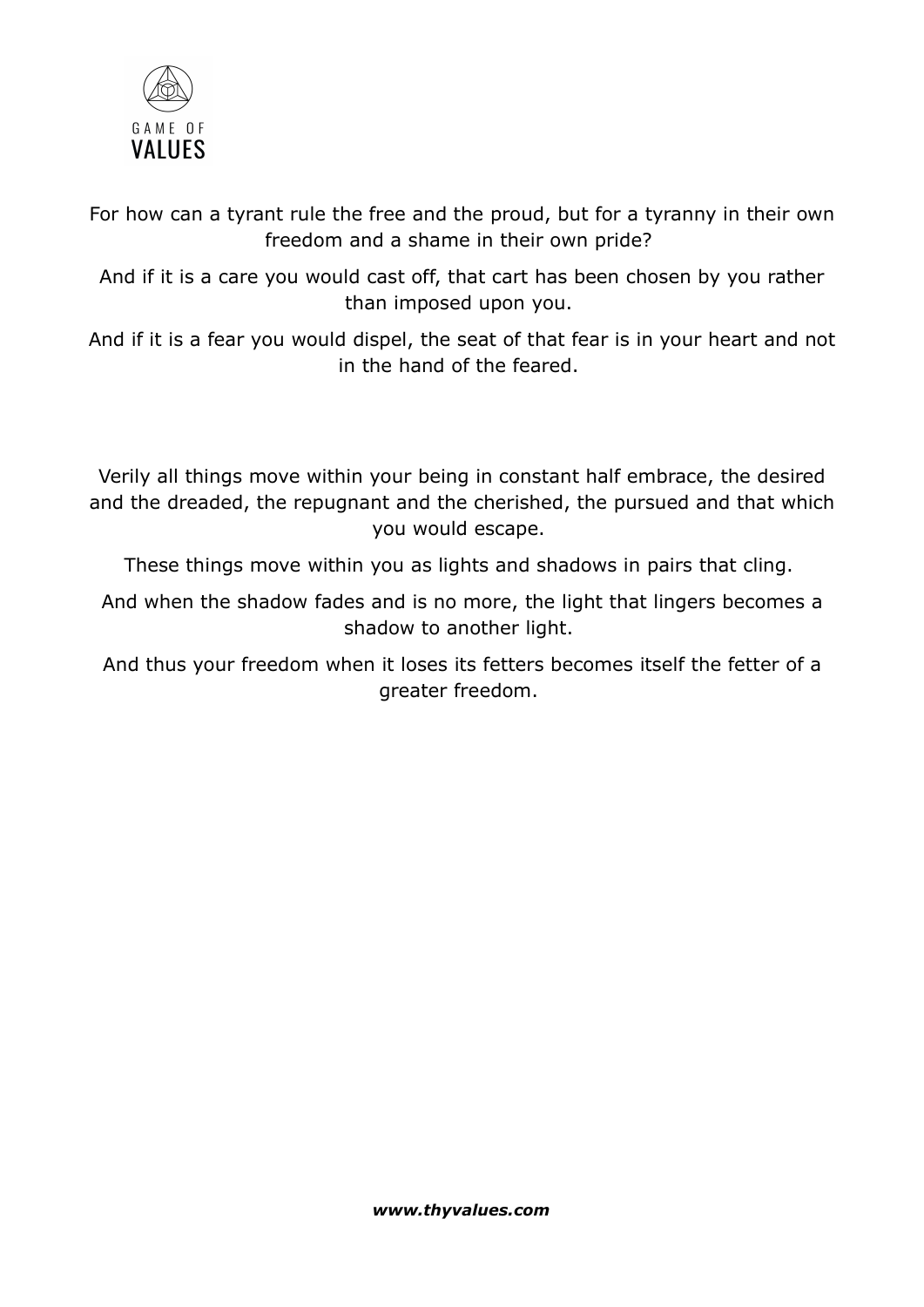

# And the priestess spoke again and said: Speak to us of **Reason and** Passion.

And he answered, saying:

Your soul is oftentimes a battlefield, upon which your reason and your judgment wage war against your passion and your appetite.

Would that I could be the peacemaker in your soul, that I might turn the discord and the rivalry of your elements into oneness and melody.

But how shall I, unless you yourselves be also the peacemakers, nay, the lovers of all your elements?

Your reason and your passion are the rudder and the sails of your seafaring soul.

If either your sails or your rudder be broken, you can but toss and drift, or else be held at a standstill in mid-seas. For reason, ruling alone, is a force confining; and passion, unattended, is a flame that burns to its own destruction.

Therefore let your soul exalt your reason to the height of passion, that it may sing;

And let it direct your passion with reason, that your passion may live through its own daily resurrection, and like the phoenix rise above its own ashes.

I would have you consider your judgment and your appetite even as you would two loved guests in your house.

Surely you would not honour one guest above the other; for he who is more mindful of one loses the love and the faith of both

Among the hills, when you sit in the cool shade of the white poplars, sharing the peace and serenity of distant fields and meadows—then let your heart say in silence, "God rests in reason."

And when the storm comes, and the mighty wind shakes the forest, and thunder and lightning proclaim the majesty of the sky,—then let your heart say in awe, "God moves in passion."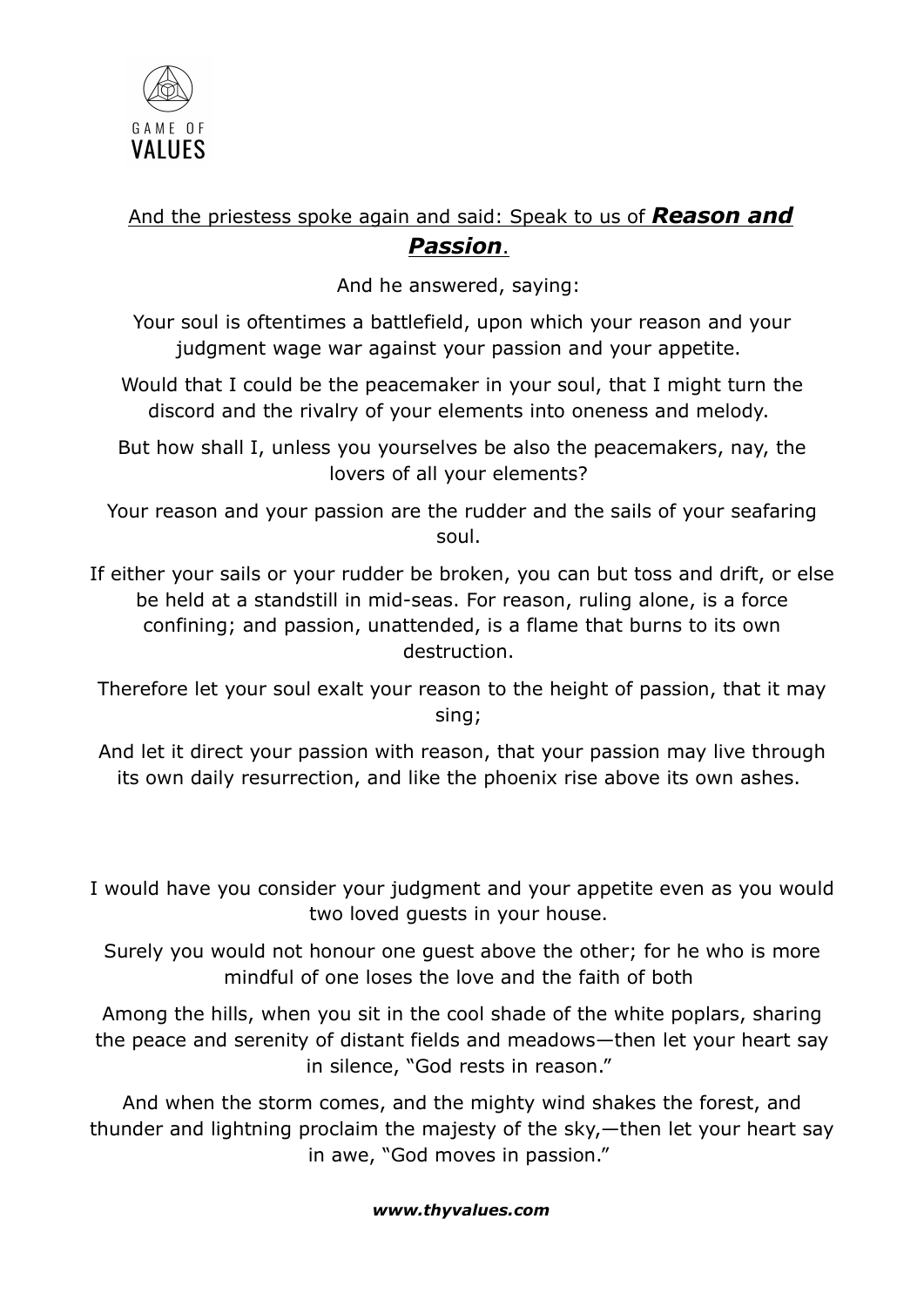

And since you are a breath in God's sphere, and a leaf in God's forest, you too should rest in reason and move in passion.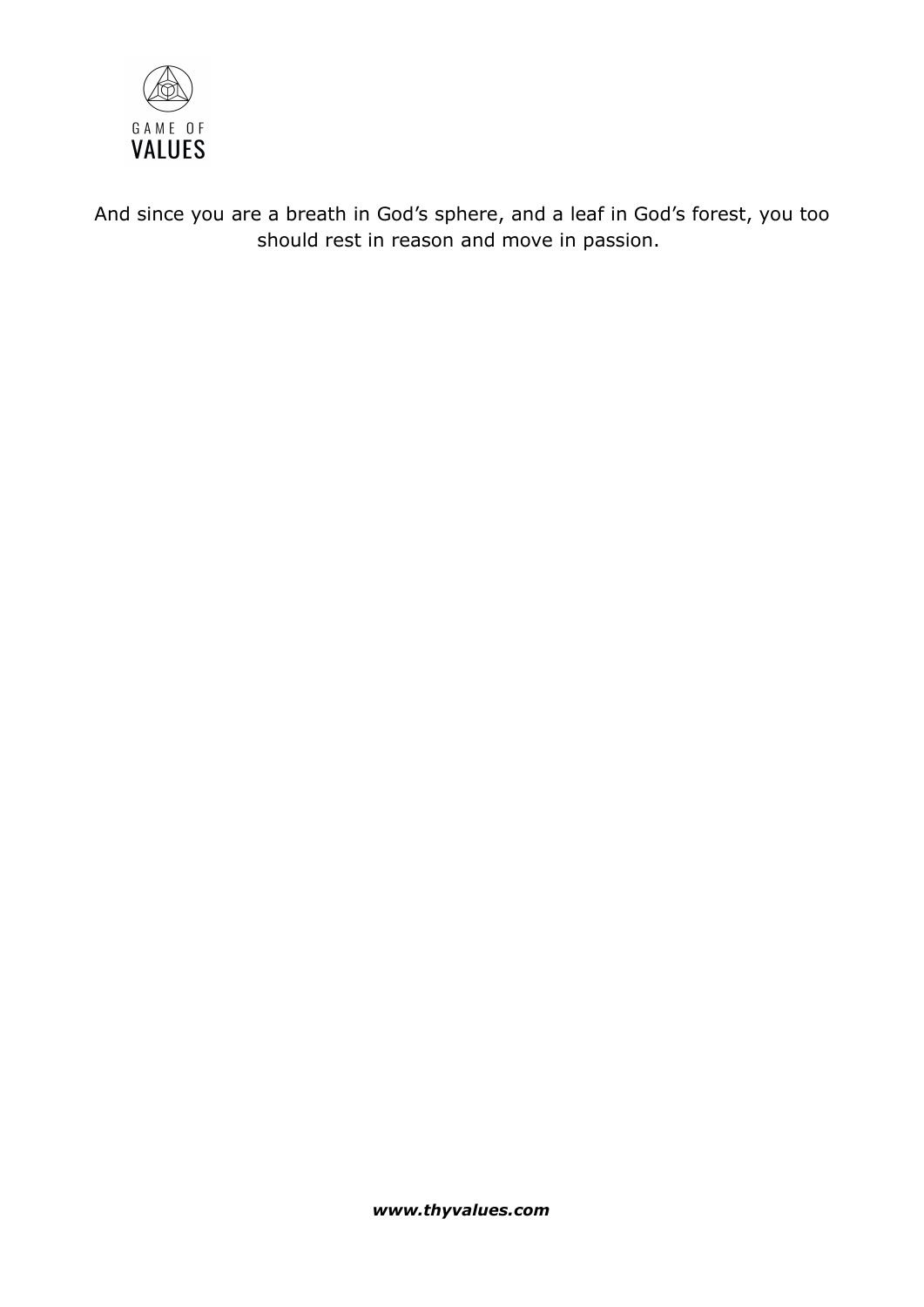

## And a woman spoke, saying, Tell us of **Pain**.

And he said:

Your pain is the breaking of the shell that encloses your understanding.

Even as the stone of the fruit must break, that its heart may stand in the sun, so must you know pain.

And could you keep your heart in wonder at the daily miracles of your life, your pain would not seem less wondrous than your joy;

And you would accept the seasons of your heart, even as you have always accepted the seasons that pass over your fields.

And you would watch with serenity through the winters of your grief.

Much of your pain is self-chosen.

It is the bitter potion by which the physician within you heals your sick self.

Therefore trust the physician, and drink his remedy in silence and tranquillity: For his hand, though heavy and hard, is guided by the tender hand of the Unseen, And the cup he brings, though it burn your lips, has been fashioned of the clay which the Potter has moistened with His own sacred tears.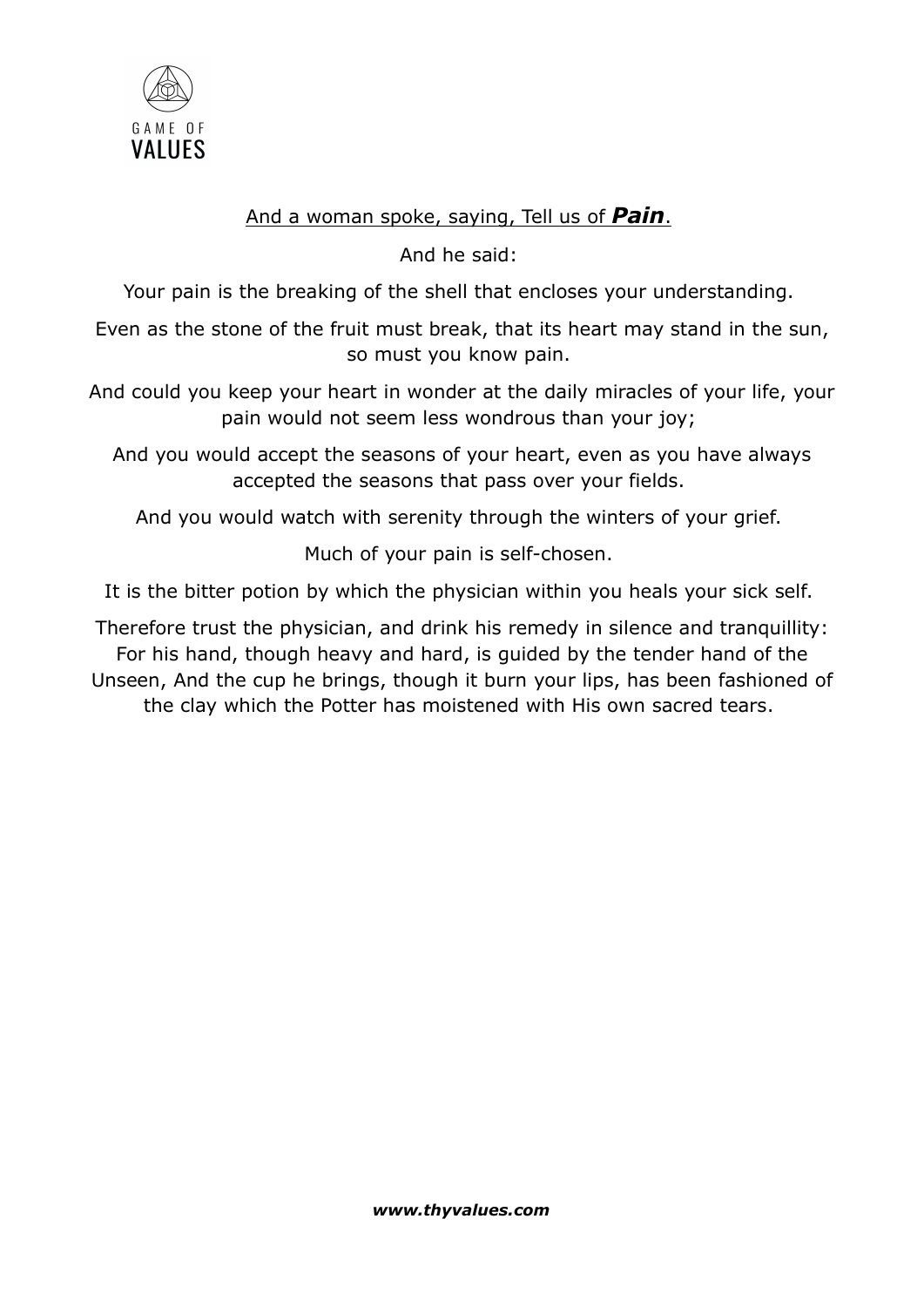

# And a man said, Speak to us of **Self-Knowledge**.

And he answered, saying:

Your hearts know in silence the secrets of the days and the nights.

But your ears thirst for the sound of your heart's knowledge.

You would know in words that which you have always known in thought.

You would touch with your fingers the naked body of your dreams.

And it is well you should.

The hidden well-spring of your soul must needs rise and run murmuring to the sea;

And the treasure of your infinite depths would be revealed to your eyes.

But let there be no scales to weigh your unknown treasure;

And seek not the depths of your knowledge with staff or sounding line.

For self is a sea boundless and measureless.

Say not, "I have found the truth," but rather, "I have found a truth."

Say not, "I have found the path of the soul." Say rather, "I have met the soul walking upon my path."

For the soul walks upon all paths.

The soul walks not upon a line, neither does it grow like a reed.

The soul unfolds itself, like a lotus of countless petals.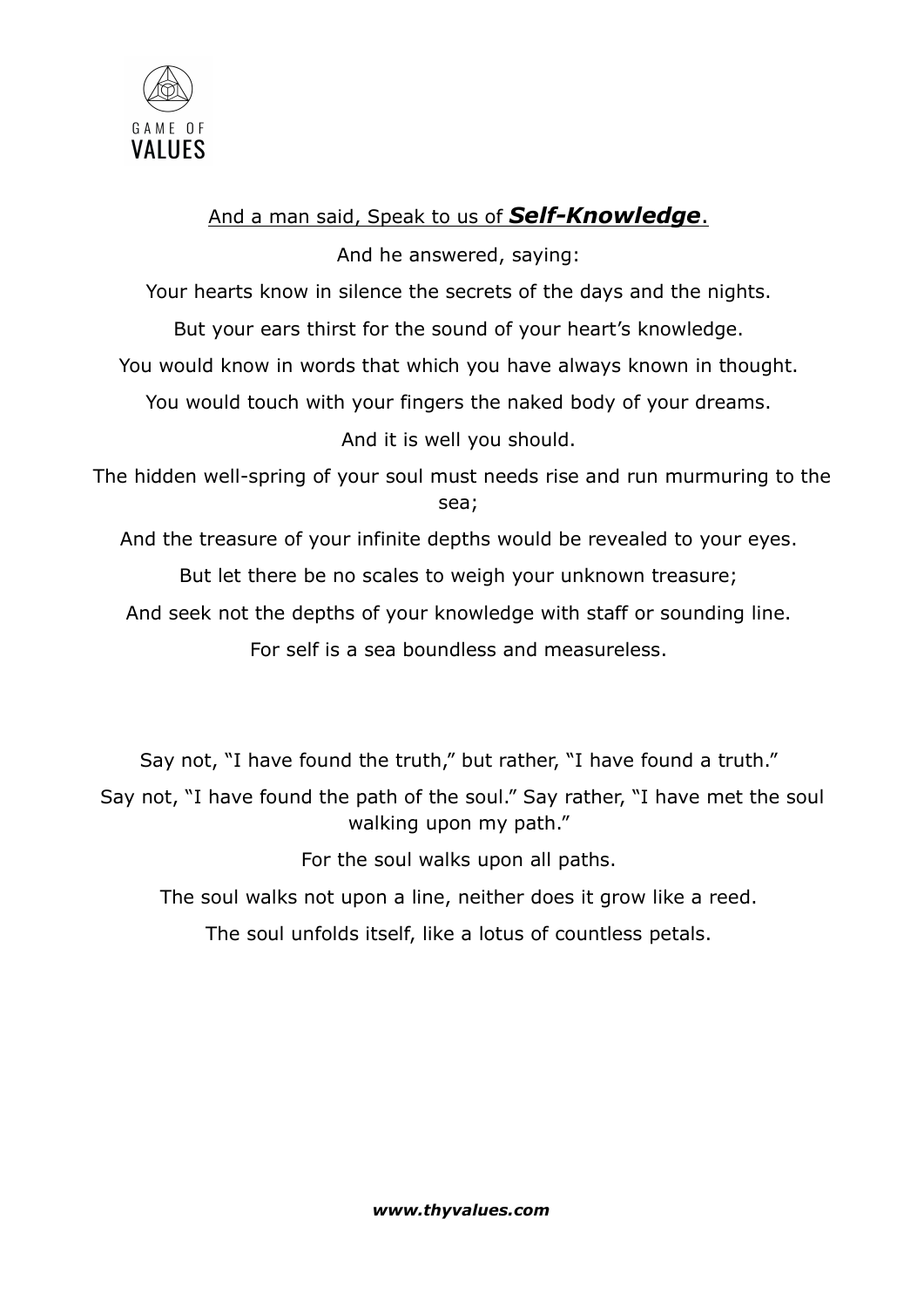

# Then said a teacher, Speak to us of Teaching.

And he said:

"No man can reveal to you aught but that which already lies half asleep in the dawning of your knowledge.

The teacher who walks in the shadow of the temple, among his followers, gives not of his wisdom but rather of his faith and his lovingness.

If he is indeed wise he does not bid you enter the house of his wisdom, but rather leads you to the threshold of your own mind.

The astronomer may speak to you of his understanding of space, but he cannot give you his understanding.

The musician may sing to you of the rhythm which is in all space, but he cannot give you the ear which arrests the rhythm nor the voice that echoes it. And he who is versed in the science of numbers can tell of the regions of weight and measure, but he cannot conduct you thither.

For the vision of one man lends not its wings to another man.

And even as each one of you stands alone in God's knowledge, so must each one of you be alone in his knowledge of God and in his understanding of the earth.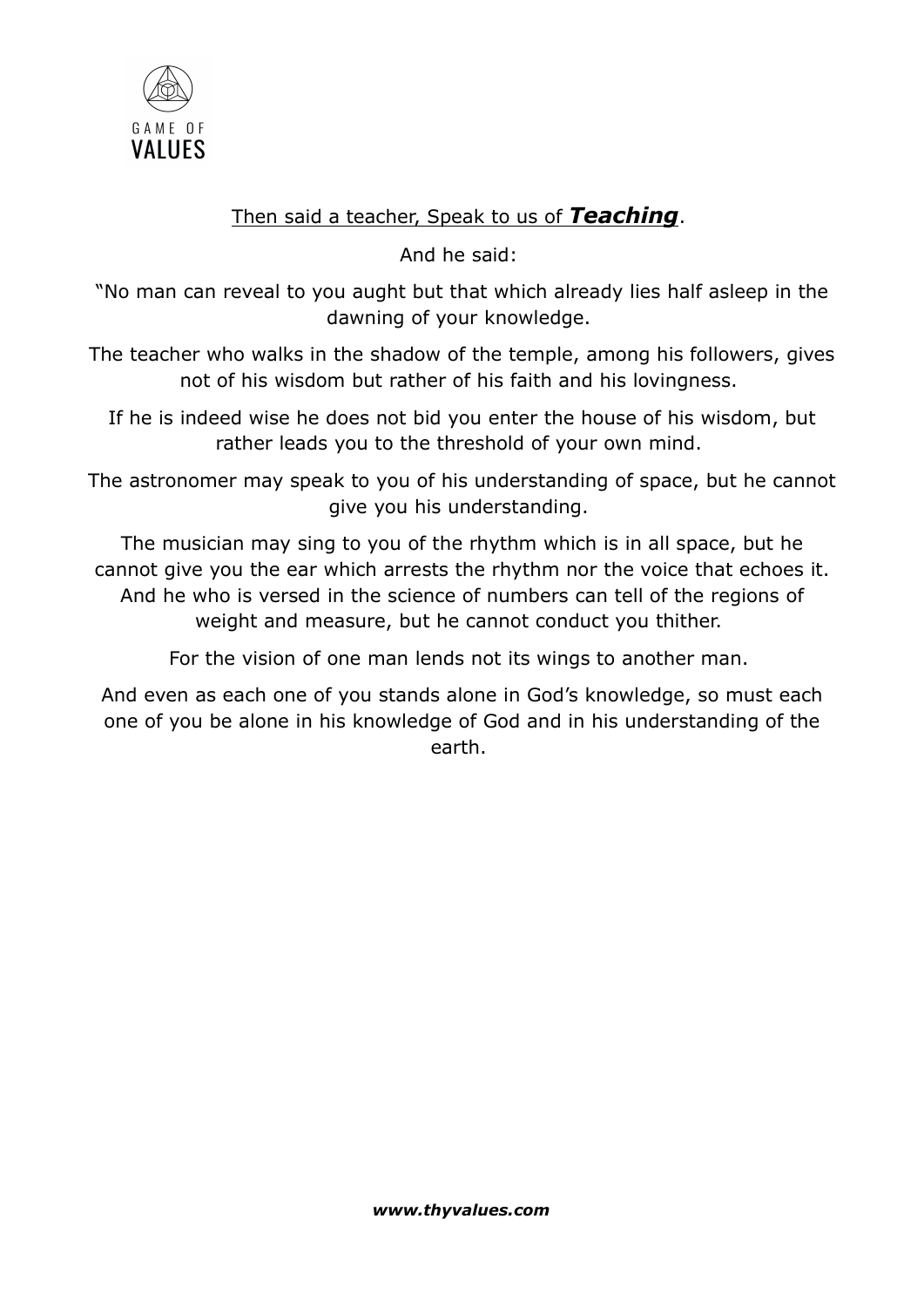

## And a youth said, Speak to us of **Friendship**.

And he answered, saying:

Your friend is your needs answered.

He is your field which you sow with love and reap with thanksgiving.

And he is your board and your fireside.

For you come to him with your hunger, and you seek him for peace.

When your friend speaks his mind you fear not the "nay" in your own mind, nor do you withhold the "ay."

And when he is silent your heart ceases not to listen to his heart;

For without words, in friendship, all thoughts, all desires, all expectations are born and shared, with joy that is unacclaimed.

When you part from your friend, you grieve not;

For that which you love most in him may be clearer in his absence, as the mountain to the climber is clearer from the plain. And let there be no purpose in friendship save the deepening of the spirit.

For love that seeks aught but the disclosure of its own mystery is not love but a net cast forth: and only the unprofitable is caught.

And let your best be for your friend.

If he must know the ebb of your tide, let him know its flood also.

For what is your friend that you should seek him with hours to kill?

Seek him always with hours to live.

For it is his to fill your need, but not your emptiness.

And in the sweetness of friendship let there be laughter, and sharing of pleasures.

For in the dew of little things the heart finds its morning and is refreshed.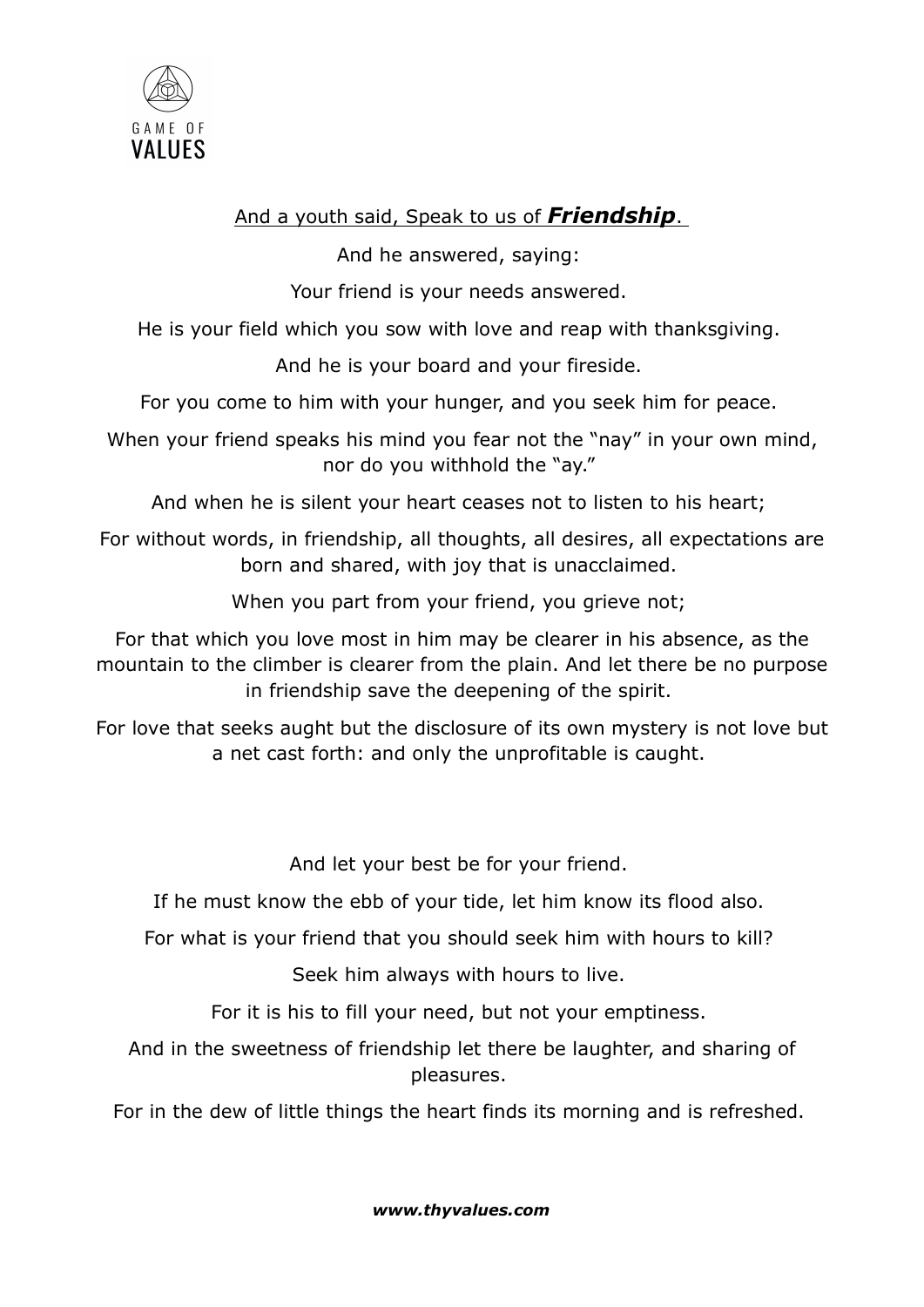

## And then a scholar said, Speak of Talking.

And he answered, saying:

You talk when you cease to be at peace with your thoughts;

And when you can no longer dwell in the solitude of your heart you live in your lips, and sound is a diversion and a pastime.

And in much of your talking, thinking is half murdered.

For thought is a bird of space, that in a cage of words may indeed unfold its wings but cannot fly.

There are those among you who seek the talkative through fear of being alone.

The silence of aloneness reveals to their eyes their naked selves and they would escape.

And there are those who talk, and without knowledge or forethought reveal a truth which they themselves do not understand.

And there are those who have the truth within them, but they tell it not in words.

In the bosom of such as these the spirit dwells in rhythmic silence.

When you meet your friend on the roadside or in the market place, let the spirit in you move your lips and direct your tongue.

Let the voice within your voice speak to the ear of his ear;

For his soul will keep the truth of your heart as the taste of the wine is remembered

When the colour is forgotten and the vessel is no more.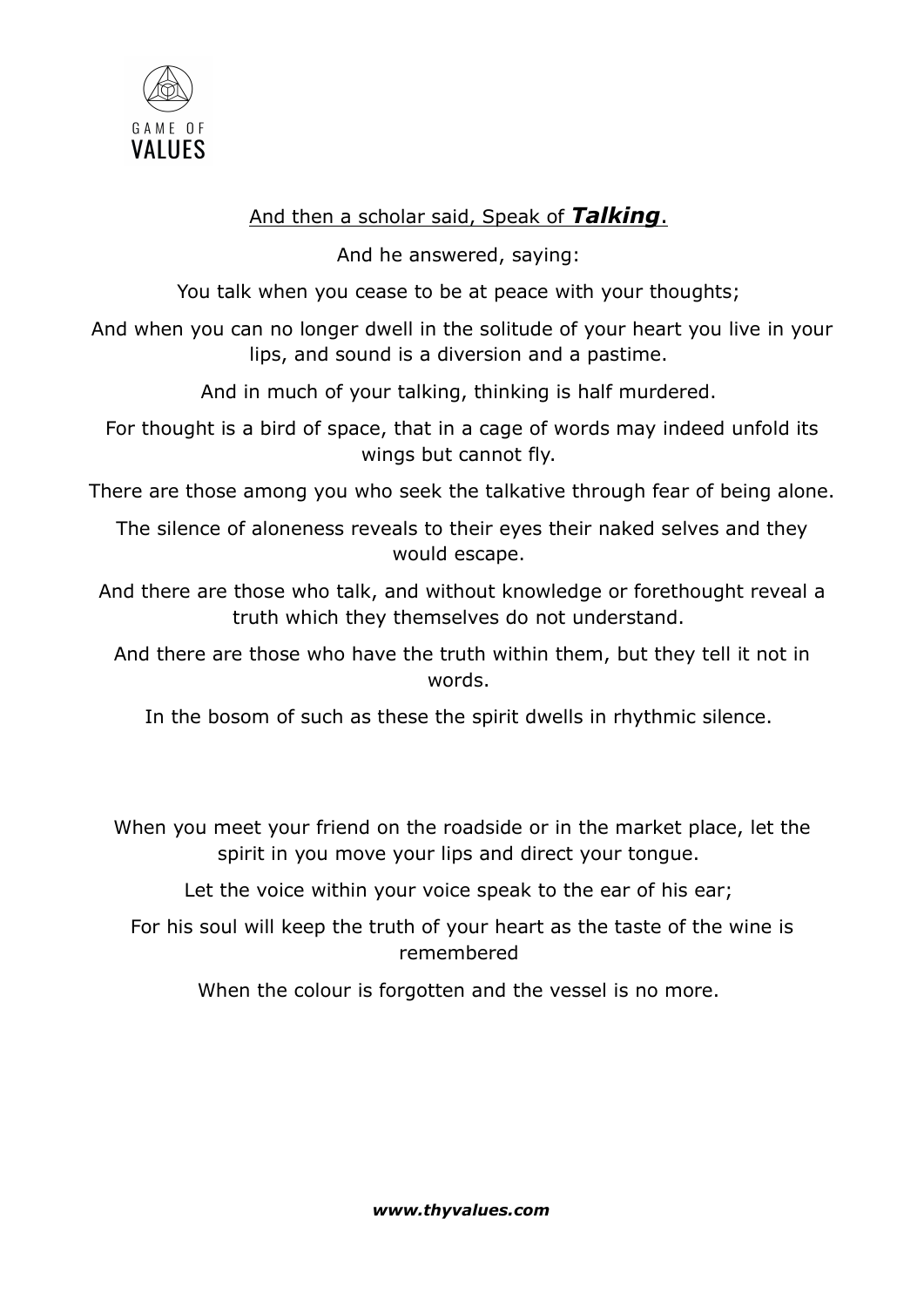

## And an astronomer said, Master, what of Time?

And he answered:

You would measure time the measureless and the immeasurable.

You would adjust your conduct and even direct the course of your spirit according to hours and seasons.

Of time you would make a stream upon whose bank you would sit and watch its flowing.

Yet the timeless in you is aware of life's timelessness,

And knows that yesterday is but today's memory and tomorrow is today's dream.

And that that which sings and contemplates in you is still dwelling within the bounds of that first moment which scattered the stars into space. Who among you does not feel that his power to love is boundless?

And yet who does not feel that very love, though boundless, encompassed within the centre of his being, and moving not from love thought to love thought, nor from love deeds to other love deeds?

And is not time even as love is, undivided and paceless?

But if in your thought you must measure time into seasons, let each season encircle all the other seasons,

And let today embrace the past with remembrance and the future with longing.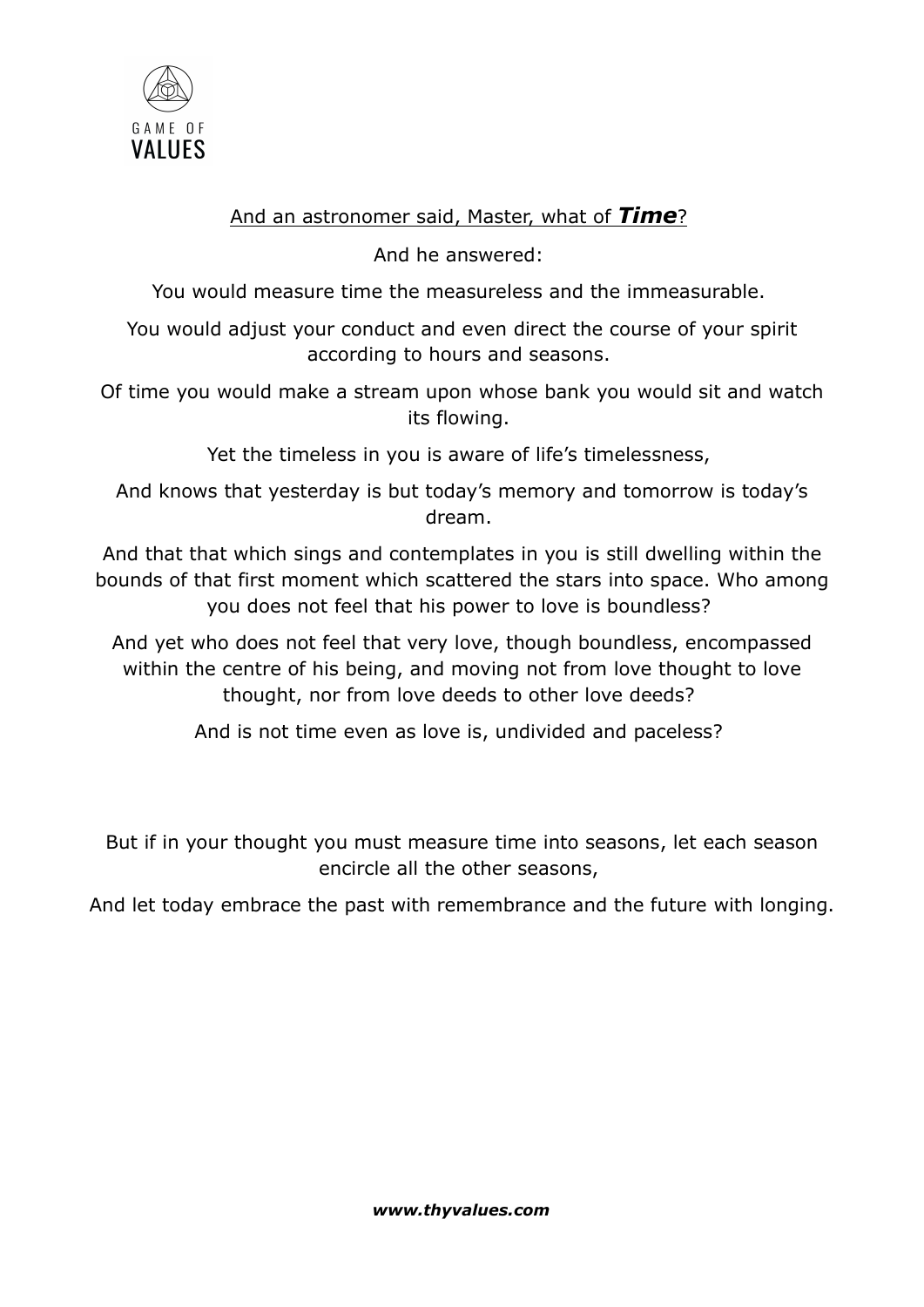

# And one of the elders of the city said, Speak to us of Good and Evil.

## And he answered:

Of the good in you I can speak, but not of the evil.

For what is evil but good tortured by its own hunger and thirst?

Verily when good is hungry it seeks food even in dark caves, and when it thirsts it drinks even of dead waters.

You are good when you are one with yourself.

Yet when you are not one with yourself you are not evil.

For a divided house is not a den of thieves; it is only a divided house.

And a ship without rudder may wander aimlessly among perilous isles yet sink not to the bottom. You are good when you strive to give of yourself.

Yet you are not evil when you seek gain for yourself.

For when you strive for gain you are but a root that clings to the earth and sucks at her breast.

Surely the fruit cannot say to the root, "Be like me, ripe and full and ever giving of your abundance."

For to the fruit giving is a need, as receiving is a need to the root.

You are good when you are fully awake in your speech,

Yet you are not evil when you sleep while your tongue staggers without purpose.

And even stumbling speech may strengthen a weak tongue.

You are good when you walk to your goal firmly and with bold steps.

Yet you are not evil when you go thither limping. Even those who limp go not backward.

But you who are strong and swift, see that you do not limp before the lame, deeming it kindness.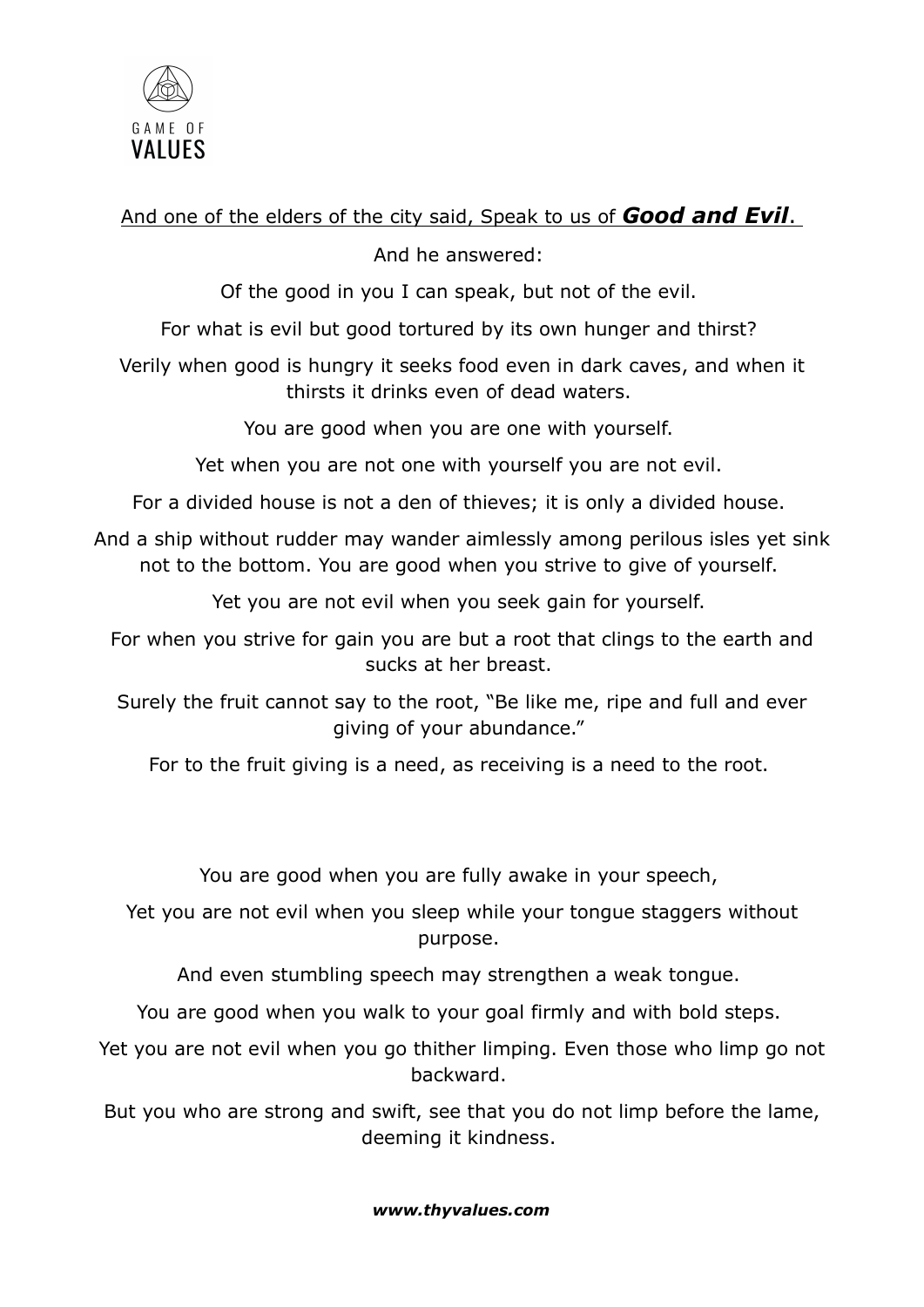

You are good in countless ways, and you are not evil when you are not good,

You are only loitering and sluggard.

Pity that the stags cannot teach swiftness to the turtles.

In your longing for your giant self lies your goodness: and that longing is in all of you.

But in some of you that longing is a torrent rushing with might to the sea, carrying the secrets of the hillsides and the songs of the forest.

And in others it is a flat stream that loses itself in angles and bends and lingers before it reaches the shore.

But let not him who longs much say to him who longs little, "Wherefore are you slow and halting?"

For the truly good ask not the naked, "Where is your garment?" nor the houseless, "What has befallen your house?"

Then a priestess said, Speak to us of **Prayer**.

And he answered, saying: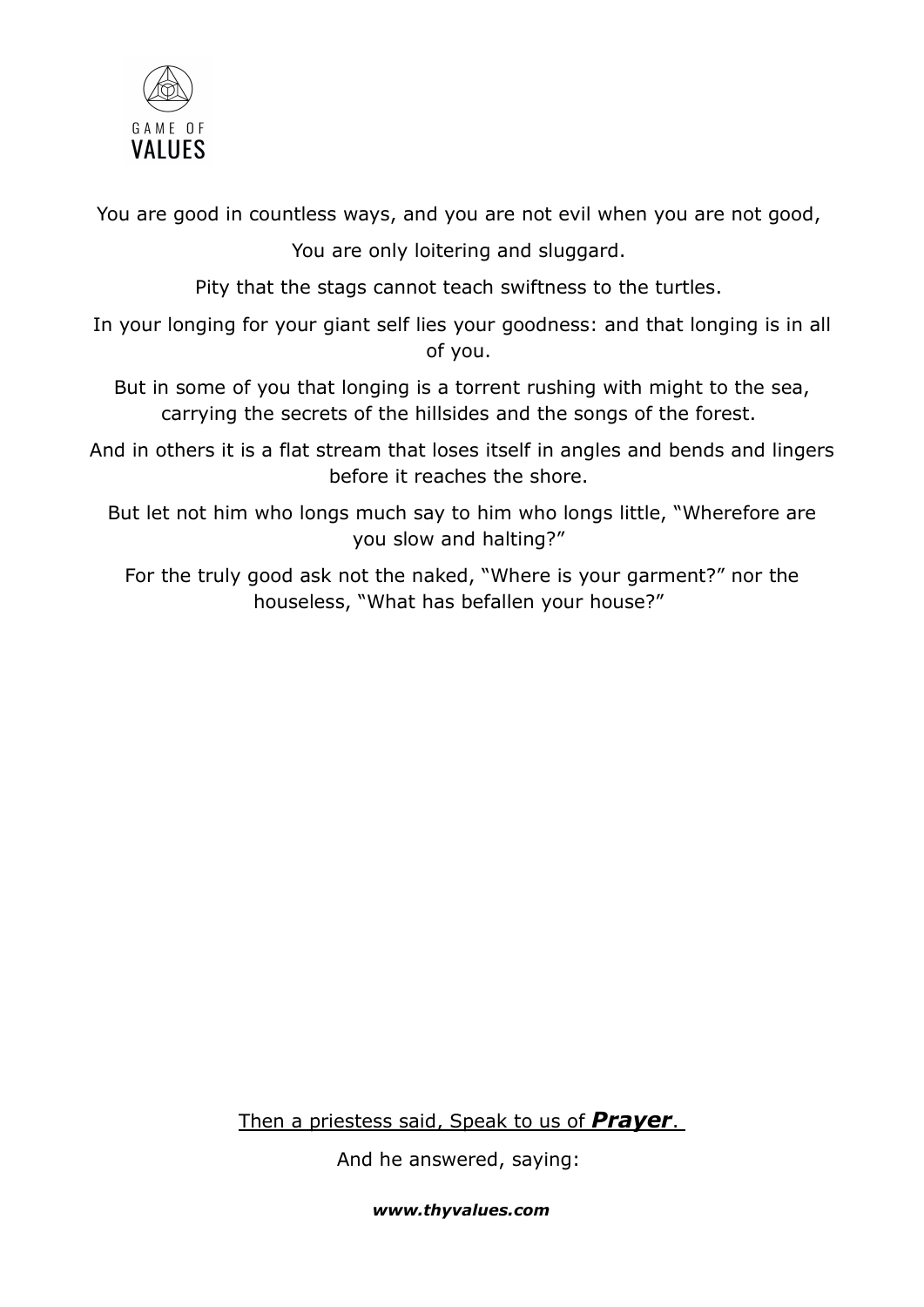

You pray in your distress and in your need; would that you might pray also in the fullness of your joy and in your days of abundance.

For what is prayer but the expansion of yourself into the living ether?

And if it is for your comfort to pour your darkness into space, it is also for your delight to pour forth the dawning of your heart.

And if you cannot but weep when your soul summons you to prayer, she should spur you again and yet again, though weeping, until you shall come laughing.

When you pray you rise to meet in the air those who are praying at that very hour, and whom save in prayer you may not meet.

Therefore let your visit to that temple invisible be for naught but ecstasy and sweet communion.

For if you should enter the temple for no other purpose than asking you shall not receive:

And if you should enter into it to humble yourself you shall not be lifted:

Or even if you should enter into it to beg for the good of others you shall not be heard.

It is enough that you enter the temple invisible.

I cannot teach you how to pray in words.

God listens not to your words save when He Himself utters them through your lips.

And I cannot teach you the prayer of the seas and the forests and the mountains. But you who are born of the mountains and the forests and the seas can find their prayer in your heart,

And if you but listen in the stillness of the night you shall hear them saying in silence,

"Our God, who art our winged self, it is thy will in us that willeth.

It is thy desire in us that desireth.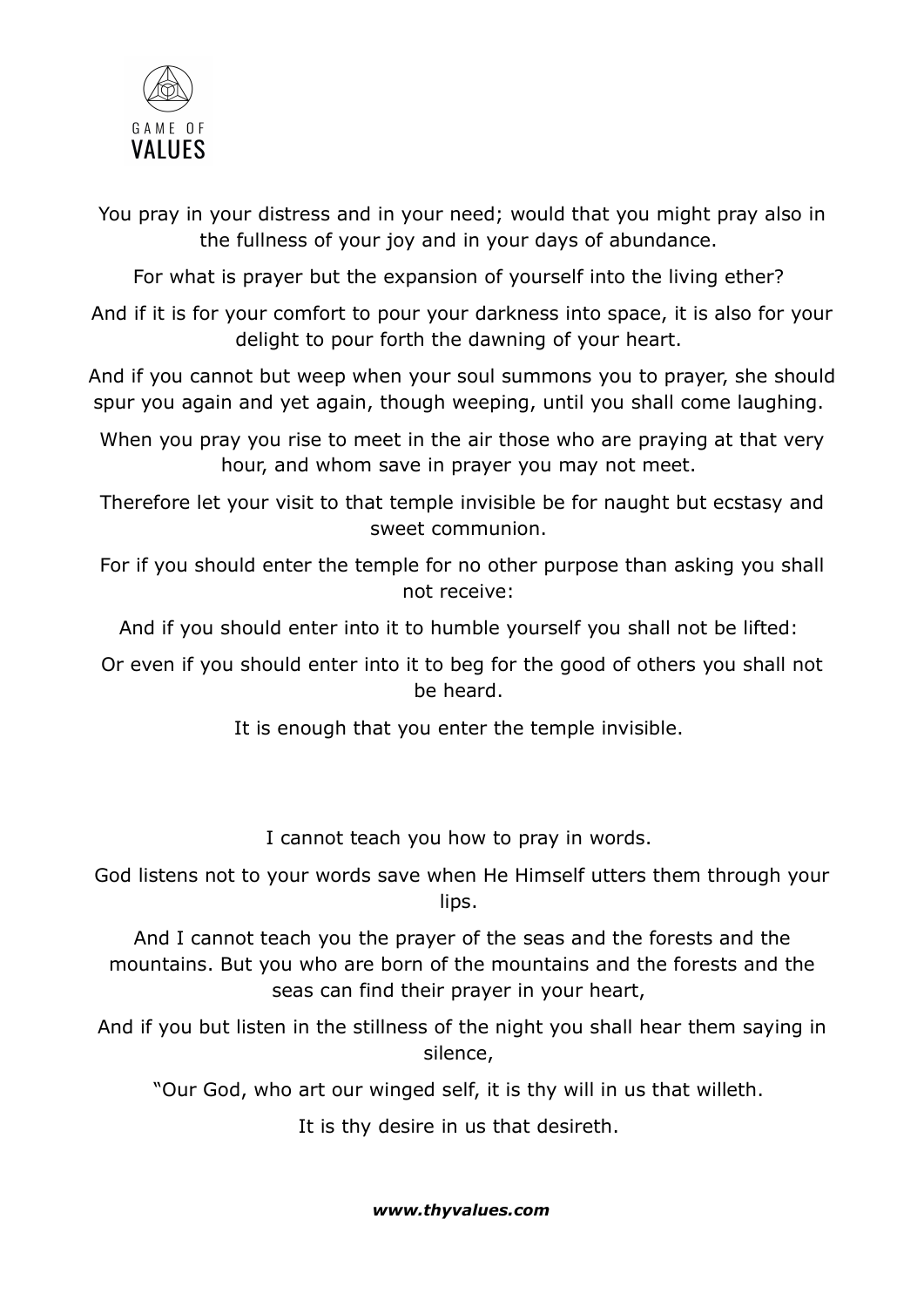

It is thy urge in us that would turn our nights, which are thine, into days which are thine also.

We cannot ask thee for aught, for thou knowest our needs before they are born in us:

Thou art our need; and in giving us more of thyself thou givest us all."

# Then a hermit, who visited the city once a year, came forth and said, Speak to us of *Pleasure*.

And he answered, saying:Pleasure is a freedom-song,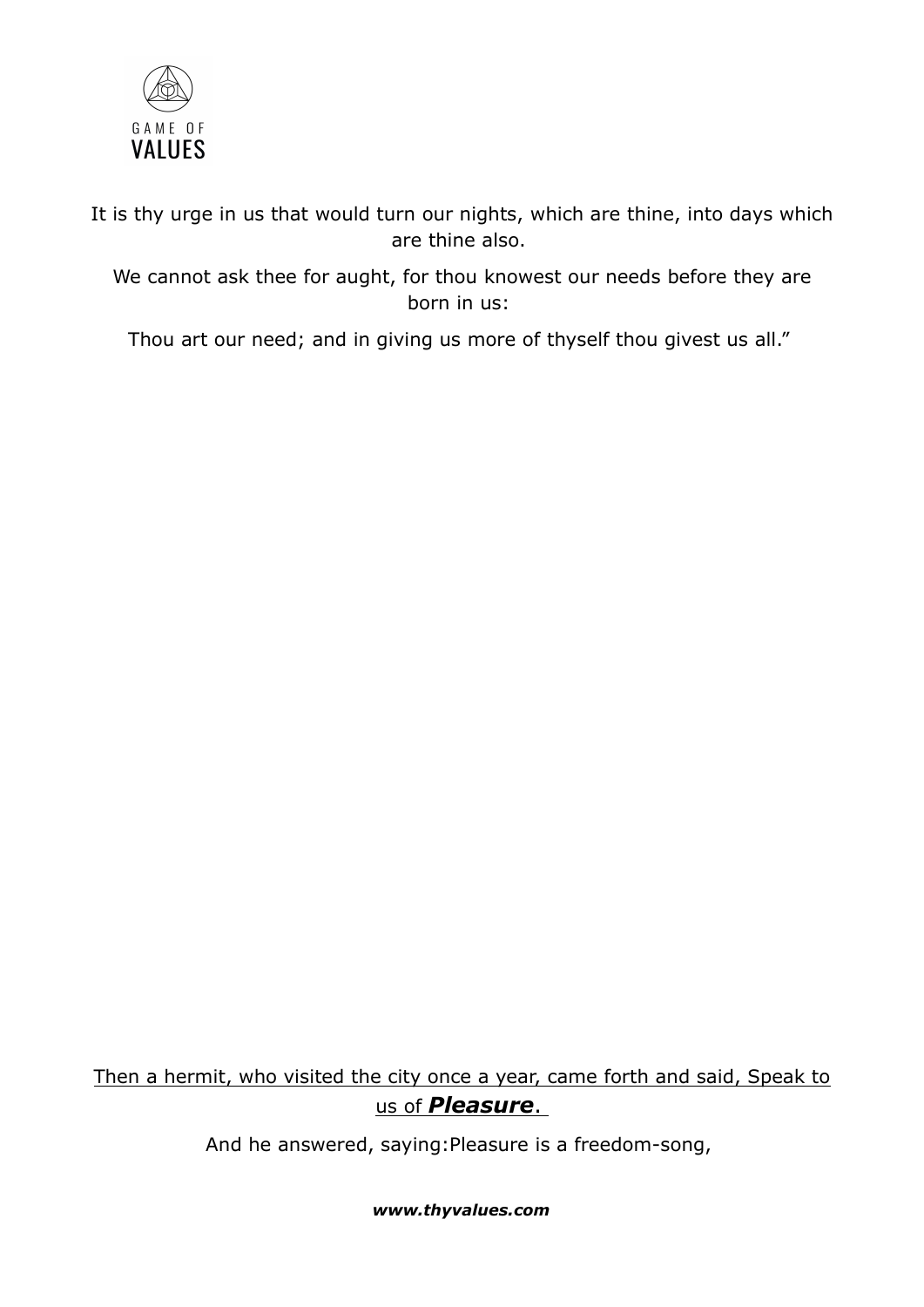

But it is not freedom.

It is the blossoming of your desires,

But it is not their fruit.

It is a depth calling unto a height,

But it is not the deep nor the high.

It is the caged taking wing,

But it is not space encompassed.

Ay, in very truth, pleasure is a freedom-song.

And I fain would have you sing it with fullness of heart; yet I would not have you lose your hearts in the singing.

Some of your youth seek pleasure as if it were all, and they are judged and rebuked. I would not judge nor rebuke them. I would have them seek.

For they shall find pleasure, but not her alone;

Seven are her sisters, and the least of them is more beautiful than pleasure.

Have you not heard of the man who was digging in the earth for roots and found a treasure?

And some of your elders remember pleasures with regret like wrongs committed in drunkenness.

But regret is the beclouding of the mind and not its chastisement.

They should remember their pleasures with gratitude, as they would the harvest of a summer.

Yet if it comforts them to regret, let them be comforted.

And there are among you those who are neither young to seek nor old to remember;

And in their fear of seeking and remembering they shun all pleasures, lest they neglect the spirit or offend against it.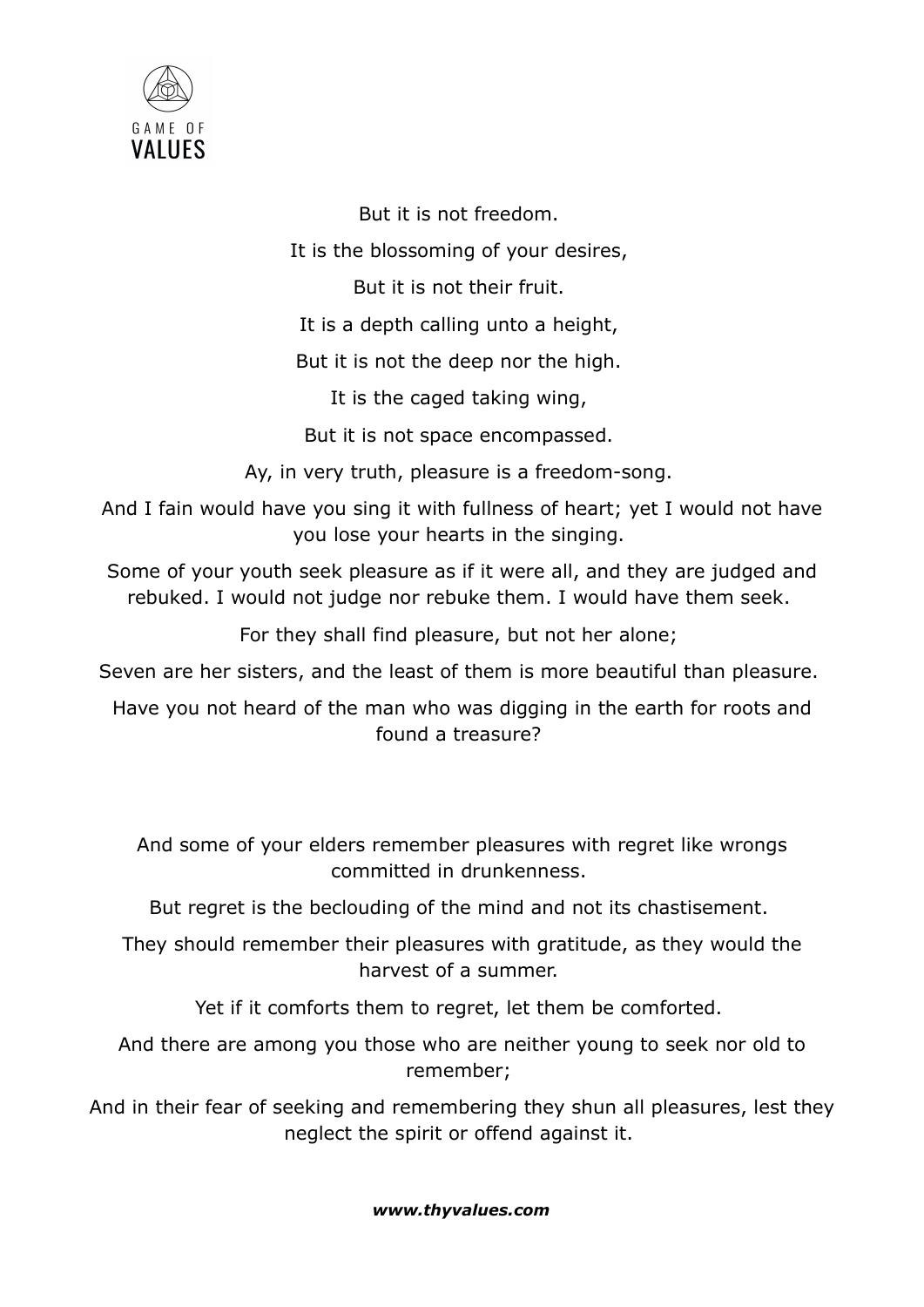

But even in their foregoing is their pleasure.

And thus they too find a treasure though they dig for roots with quivering hands.

But tell me, who is he that can offend the spirit?

Shall the nightingale offend the stillness of the night, or the firefly the stars?

And shall your flame or your smoke burden the wind?

Think you the spirit is a still pool which you can trouble with a staff?

Oftentimes in denying yourself pleasure you do but store the desire in the recesses of your being.

Who knows but that which seems omitted today, waits for tomorrow?

Even your body knows its heritage and its rightful need and will not be deceived.

And your body is the harp of your soul,

And it is yours to bring forth sweet music from it or confused sounds.

And now you ask in your heart, "How shall we distinguish that which is good in pleasure from that which is not good?"

Go to your fields and your gardens, and you shall learn that it is the pleasure of the bee to gather honey of the flower,

But it is also the pleasure of the flower to yield its honey to the bee.

For to the bee a flower is a fountain of life,

And to the flower a bee is a messenger of love,

And to both, bee and flower, the giving and the receiving of pleasure is a need and an ecstasy.

People of Orphalese, be in your pleasures like the flowers and the bees.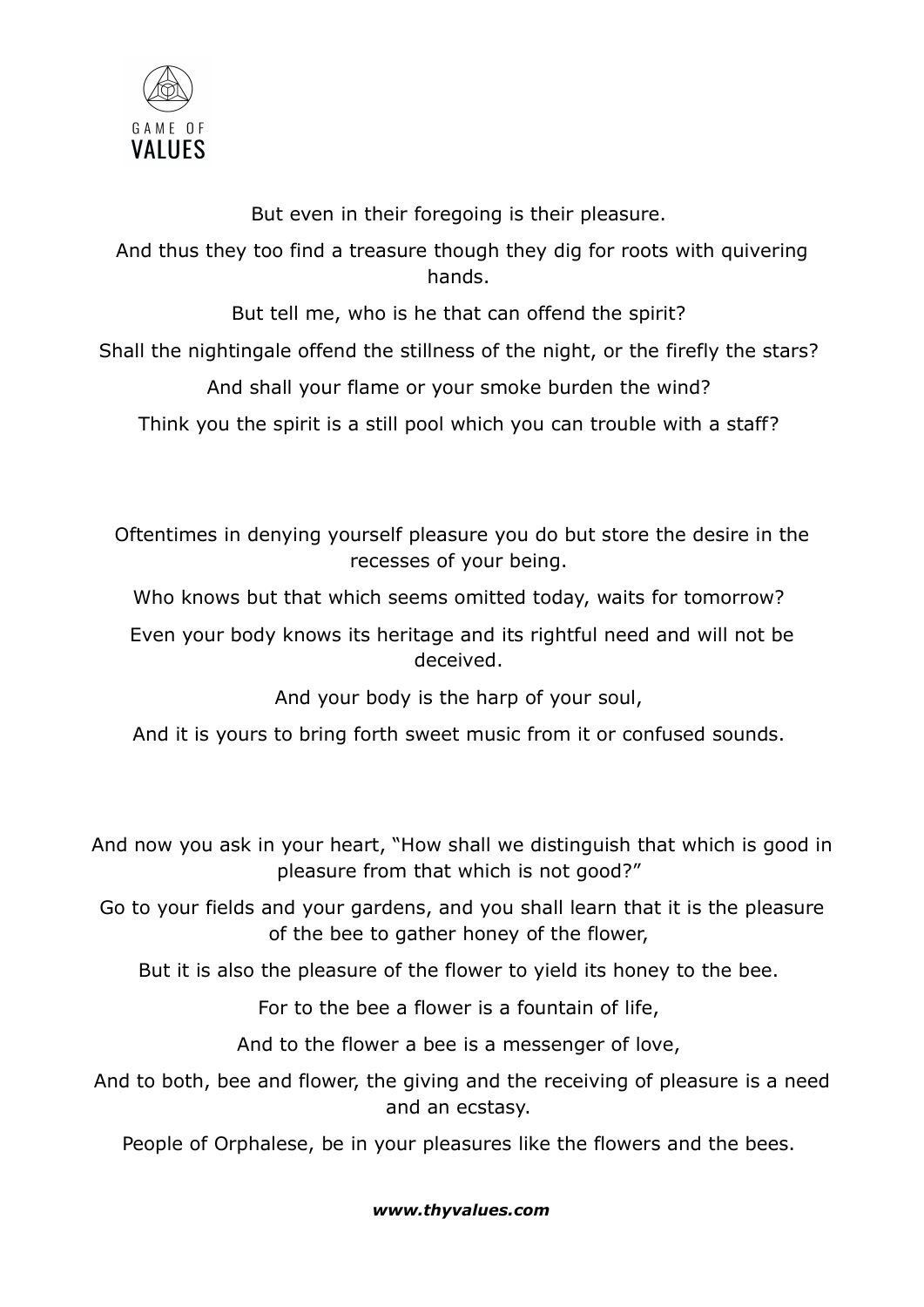

And a poet said, Speak to us of **Beauty**.

And he answered:

Where shall you seek beauty, and how shall you find her unless she herself be your way and your guide?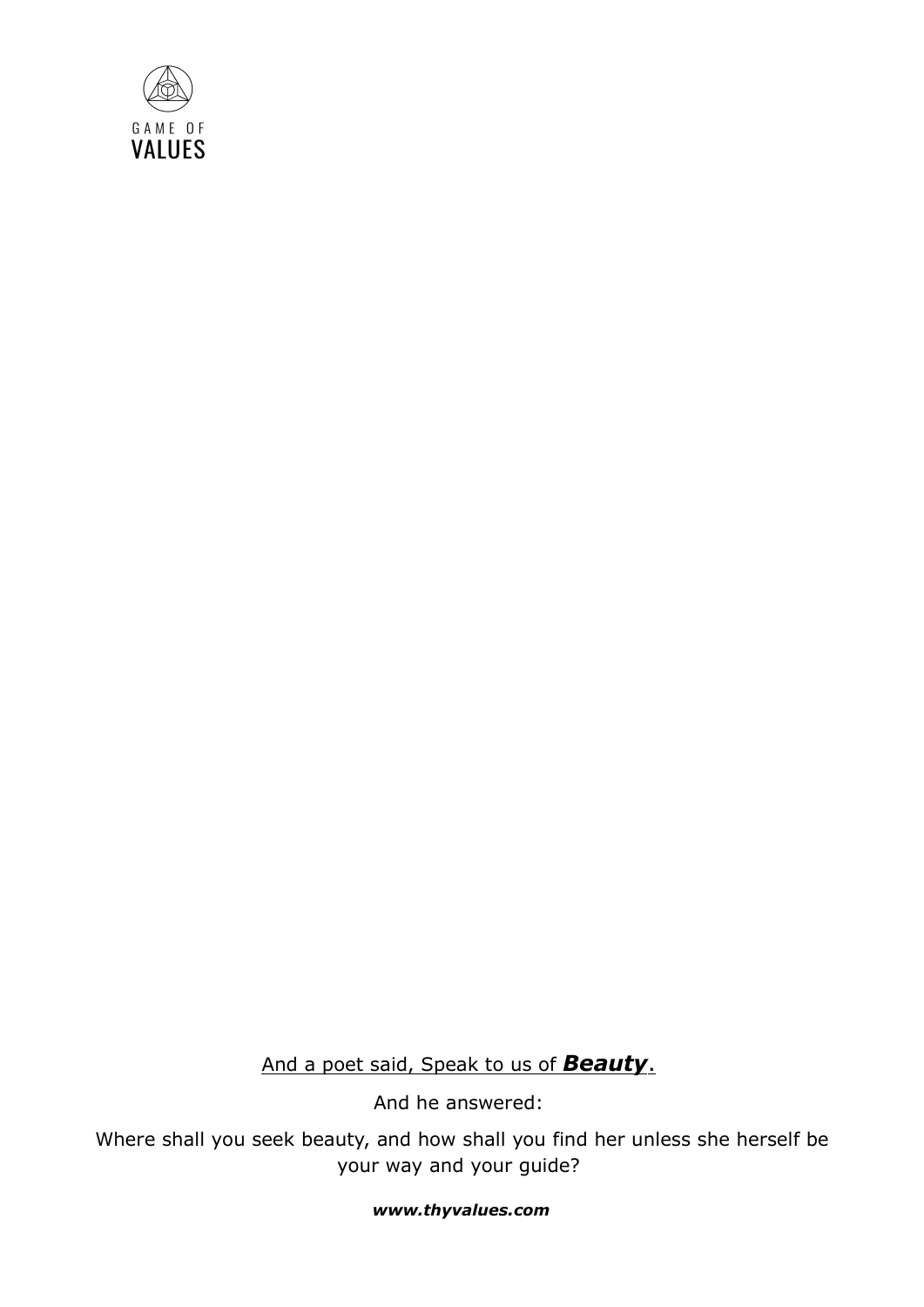

And how shall you speak of her except she be the weaver of your speech?

The aggrieved and the injured say, "Beauty is kind and gentle.

Like a young mother half-shy of her own glory she walks among us."

And the passionate say, "Nay, beauty is a thing of might and dread.

Like the tempest she shakes the earth beneath us and the sky above us."

The tired and the weary say, "Beauty is of soft whisperings. She speaks in our spirit. Her voice yields to our silences like a faint light that quivers in fear of the shadow."

But the restless say, "We have heard her shouting among the mountains,

And with her cries came the sound of hoofs, and the beating of wings and the roaring of lions."

At night the watchmen of the city say, "Beauty shall rise with the dawn from the east."

And at noontide the toilers and the wayfarers say, "We have seen her leaning over the earth from the windows of the sunset."

In winter say the snow-bound, "She shall come with the spring leaping upon the hills."

And in the summer heat the reapers say, "We have seen her dancing with the autumn leaves, and we saw a drift of snow in her hair." All these things have you said of beauty,

Yet in truth you spoke not of her but of needs unsatisfied,

And beauty is not a need but an ecstasy.

It is not a mouth thirsting nor an empty hand stretched forth,

But rather a heart enflamed and a soul enchanted.

It is not the image you would see nor the song you would hear,

But rather an image you see though you close your eyes and a song you hear though you shut your ears.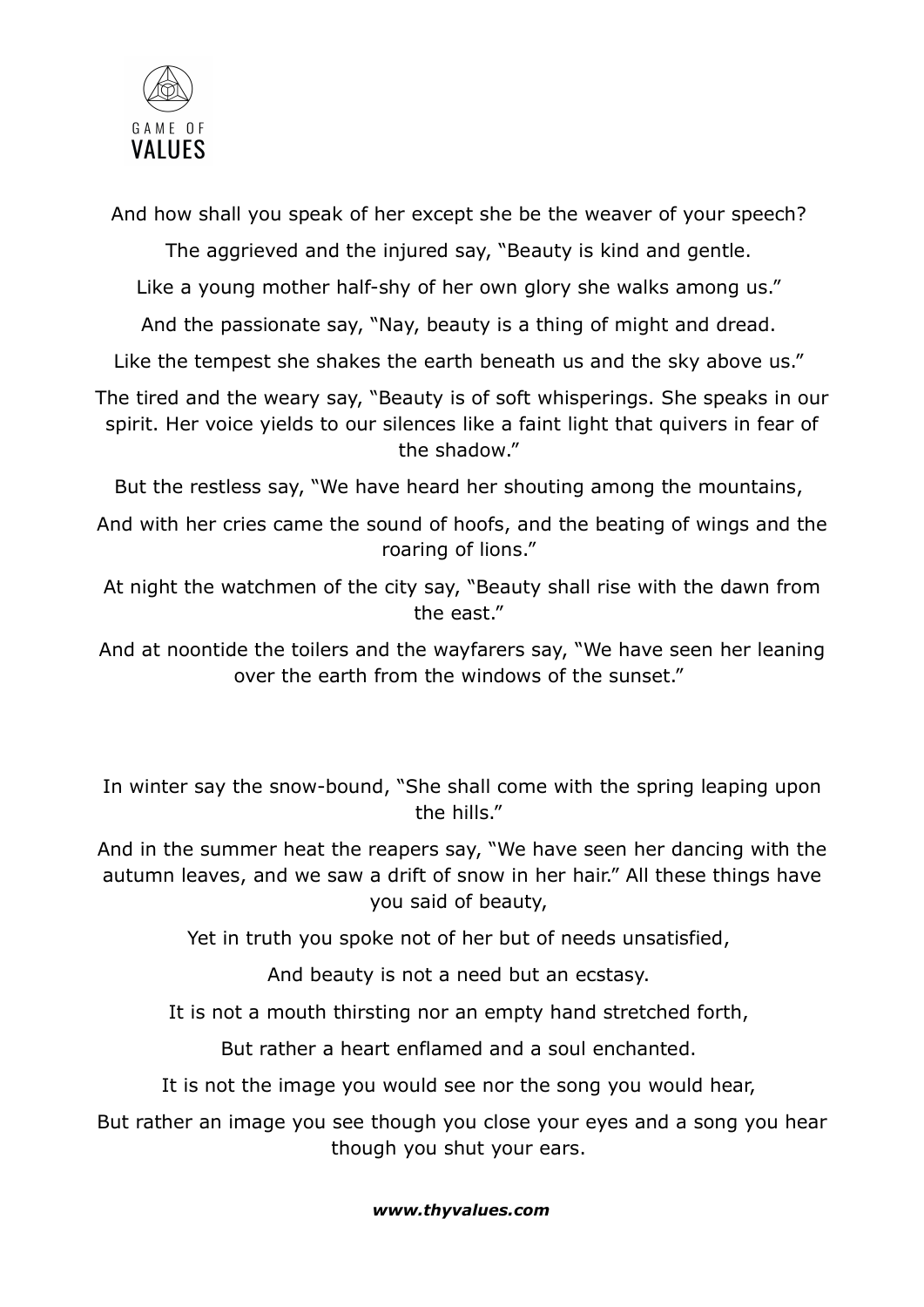

It is not the sap within the furrowed bark, nor a wing attached to a claw, But rather a garden for ever in bloom and a flock of angels for ever in flight.

People of Orphalese, beauty is life when life unveils her holy face.

But you are life and you are the veil. Beauty is eternity gazing at itself in a mirror.

But you are eternity and you are the mirror.

And an old priest said, Speak to us of **Religion**.

And he said: Have I spoken this day of aught else? Is not religion all deeds and all reflection,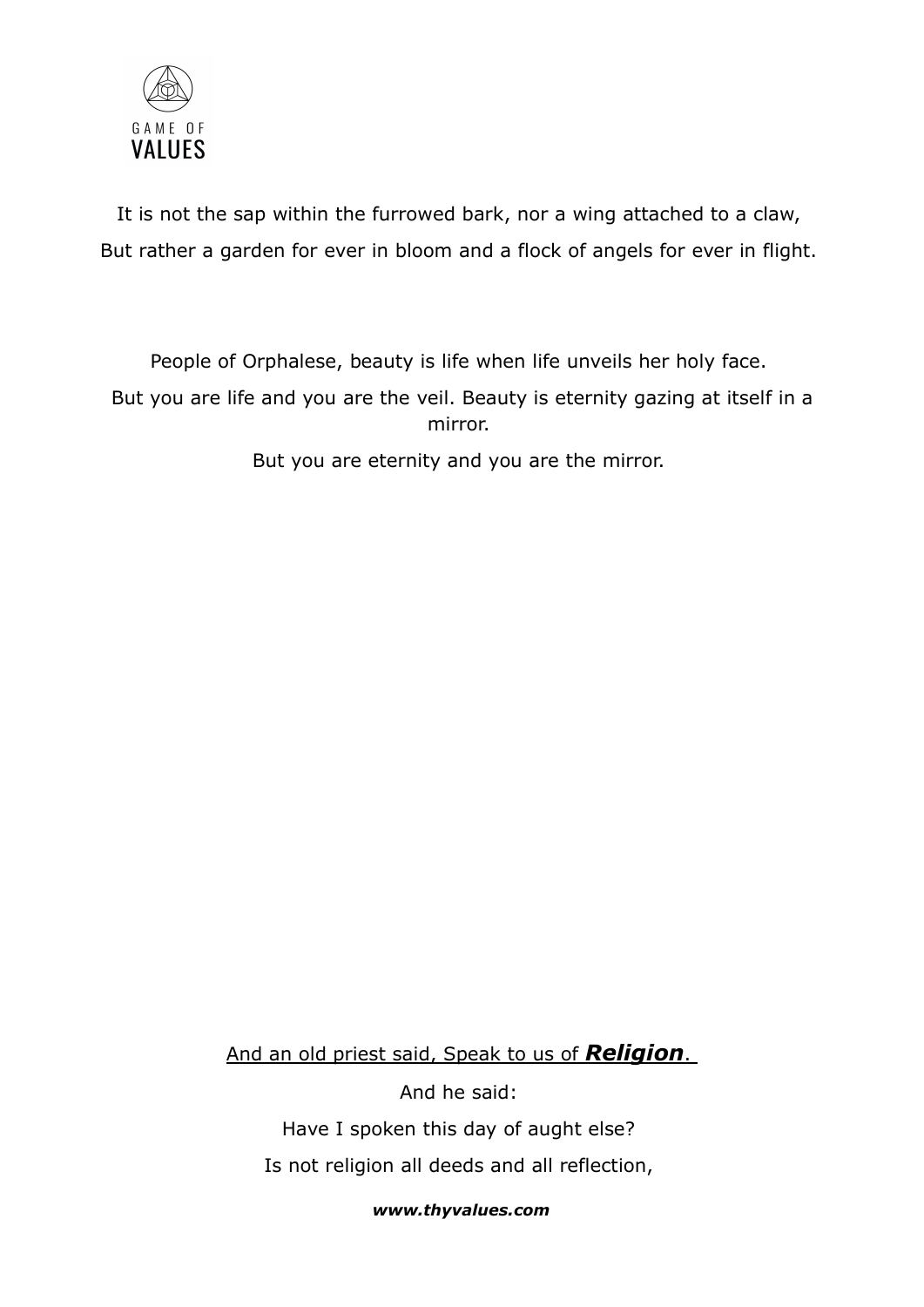

And that which is neither deed nor reflection, but a wonder and a surprise ever springing in the soul, even while the hands hew the stone or tend the loom?

Who can separate his faith from his actions, or his belief from his occupations?

Who can spread his hours before him, saying, "This for God and this for myself; This for my soul, and this other for my body?"

All your hours are wings that beat through space from self to self. He who wears his morality but as his best garment were better naked.

The wind and the sun will tear no holes in his skin.

And he who defines his conduct by ethics imprisons his song-bird in a cage.

The freest song comes not through bars and wires.

And he to whom worshipping is a window, to open but also to shut, has not yet visited the house of his soul whose windows are from dawn to dawn.

Your daily life is your temple and your religion.

Whenever you enter into it take with you your all.

Take the plough and the forge and the mallet and the lute,

The things you have fashioned in necessity or for delight.

For in revery you cannot rise above your achievements nor fall lower than your failures.

And take with you all men: For in adoration you cannot fly higher than their hopes nor humble yourself lower than their despair.

And if you would know God be not therefore a solver of riddles.

Rather look about you and you shall see Him playing with your children.

And look into space; you shall see Him walking in the cloud, outstretching His arms in the lightning and descending in rain.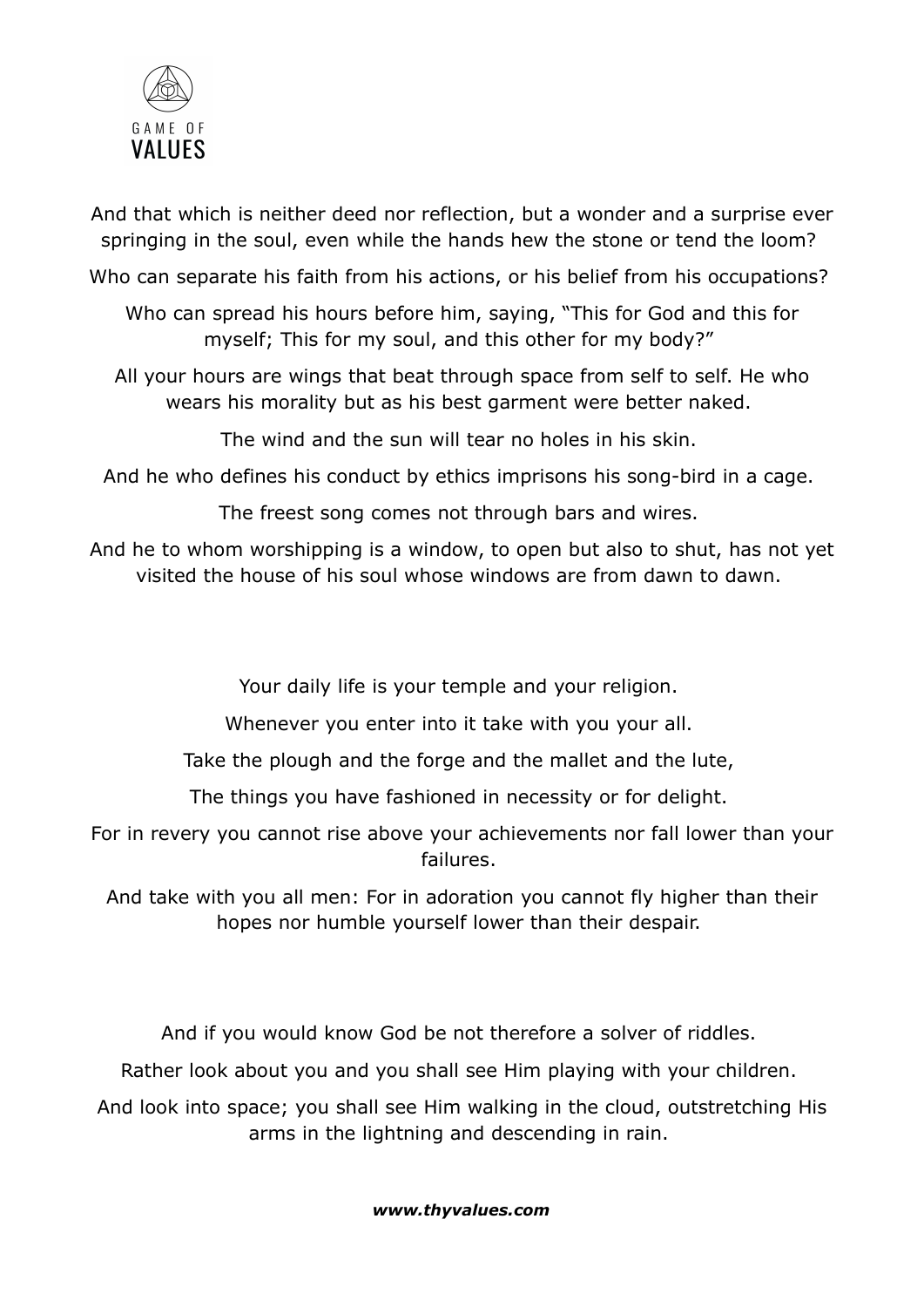

You shall see Him smiling in flowers, then rising and waving His hands in trees.

Then Almitra spoke, saying, We would ask now of **Death**.

And he said:

You would know the secret of death.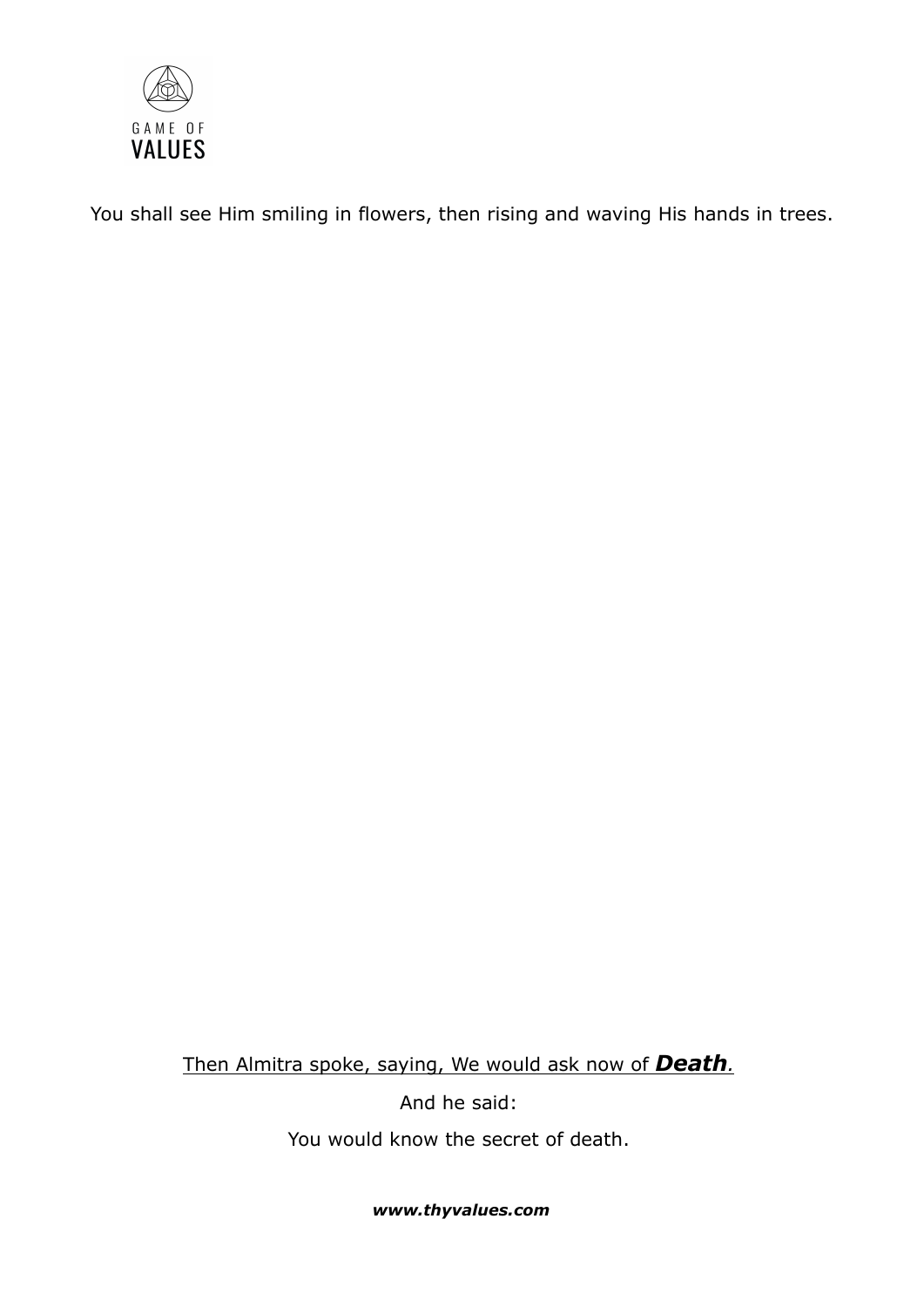

But how shall you find it unless you seek it in the heart of life?

The owl whose night-bound eyes are blind unto the day cannot unveil the mystery of light.

If you would indeed behold the spirit of death, open your heart wide unto the body of life.

For life and death are one, even as the river and the sea are one.

In the depth of your hopes and desires lies your silent knowledge of the beyond;

And like seeds dreaming beneath the snow your heart dreams of spring.

Trust the dreams, for in them is hidden the gate to eternity. Your fear of death is but the trembling of the shepherd when he stands before the king whose hand is to be laid upon him in honour.

Is the shepherd not joyful beneath his trembling, that he shall wear the mark of the king?

Yet is he not more mindful of his trembling?

For what is it to die but to stand naked in the wind and to melt into the sun?

And what is it to cease breathing, but to free the breath from its restless tides, that it may rise and expand and seek God unencumbered?

Only when you drink from the river of silence shall you indeed sing.

And when you have reached the mountain top, then you shall begin to climb.

And when the earth shall claim your limbs, then shall you truly dance. And now it was evening.

And Almitra the seeress said, Blessed be this day and this place and your spirit that has spoken.

And he answered, Was it I who spoke? Was I not also a listener?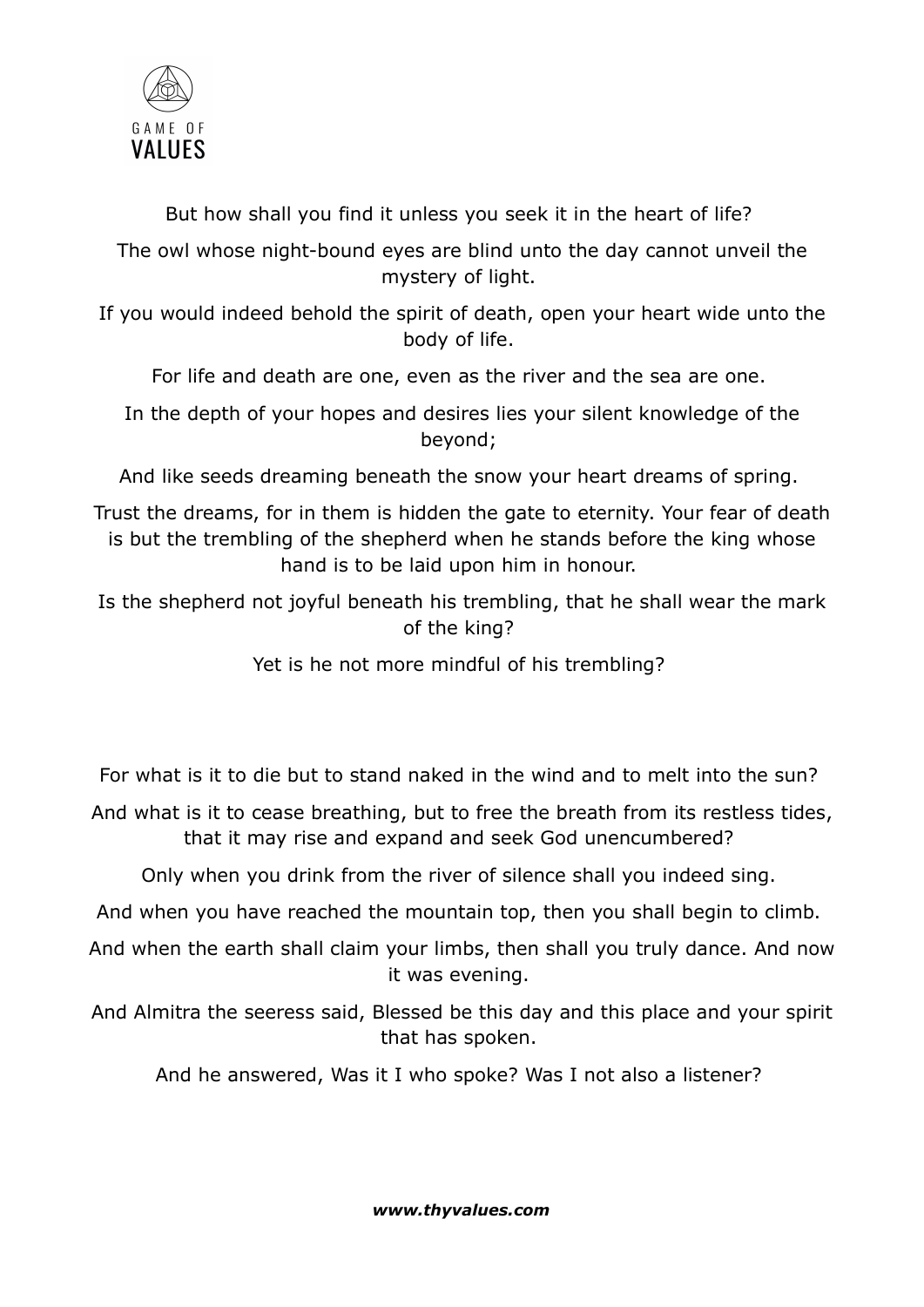

Then he descended the steps of the Temple and all the people followed him. And he reached his ship and stood upon the deck.

And facing the people again, he raised his voice and said:

People of Orphalese, the wind bids me leave you.

Less hasty am I than the wind, yet I must go.

We wanderers, ever seeking the lonelier way, begin no day where we have ended another day; and no sunrise finds us where sunset left us. Even while the earth sleeps we travel.

We are the seeds of the tenacious plant, and it is in our ripeness and our fullness of heart that we are given to the wind and are scattered.

Brief were my days among you, and briefer still the words I have spoken.

But should my voice fade in your ears, and my love vanish in your memory, then I will come again,

And with a richer heart and lips more yielding to the spirit will I speak.

Yea, I shall return with the tide,

And though death may hide me, and the greater silence enfold me, yet again will I seek your understanding.

And not in vain will I seek.

If aught I have said is truth, that truth shall reveal itself in a clearer voice, and in words more kin to your thoughts.

I go with the wind, people of Orphalese, but not down into emptiness; And if this day is not a fulfilment of your needs and my love, then let it be a promise till another day.

Man's needs change, but not his love, nor his desire that his love should satisfy his needs.

Know therefore, that from the greater silence I shall return.

The mist that drifts away at dawn, leaving but dew in the fields, shall rise and gather into a cloud and then fall down in rain.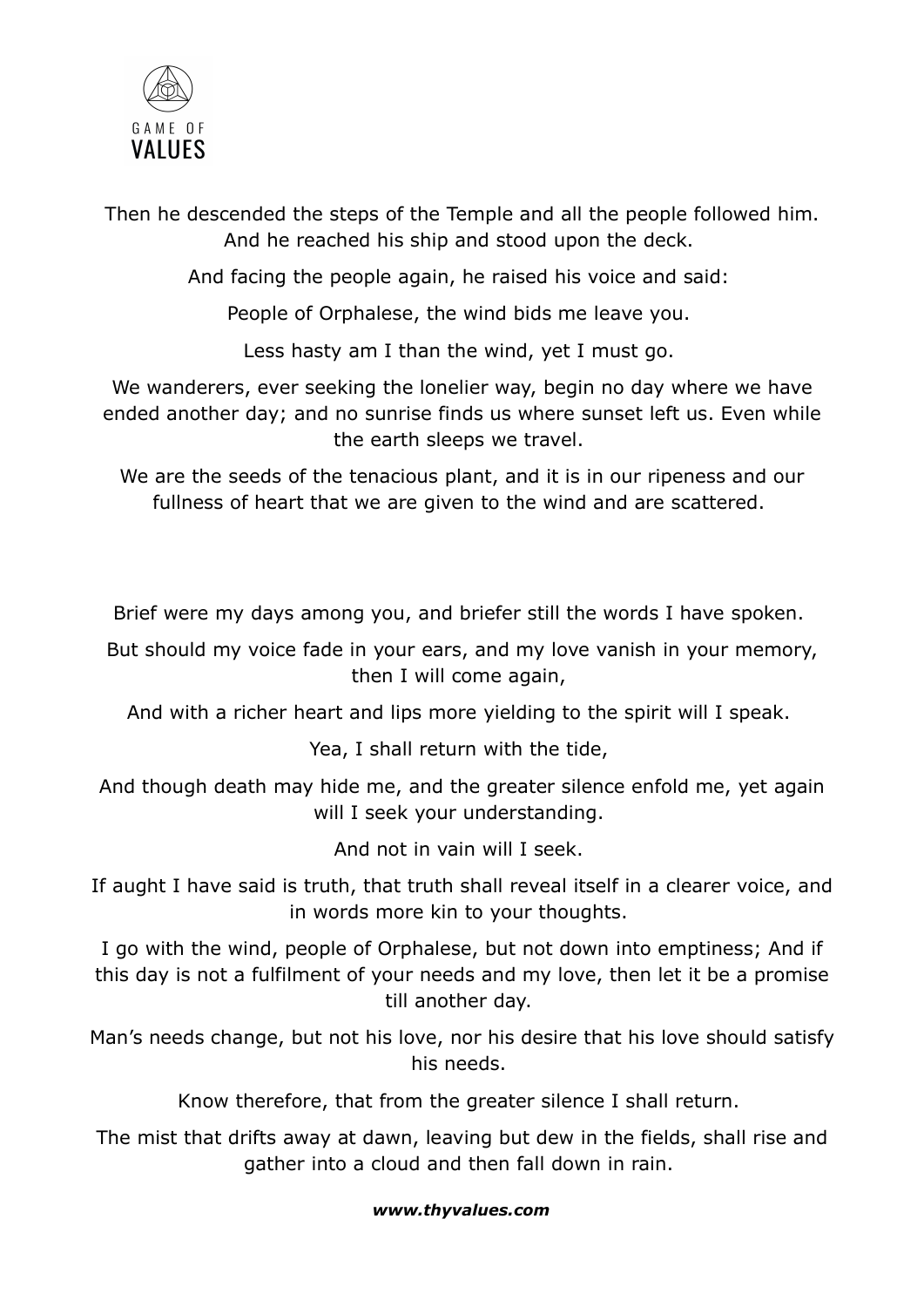

And not unlike the mist have I been.

In the stillness of the night I have walked in your streets, and my spirit has entered your houses,

And your heart-beats were in my heart, and your breath was upon my face, and I knew you all.

Ay, I knew your joy and your pain, and in your sleep your dreams were my dreams.

And oftentimes I was among you a lake among the mountains.

I mirrored the summits in you and the bending slopes, and even the passing flocks of your thoughts and your desires.

And to my silence came the laughter of your children in streams, and the longing of your youths in rivers.

And when they reached my depth the streams and the rivers ceased not yet to sing.

But sweeter still than laughter and greater than longing came to me.

It was the boundless in you;

The vast man in whom you are all but cells and sinews;

He in whose chant all your singing is but a soundless throbbing.

It is in the vast man that you are vast,

And in beholding him that I beheld you and loved you.

For what distances can love reach that are not in that vast sphere?

What visions, what expectations and what presumptions can outsoar that flight?

Like a giant oak tree covered with apple blossoms is the vast man in you. 96His might binds you to the earth, his fragrance lifts you into space, and in his durability you are deathless.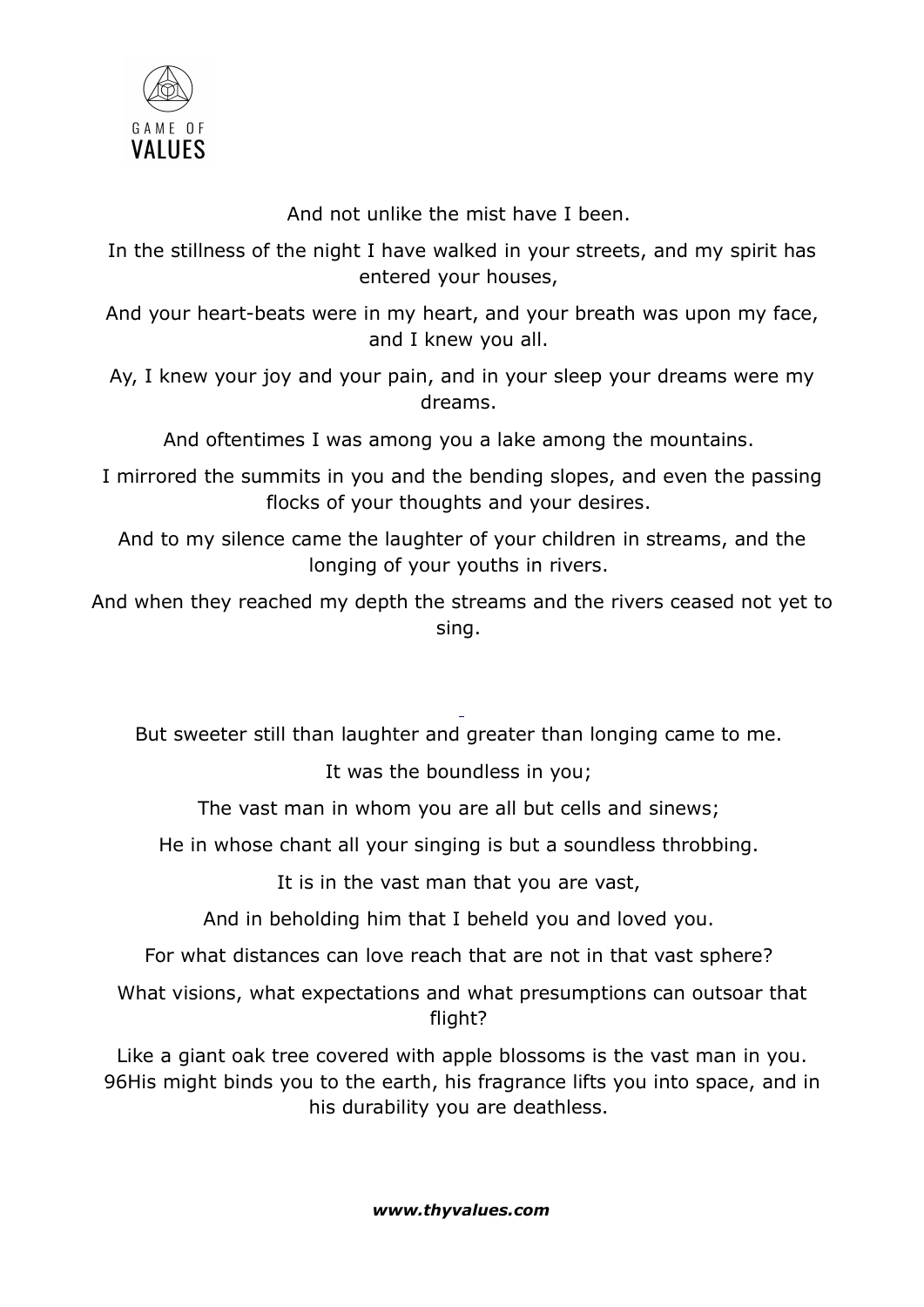

You have been told that, even like a chain, you are as weak as your weakest link.

This is but half the truth. You are also as strong as your strongest link.

To measure you by your smallest deed is to reckon the power of ocean by the frailty of its foam.

To judge you by your failures is to cast blame upon the seasons for their inconstancy.

Ay, you are like an ocean,

And though heavy-grounded ships await the tide upon your shores, yet, even like an ocean, you cannot hasten your tides.

And like the seasons you are also,

And though in your winter you deny your spring,

Yet spring, reposing within you, smiles in her drowsiness and is not offended. Think not I say these things in order that you may say the one to the other, "He praised us well. He saw but the good in us."

I only speak to you in words of that which you yourselves know in thought.

And what is word knowledge but a shadow of wordless knowledge?

Your thoughts and my words are waves from a sealed memory that keeps records of our yesterdays,

And of the ancient days when the earth knew not us nor herself,

And of nights when earth was up-wrought with confusion.

Wise men have come to you to give you of their wisdom. I came to take of your wisdom:

And behold I have found that which is greater than wisdom.

It is a flame spirit in you ever gathering more of itself,

While you, heedless of its expansion, bewail the withering of your days. It is life in quest of life in bodies that fear the grave.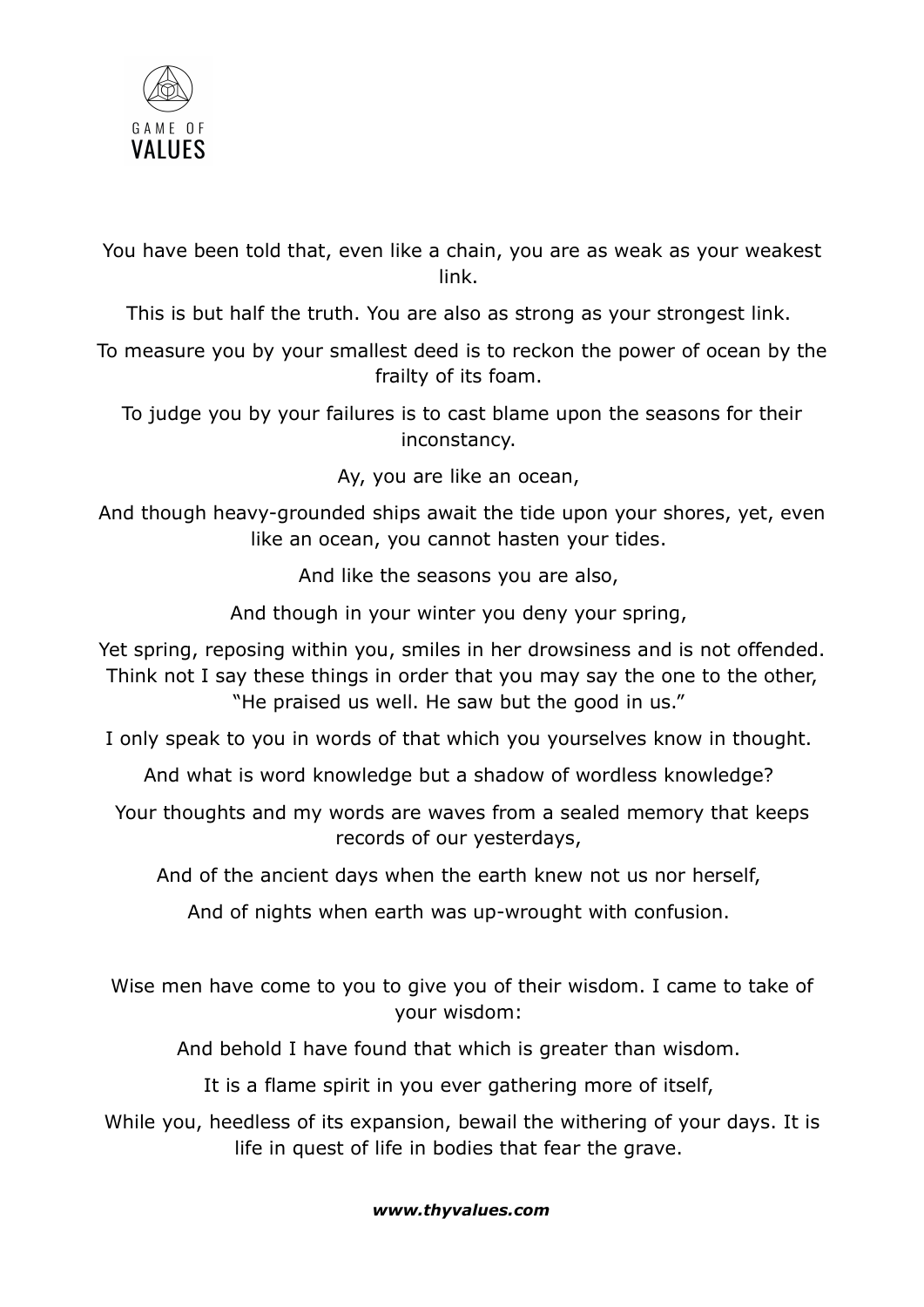

There are no graves here.

These mountains and plains are a cradle and a stepping-stone.

Whenever you pass by the field where you have laid your ancestors look well thereupon, and you shall see yourselves and your children dancing hand in hand.

Verily you often make merry without knowing.

Others have come to you to whom for golden promises made unto your faith you have given but riches and power and glory.

Less than a promise have I given, and yet more generous have you been to me.

You have given me my deeper thirsting after life.

Surely there is no greater gift to a man than that which turns all his aims into parching lips and all life into a fountain.

And in this lies my honour and my reward,—

That whenever I come to the fountain to drink I find the living water itself thirsty;

And it drinks me while I drink it.

Some of you have deemed me proud and over-shy to receive gifts.

Too proud indeed am I to receive wages, but not gifts.

And though I have eaten berries among the hills when you would have had me sit at your board,

And slept in the portico of the temple when you would gladly have sheltered me,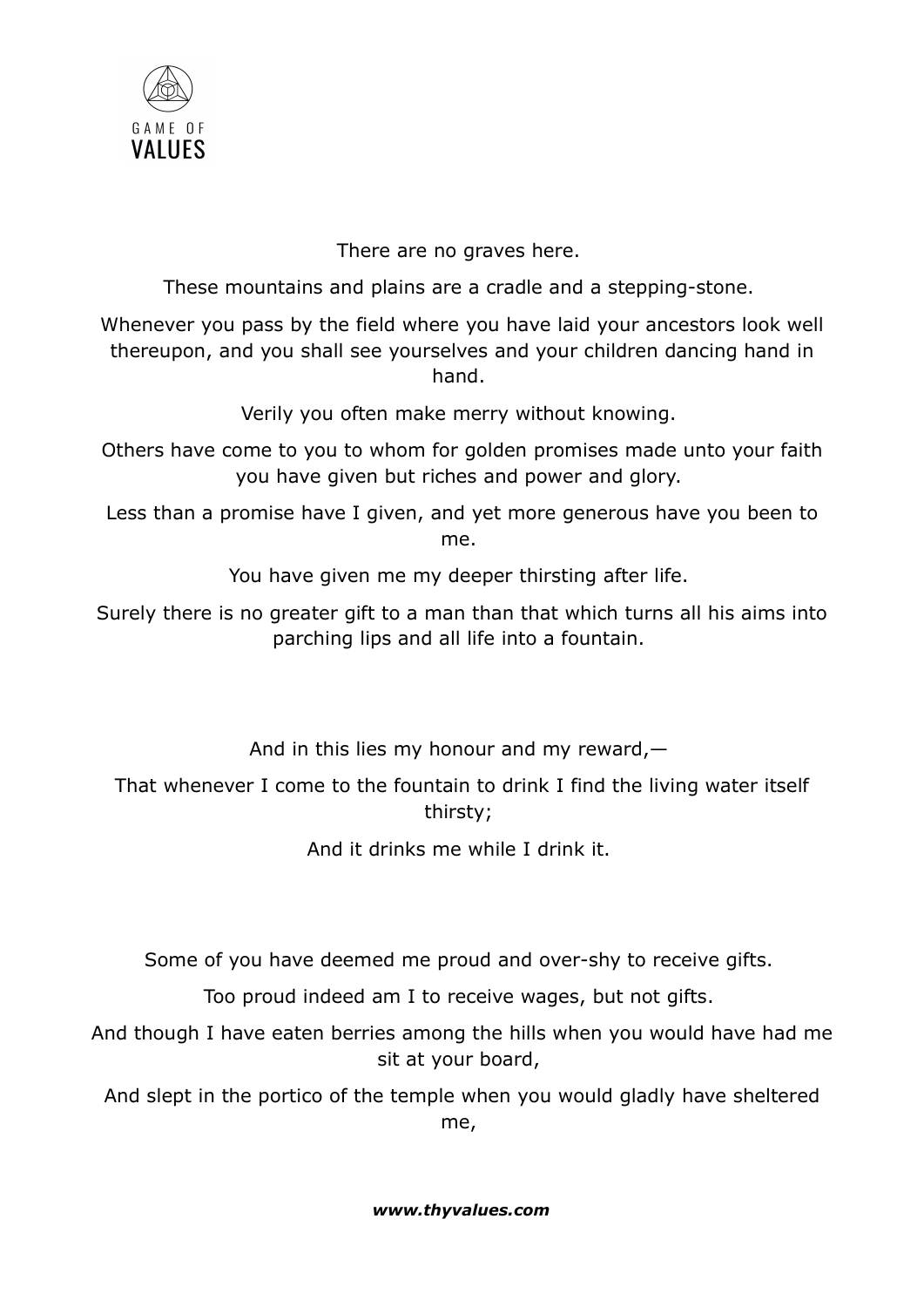

Yet was it not your loving mindfulness of my days and my nights that made food sweet to my mouth and girdled my sleep with visions?

For this I bless you most:

You give much and know not that you give at all. Verily the kindness that gazes upon itself in a mirror turns to stone,

And a good deed that calls itself by tender names becomes the parent to a curse.

And some of you have called me aloof, and drunk with my own aloneness,

And you have said, "He holds council with the trees of the forest, but not with men.

He sits alone on hill-tops and looks down upon our city."

True it is that I have climbed the hills and walked in remote places.

How could I have seen you save from a great height or a great distance?

How can one be indeed near unless he be far?

And others among you called unto me, not in words, and they said,

"Stranger, stranger, lover of unreachable heights, why dwell you among the summits where eagles build their nests? Why seek you the unattainable?

What storms would you trap in your net,

And what vaporous birds do you hunt in the sky?

Come and be one of us.

Descend and appease your hunger with our bread and quench your thirst with our wine."

In the solitude of their souls they said these things;

But were their solitude deeper they would have known that I sought but the secret of your joy and your pain,

And I hunted only your larger selves that walk the sky.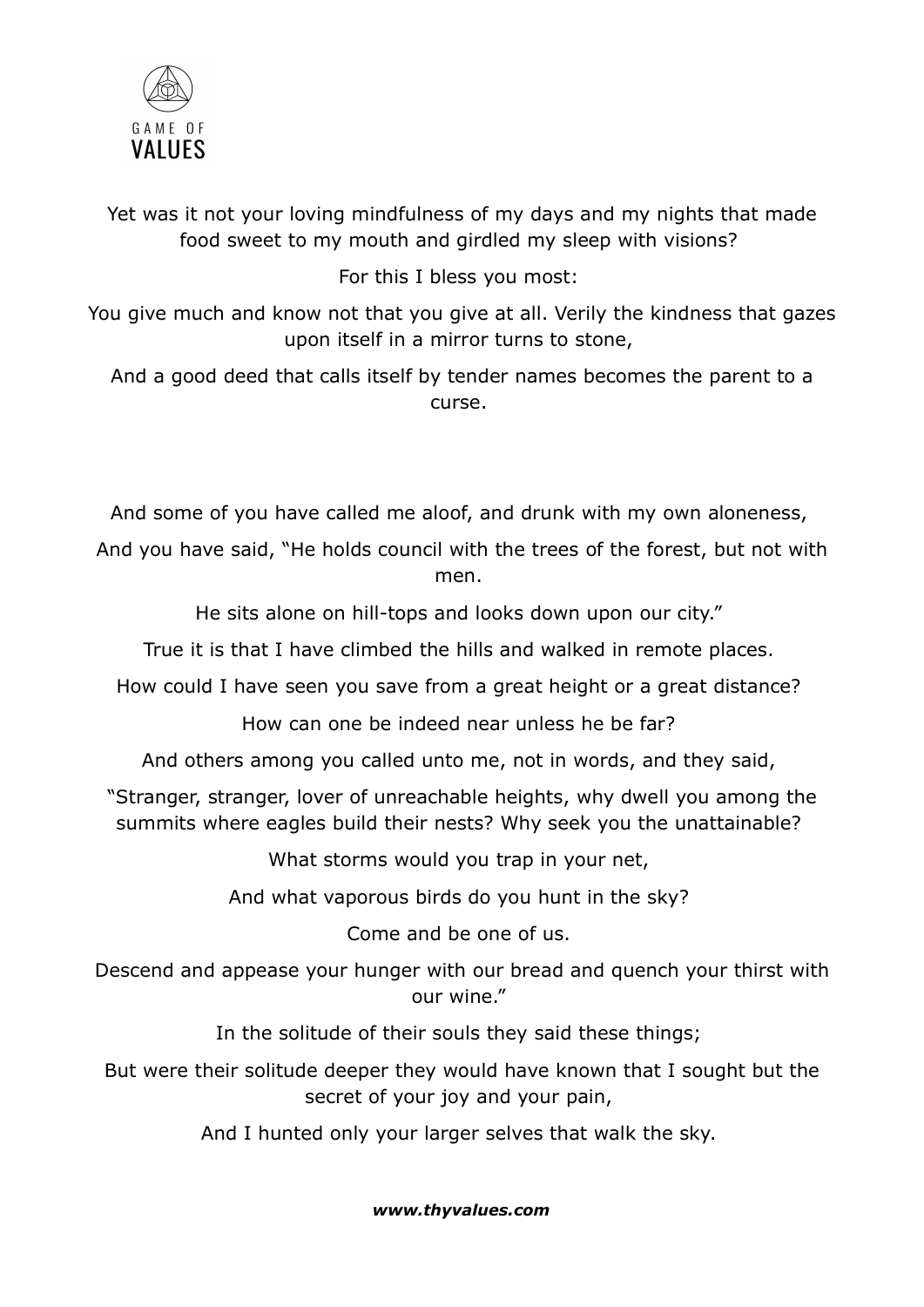

But the hunter was also the hunted;

For many of my arrows left my bow only to seek my own breast.

And the flier was also the creeper;

For when my wings were spread in the sun their shadow upon the earth was a turtle.

And I the believer was also the doubter; For often have I put my finger in my own wound that I might have the greater belief in you and the greater knowledge of you.

And it is with this belief and this knowledge that I say,

You are not enclosed within your bodies, nor confined to houses or fields.

That which is you dwells above the mountain and roves with the wind.

It is not a thing that crawls into the sun for warmth or digs holes into darkness for safety,

But a thing free, a spirit that envelops the earth and moves in the ether.

If these be vague words, then seek not to clear them.

Vague and nebulous is the beginning of all things, but not their end,

And I fain would have you remember me as a beginning.

Life, and all that lives, is conceived in the mist and not in the crystal. And who knows but a crystal is mist in decay?

This would I have you remember in remembering me:

That which seems most feeble and bewildered in you is the strongest and most determined.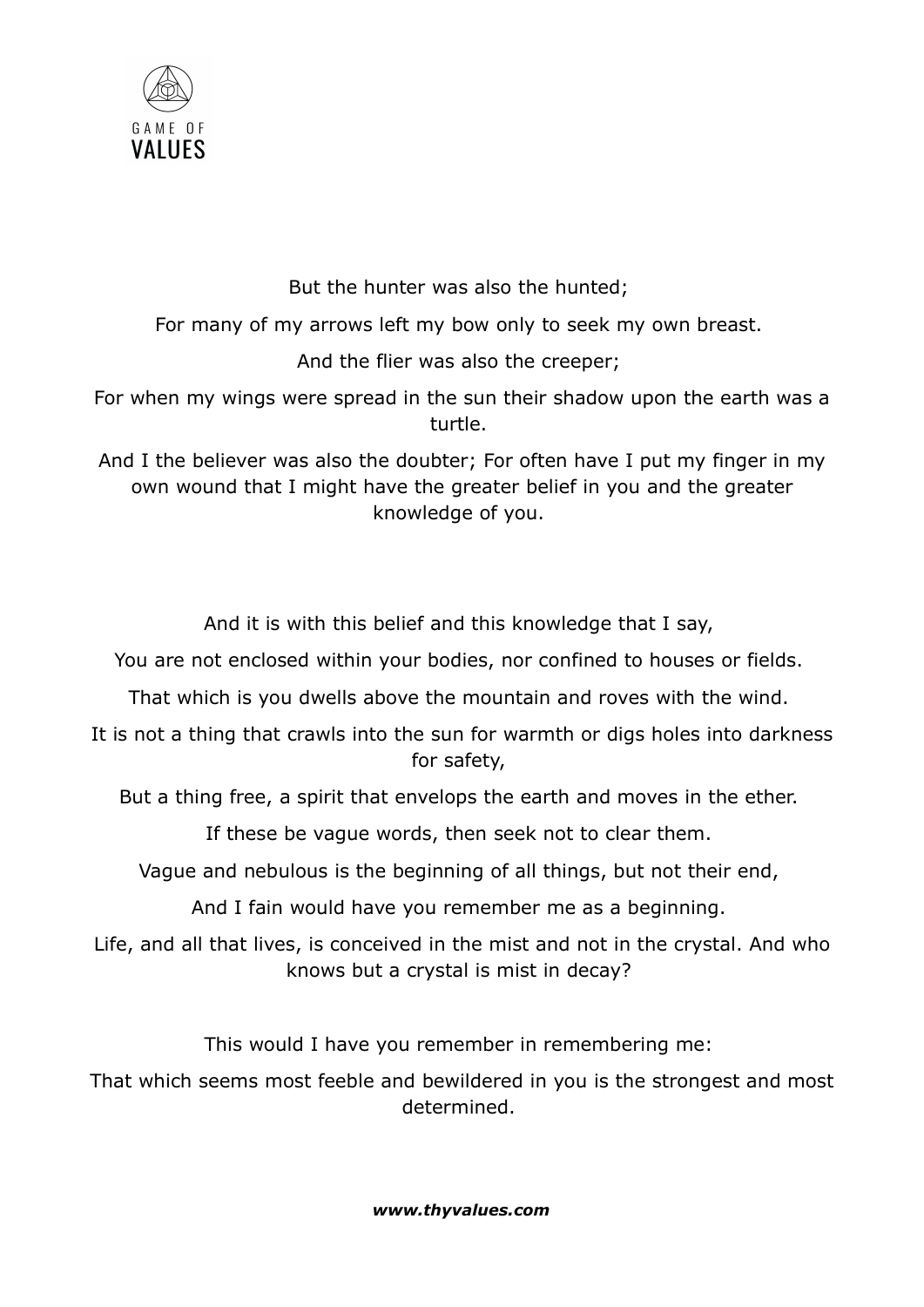

Is it not your breath that has erected and hardened the structure of your bones?

And is it not a dream which none of you remember having dreamt, that builded your city and fashioned all there is in it?

Could you but see the tides of that breath you would cease to see all else,

And if you could hear the whispering of the dream you would hear no other sound.

But you do not see, nor do you hear, and it is well.

The veil that clouds your eyes shall be lifted by the hands that wove it,

And the clay that fills your ears shall be pierced by those fingers that kneaded it. And you shall see.

And you shall hear.

Yet you shall not deplore having known blindness, nor regret having been deaf.

For in that day you shall know the hidden purposes in all things,

And you shall bless darkness as you would bless light.

After saying these things he looked about him, and he saw the pilot of his ship standing by the helm and gazing now at the full sails and now at the distance.

And he said:

Patient, over patient, is the captain of my ship.

The wind blows, and restless are the sails;

Even the rudder begs direction;

Yet quietly my captain awaits my silence.

And these my mariners, who have heard the choir of the greater sea, they too have heard me patiently. Now they shall wait no longer.

I am ready.

The stream has reached the sea, and once more the great mother holds her son against her breast.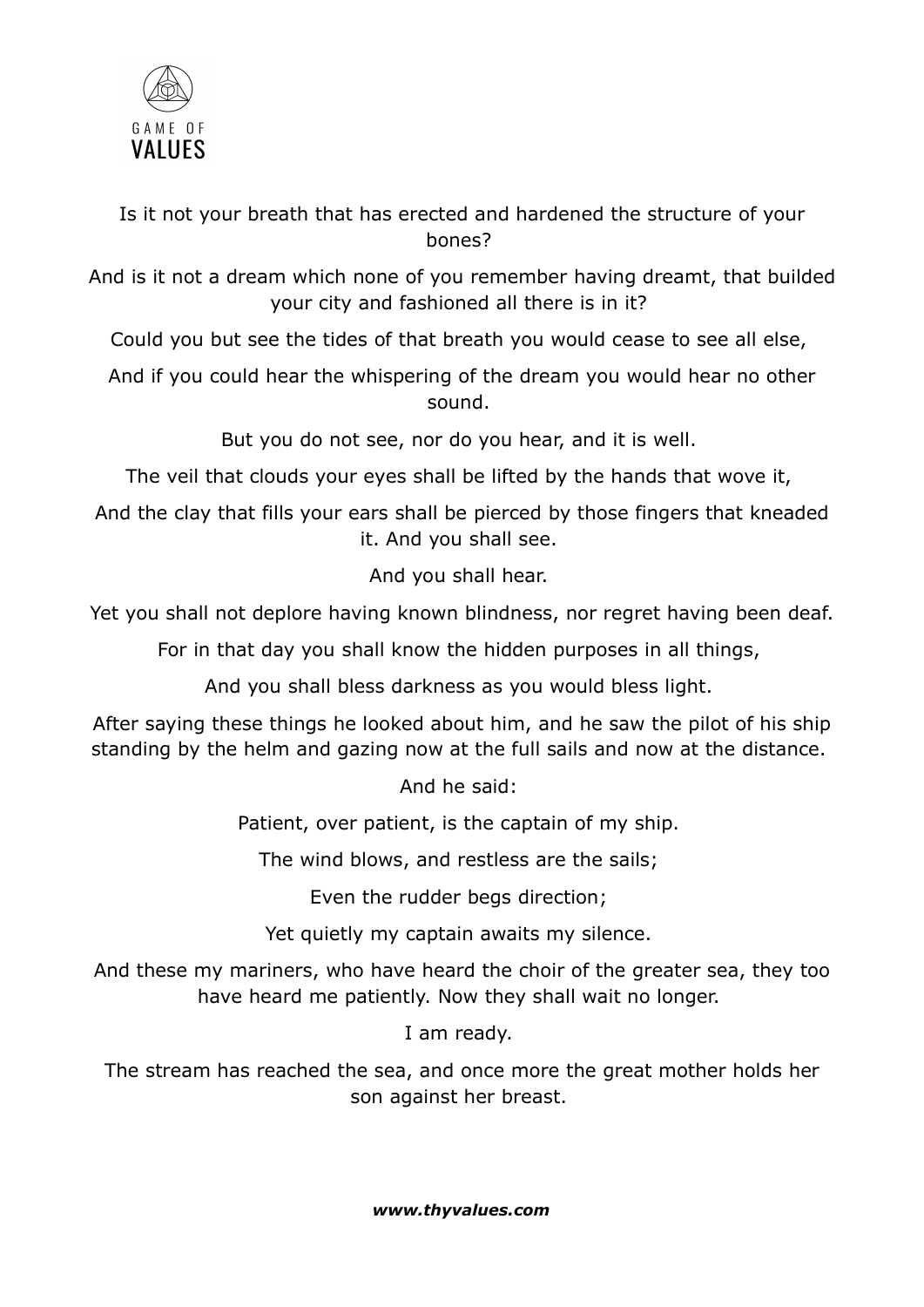

Fare you well, people of Orphalese.

This day has ended.

It is closing upon us even as the water-lily upon its own tomorrow.

What was given us here we shall keep,

And if it suffices not, then again must we come together and together stretch our hands unto the giver.

Forget not that I shall come back to you.

A little while, and my longing shall gather dust and foam for another body.

A little while, a moment of rest upon the wind, and another woman shall bear me.

Farewell to you and the youth I have spent with you.

It was but yesterday we met in a dream. You have sung to me in my aloneness, and I of your longings have built a tower in the sky.

But now our sleep has fled and our dream is over, and it is no longer dawn.

- The noontide is upon us and our half waking has turned to fuller day, and we must part.
- If in the twilight of memory we should meet once more, we shall speak again together and you shall sing to me a deeper song.

And if our hands should meet in another dream we shall build another tower in the sky.

So saying he made a signal to the seamen, and straightway they weighed anchor and cast the ship loose from its moorings, and they moved eastward.

- And a cry came from the people as from a single heart, and it rose into the dusk and was carried out over the sea like a great trumpeting.
- Only Almitra was silent, gazing after the ship until it had vanished into the mist.